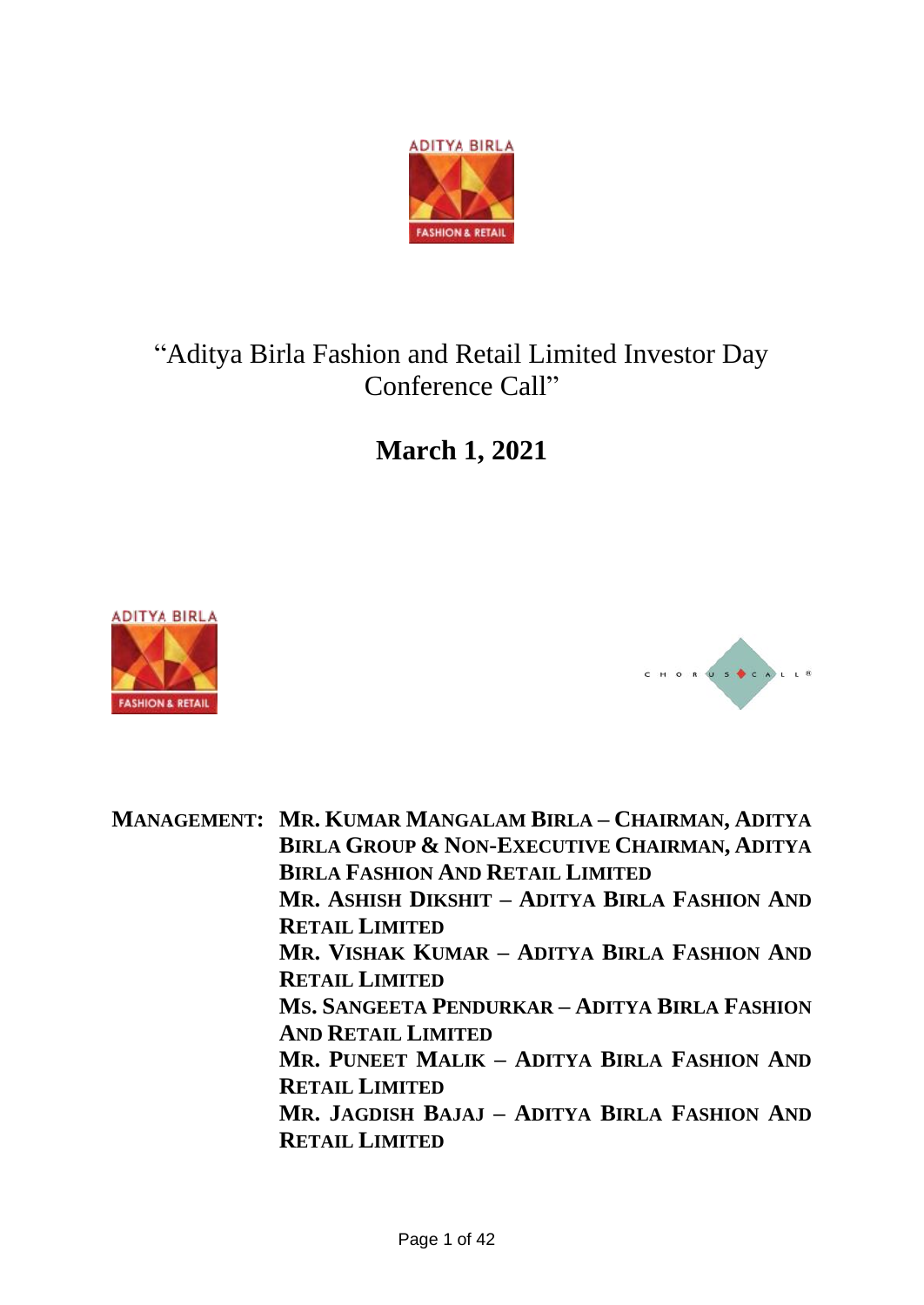

# **Moderator:** Ladies and gentlemen, we welcome you to the Aditya Birla Fashion and Retail Limited Investor Day. We wish to remind you that the discussion on today's investor day meeting may include certain forward-looking statements and must be viewed therefore in conjunction with the risk that the company faces. At this moment, all participants are in listen-only mode. Later, we will conduct a question-and-answer session. At that time, you may click on the 'Questions' tab appearing to the left of your screens to ask your questions via text or audio. As this virtual meet is to discuss the medium to long term plans of the company, please restrict your questions to strategic questions regarding the business. The proceedings will commence with "Opening Remarks by the Chairman of the Aditya Birla Group, Mr. Kumar Mangalam Birla, who is also the Non-Executive Chairman of ABFRL." This will be followed by a "Presentation on the Company and its Strategy by the Management of the Company." Thank you. And over to you, Mr. Birla.

# **Kumar Mangalam Birla:** Hello and a very warm welcome to all the investors and analysts who have joined us today for the ABFRL Investor Conference. Today, as we are connecting at a time of progressively increasing global optimism that signals that we are firmly on the path to normalcy. Two new vaccines received approval just over this past one week. And on the macro front, the Indian economy has officially turned the corner with the latest GDP print. And yet, the past year has been unprecedented in so many ways. Who would have thought that a tiny invisible virus would create havoc? The COVID-19 pandemic as we know has affected almost every industry though some have been more severely impacted than the others.

The fashion retail industry, one of the world's most creative businesses, was also severely upended, leaving iconic global brands and retailers exposed on the back of shutdowns. The impact was rapid, global, and frankly, quite brutal. But periods of turmoil have historically seen the emergence of champions. Personally, it has been gratifying to see our fashion apparel business out of this pandemic stronger, having fortified its balance sheet and leverage the power of digital technology. The speed with which the business has moved from a period of resilience to a phase of renewal is emblematic of the spirit that has guided the Aditya Birla group for over a century now.

You do know that as a business group, we have always believed that we are trustees of our businesses. And it is our role to generate significant shareholder returns and stakeholder value. We actively participate and engage with our stakeholders and have robust mechanisms to seek and incorporate your feedback. While our companies have been doing a fine job of this, I also thought it was important for me to get an outside in perspective on our businesses and get a sense from you of what we are doing well, and what we can do better. Towards this, I've met a wide spectrum of investors over the last few months. The experience has been I would say both energizing and enriching.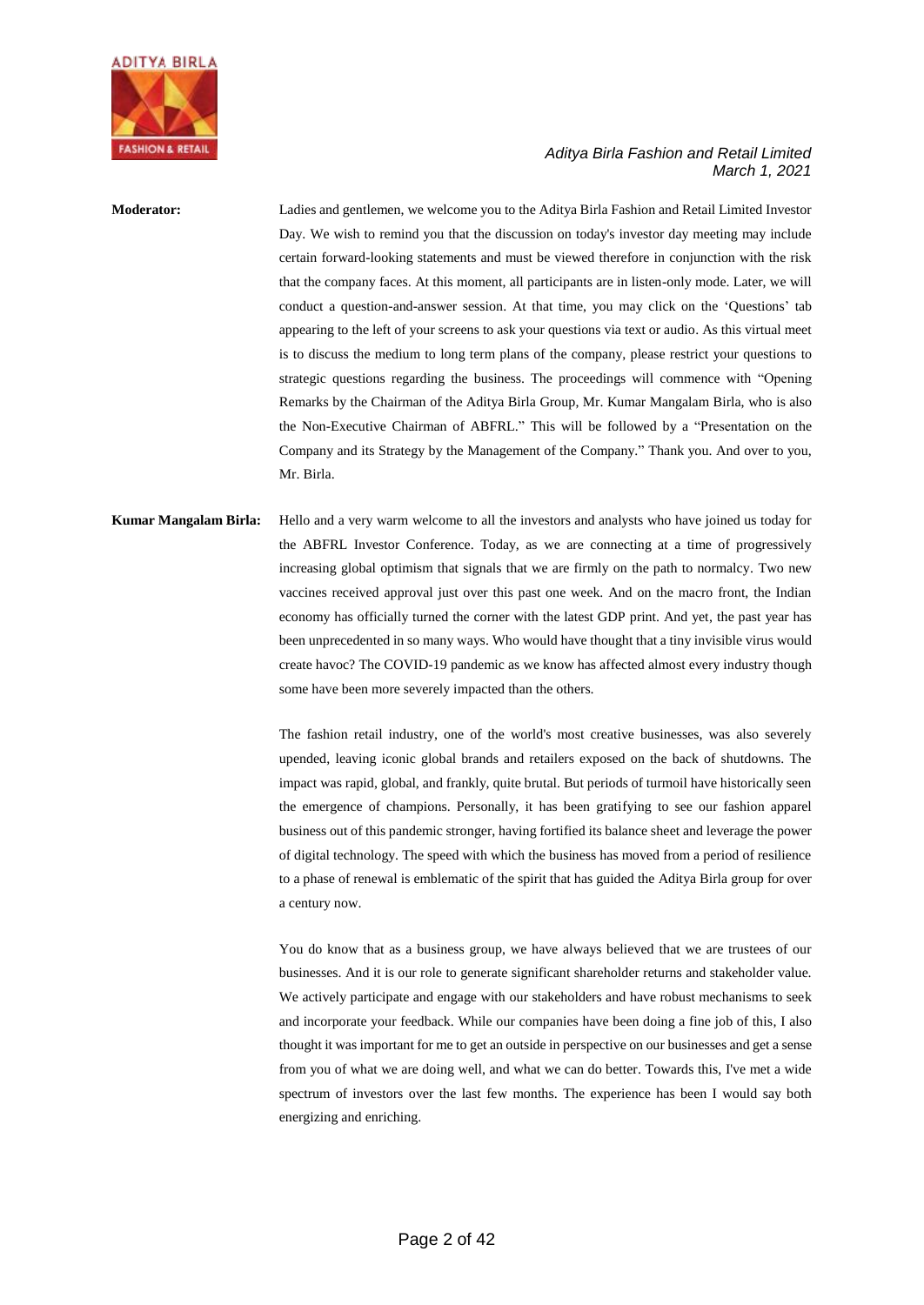

One insight that clearly emerged is the scope for us to engage more meaningfully with the investor community and help you understand our business models and our levers of value creation even better. This investor conference has been conceived to achieve exactly that.

Over the past 25 years, ABFRL has grown to becoming India's largest fashion powerhouse, with a categorical right to win across segments. This journey has been punctuated by a few bold steps and many patient but thoughtful investments. Pantaloons, which was acquired more than a decade ago is one such bet. It was viewed with skepticism by many in the investor community, but has today emphatically scripted one of the finest turnaround stories you will find in the fashion world. ABFRL has built an enviable bouquet of brands in line with evolving consumer needs. Its asset light business model continues to provide huge headroom for rapid growth. The Madura brand have shown tremendous versatility to remain relevant and contemporary by constant rejuvenation by extending the play in emerging categories. Pantaloons has significantly transformed its proposition, which is reflecting in its consumer traction, and financial outcomes. Our entry into new categories such as innerwear has been extremely successful and has catapulted us into a strong industry position in a very short period of time. We have also started to execute a clear vision for the ethnicwear market, which was not so far on the radar. With the recent partnerships, I'm confident that ABFRL will create a leading position in that segment as well.

While all of this reflects a powerful portfolio play, is also built on strong operational efficiencies, sharp consumer insights, and a sound financial model combined with judicious and disciplined capital allocation principles. I believe that each of these segments will generate strong healthy returns for our shareholders, while building leading positions in their respective market segments. Despite a proven track record of world class management team, robust operating performance over a long arc of time and consistently strong ROCEs, the market cap of ABFRL does not reflect the inherent strength of the business, or the quality of the brands, that in many ways are standalone engines of growth. While strangely, this becomes even more stark when compared to some of its peers.

This investor interaction today has been planned as a comprehensive response to all your inputs, questions and feedback. Today, ABFRL's leadership team will unpack a broad sweep of topics, from explaining the purpose of the company to articulating the strategic pillars of value creation, to sharing deeper insights on our future growth selectors to help you understand the conscious and decisive capital allocation choices that the company is making. The team will also be articulating for the very first time the company's five year growth plan.

I then now hand over to Ashish and the team to lay out the roadmap for this ongoing transformation journey. I wish to reaffirm the commitment of the company and our group to long-term shareholder value creation. I'm sure that you will find today's introduction, both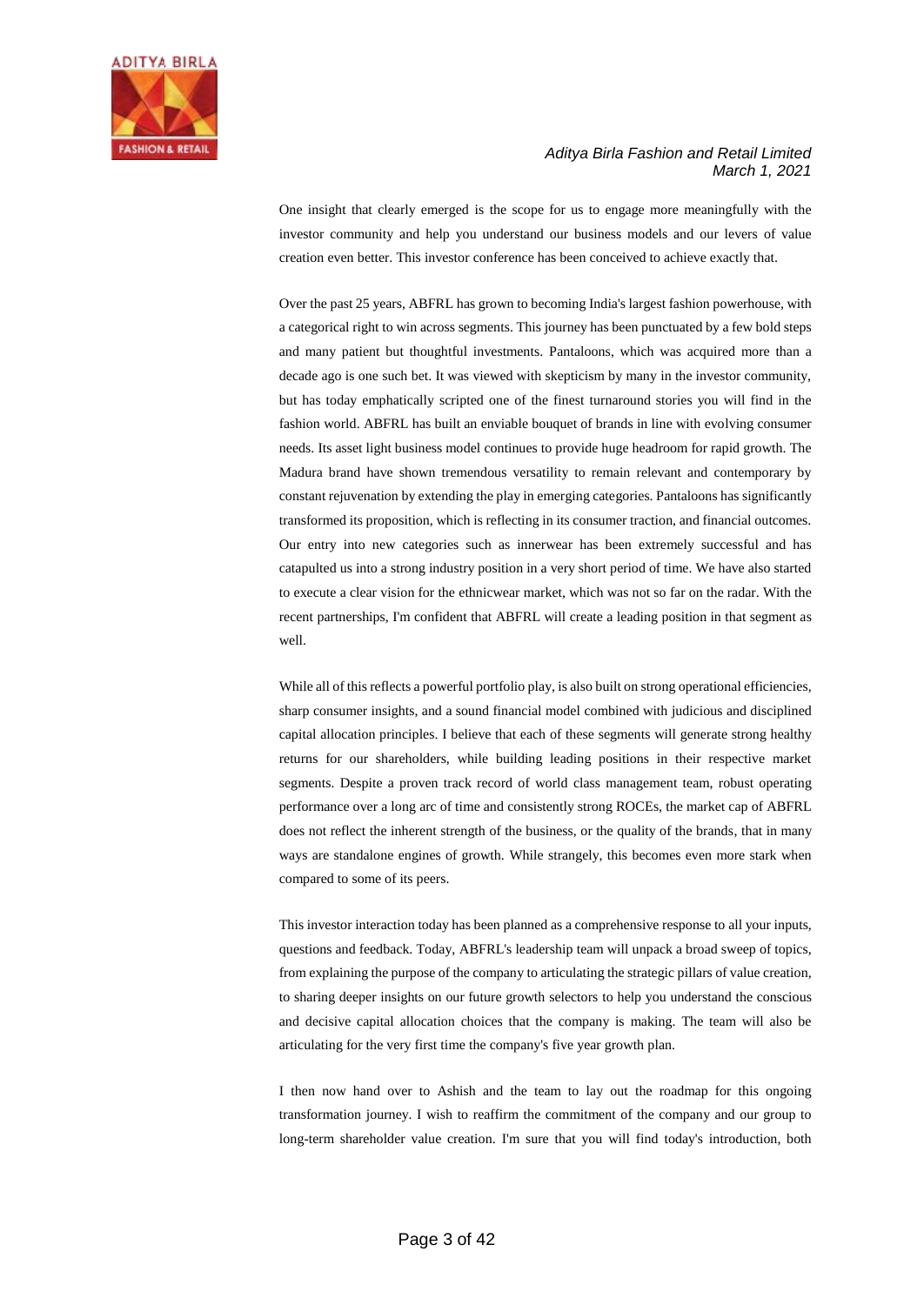

insightful and enriching. And I look forward to many more conversations, and even more meaningful outcomes. Welcome once again.

**Ashish Dikshit:** Thank you, Mr. Birla. And very good afternoon to all our guests today who are joining from India. Good evening to people joining from Southeast Asia and very good morning to analysts and investors joining from Europe and United States. During the course of this next 60 to 75 minutes, we're going to take you through the story of Indian apparel industry, the journey of Aditya Birla Fashion and tell you how we see ourselves in terms of our past, more importantly, our future. As over a long period of time, ABFRL has been a pioneer in the branded apparel industry in this country. We have built some of the largest and the most loved brands and a portfolio of them. We have acquired and turned around large businesses. You heard Mr. Birla talking about Pantaloons. We have entered new segments and created strong positions in new categories as new markets and consumer tastes evolved.

> And today, we have expanded our portfolio with entry into all meaningfully attractive segments of the market as we see the evolving consumer needs. With all this, what we plan to show you is how ABFRL is very uniquely placed in the industry and extremely well-poised to deliver longterm growth, profitability, return on capital and strong cash flows.

> Starting with the industry itself, India is one of the largest consumption industry at close to \$70 billion in 2020 and heading towards \$100-plus billion in five years from now, it is not the largest one of the sectors of consumption baskets. What is even more important to note is that still a large part of the industries unorganized, close to two-thirds of the industry still unorganized though the rapid growth of organized brick-and-mortar as well as online is going to create a large shift towards branded players and organized retailers like ABFRL.

> If you look at in terms of geography also, in terms of total retail spend, the top 24 cities of this country constitute to less than 30% of retail spending, which means nearly 70% lies outside. If you look at apparel market, particularly branded apparel market, the same cities contribute between 40% to 50% of the branded apparel sales, which reflects the amount of headroom that is available for brands to grow. There are other strong reasons why players like us have strong reason to believe that the branded play will be accelerated in the coming years. The demographic of this country, the well-known young population, rising affluence of the middle class, greater participation of women workforce, digitization, and most importantly, increase in brand consciousness and rise in aspiration of the customers is going to drive and create bigger and accelerated market for us.

> Specifically, coming down to the industry itself, there are three large segments that this industry constitutes: Women's Ethnicwear is the largest part of the market, closely followed by the Men's Formalwear. That's been the situation for last few years and it's likely to be even for next five years, only followed by Men's Casual Wear. And the reason I highlight this is because for our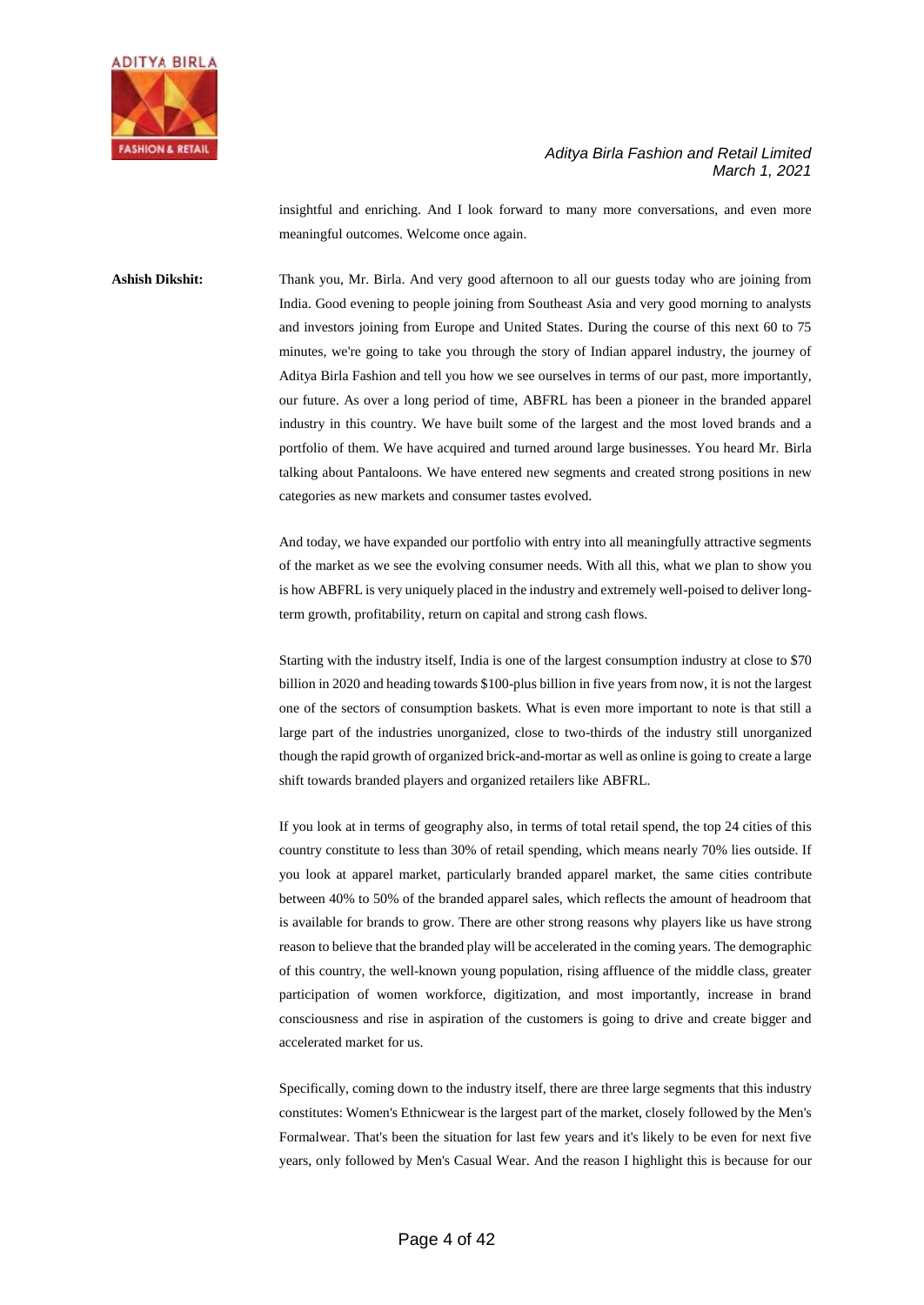

presence, a lot of our strategies are guided by the size of the market and its attractiveness as you will see forward.

Let me take you through the vision that we had created and this was done nearly six, seven years back as we combine the two businesses to create Aditya Birla Fashion. We are here to satisfy Indian consumers need in fashion, style and value across varying locations in apparel and accessories. It's important to note that we will do it through strong brands, and high quality consumer experience both in physical and online retail. This vision has been our guiding principle, and in some ways are strategic. And what you will see following through is the strategic choices that we made coming out of this vision.

A quick recap of our journey. Aditya Birla Group acquired the 200 crores business in 1999, which in initial years mirrored the shape of apparel industry in this country and in some ways shaped it by expanding our brands into retail business. The next phase of growth came as we expanded out of the four brands and launched new formats both in luxury and value. But the most significant one was in 2013 when we acquired Pantaloons business.

Another milestone for the company was 2016 when ABFRL came into being with merger of Madura and Pantaloons business. The last three or four years have been significant for the portfolio diversification as we studied the market ahead in shifting consumer tastes. These reflected in strong numbers nearly 19x in 15 years with a CAGR of 21% over a very long period of time, similar in terms of EBITDA, growing at CAGR of 19%, again, over a long period of horizon. This resilience and quality of this performance and consistency is built around the portfolio of very powerful brands present across the entire spectrum, from value to luxury, that you can see. Our portfolio also addresses very strong consumer needs, Men's Formals, Women's Ethnic, Men's Casual, Innerwear, Kids and practically every other meaningful consumer categories that exist, built around foundation of very strong brands, which we continue to add as we go forward.

Building distribution in India has been a trick that very few companies have mastered. We have nearly three decades of quality experience of building very, very profitable and strong distribution. 3,000 outlets of which 350 large format stores in Pantaloons, present across nearly 25,000 multi-brand outlets and virtually every department store for leading eCommerce players.

And let me then come to the point and portfolio since it comes up in several conversation, it came up in several interactions Mr. Birla also referred to. Diversification is a conscious choice which is guided by our vision. We believe one, India has a very large growth opportunity in this segment. And we would be doing disservice if we don't play in the meaningful segments strongly. Also, in industry of fashion, there is a constant and rapidly evolving shift in consumer tastes. And it's important that business strategy reflects that.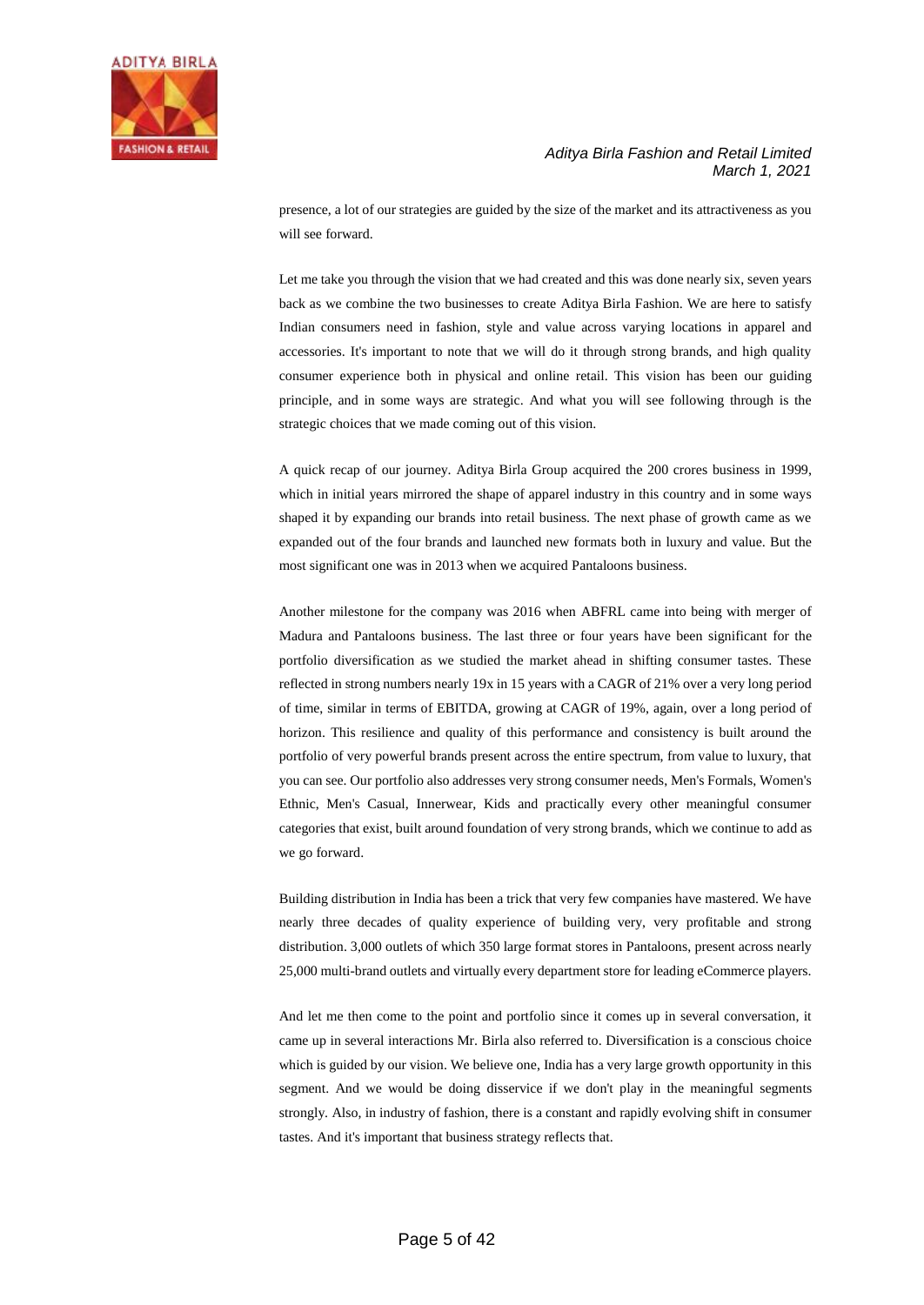

And the reason we believe that we can win in the portfolio play emerges from five key points: The first and foremost being our rich legacy of building brands and businesses. Second, our design, product, supply chain and sourcing excellence that we have built with professionals over two, two and a half decades, something very unique and special to us. Distribution muscle that we've talked about, comes with our experience of Indian markets in great detail. But most importantly, the talent that we have been able to attract, build, retain and grow and something we are very proud of, which has really been the shoulder on which this business has been built. And continuous investment in what lies in future, whether it's technology, or sustainability programs as we speak today.

In summary, therefore, our success is built on very strong sustainable pillars of wide diversified portfolio of rich brands, strong enablers in the key functions of the business, and most importantly, governance, which is driven by Aditya Birla group system and the values and finally, in the foremost, the talent, which drives all of this. As we look forward, we continue to focus on our long-term value creation engines. And very briefly, I'll take you two important ones that we are embarking right now.

We're executing a comprehensive Digital Transformation Program, both for the front end of our business and inside in the back end of our business. Whether it's driving commerce, through eCommerce, omni channel, or building stronger engagement and affinity for our brands, through strong digital marketing, personalization programs, CRM, which is unique and specialization at scale. Equally importantly, we are using technology to drive strong efficiencies. And these are some of our business models, whether it's supply chain digitization, go-to-market, which we'll talk about later, use of technology in buying and planning in allocation, which is largely done now by machine, then by men, even in design and markdown management, they're using power of digital technology to make our company smarter, intelligent and more efficient.

Specifically on eCommerce, we have a three-tiered strategy. One is that a partnership with leading players and we are the leading partner of every large eCommerce player. This helps us in building wider and relevant assortment, extend brand into new categories and sometimes even launch pure online brands. We will selectively and we have started on this journey build few of our brands, very strong brand.com, which will be competitive and compelling for customers.

And finally and most distinctively as a strategic choice, we will build the leading omni-channel play for this industry. As we speak, we already have close to 1,000 stores which are connected through omni-channel play, both in terms of buying online and shipping from store as well as in the **(Inaudible) 18:30**. We leverage our distinctive advantage of strong brands, large customer base, wide network of course to actually execute winning model going forward.

We have also been on sustainability mission for now more than eight years, nearly 10 years. We started by launching a program called "Real" 18:53 which exemplifies our commitment to give back to society what we take from the environment. The program sits on wide legs, but covers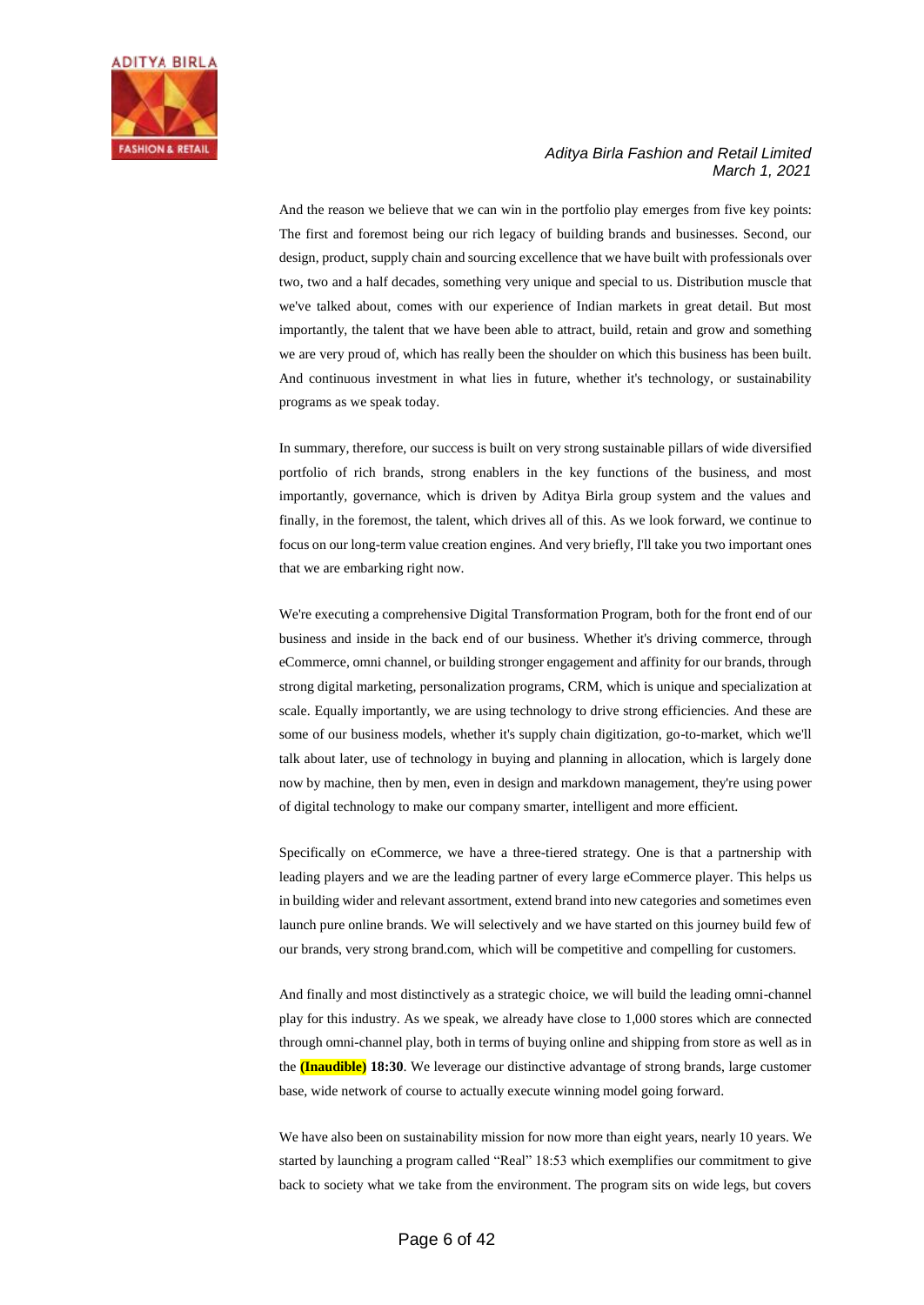

sustainable products, packaging, green building factories, establishment, work practices and goes all the way to the supply chain, program which over a decade has been recognized as the leading one in the country as well as in this part of the world.

S&P Global Assessment rated us as Asia's Most Sustainable Company in Textiles, Apparel and Luxury Goods, and Eighth Best Globally. There are several national acknowledgement of the same journey.

All this has happened on the back end strength of very strong committed experience and diverse leadership team that we have built. Most of the leaders that you see here have experience between 25 to 30 years. Many of them in these industries and some from outside with great global experience of consumer industries. What you see here is merely the top leadership team. What we are most proud of and extremely confident of, is the talent that lies underneath in the middle management, the senior management of the organization, which gives us confidence that as we grow, capital and management will never be a thing that will constrain our growth in any way.

With that, I would like to invite Vishak to address and take you through the plans of our Lifestyle brands, which in many ways have been the bread and butter of this company for a long, long period of time. Over to you, Vishak.

**Vishak Kumar:** Thank you, Ashish. As somebody who joined this business as a management trainee 25-years back, it is my pleasure and privilege to take you through the story of Madura and the story of Lifestyle brands that are part of Madura. This story is a story of ever-growing versatile brands with very, very powerful brand equity, very, very well-connected with consumers, what's happening in the market, we are very, very clued in on in both cities, small towns, across regions, consumers, segments usage locations.

> Also, want to talk to you about the kind of distribution model that we've created, which is both scalable and asset light, and with lots of headroom for growth.

> I will take you through the economic model that we have built, which has delivered a consistent return on capital employed over years, and is projected for very aggressive growth in the years ahead.

> And finally, I will also take you through some of the unique competitive advantages which are part and parcel of the Madura way of doing things.

> First, the "Brands." And for those of you who are familiar with the Indian market, of course, these brands, you've worn them, you've seen people wearing them, you've been proud of them. But for those who are not familiar enough with the Indian market, I'll also talk to you about some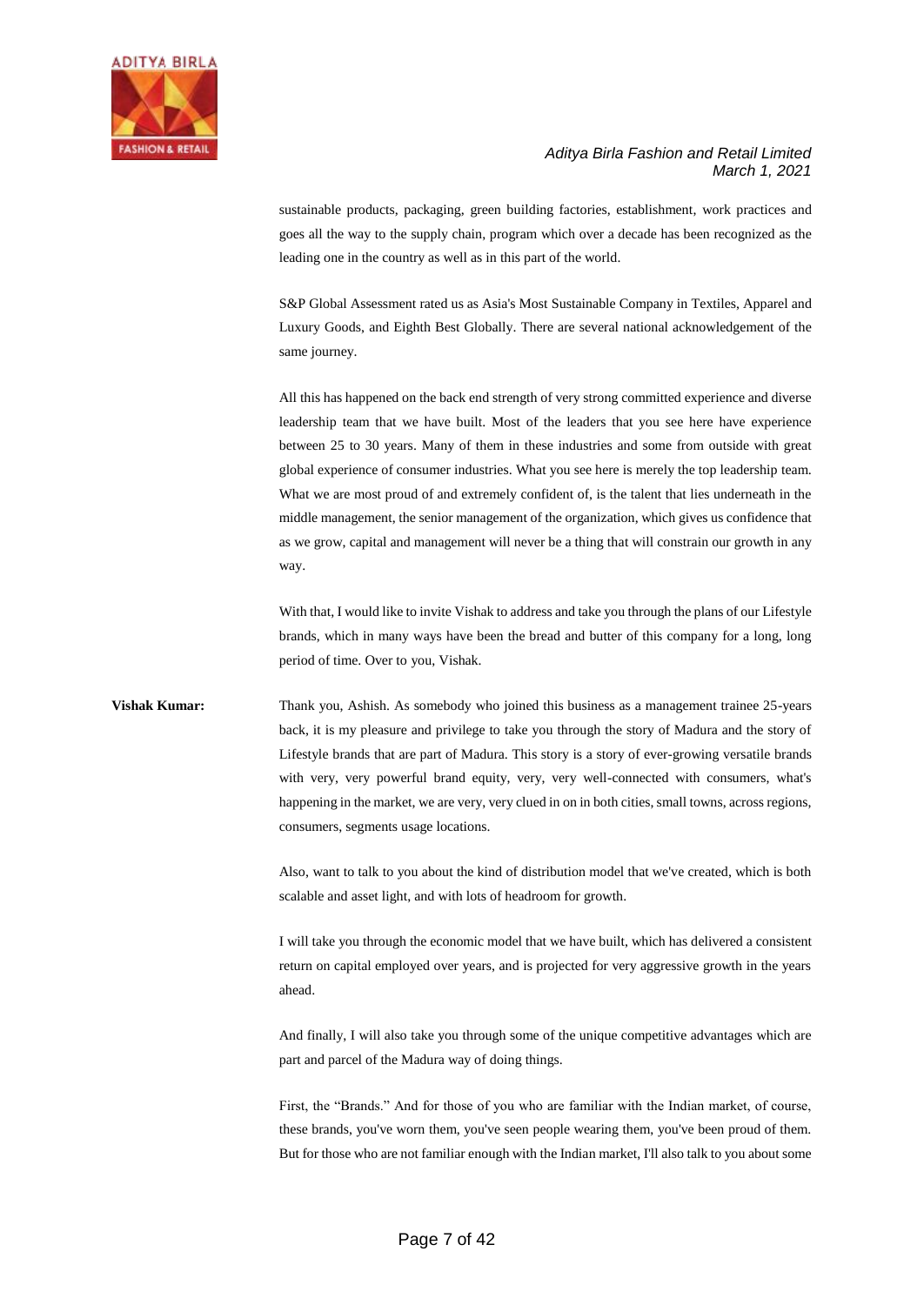

of these brands and what they mean to consumers, and how they pan across various segments in the market.

So, first let's talk about Louis Philippe. Louis Philippe is symbolized by the crest which is a symbol of excellence. It's a logo, which is amongst the most recognizable symbols in the fashion industry in this country. It's a logo which stands for perfection, stands for the kind of stuff that we believe has been doing. It's the brand which raised the highest on quality scores consistently as evidenced in our net promoter scores that we measure from customers. It's a brand where consumers love wearing it, actually, I would also say love counting the brand. So on Louis Phillipe, we've been an extremely strong brand of performance, some of the iconic lines like Permapress, Gods & Kings, ATH Work are part and parcel of that business. We also have a very strong casual line, sports line, denim line, and in recent times Athleisure and Active as well. So you can see that the brand has been able to very successfully spread across different customer segments which are relevant in the marketplace.

There's Allen Solly, which is the original Friday Dressing brand, which to us is our driver of smart casuals for the market. We have a very, very exciting range here as well, of casuals, of denims, of sport, and recently introduced the Quirk, which is quirky officewear. We've also gone into Tribe, which is Youth Lifestyle. With all of this, of course, it's a predominantly casual brand. 95% of business is casual. But we do have a very strong, a small formal portfolio as well. It's a brand which is symbolized by the Stag, again a very-very playful, unconventional symbol which is very, very well recognized in the marketplace. This is a brand which also pans across men, women and kids. And as we've grown in the portfolio, we've also managed to create a very-very strong franchise with the women's and kids businesses as well.

Then we have Van Heusen which is amongst the world's largest shirt makers. It's a brand which has stood over decades for various innovations right from the invention of the collar to various other product innovations that have ruled the men's apparel business. Many of them in India is symbolized by the power markets. It's the brand which has worked hard to make professionals fashionable. It's a brand which is the market leader in informal, in party, and ceremony, in fact, V Dot is the line which cuts through party and ceremony. It's also the market leader in the suits business, ceremonial business. We have in recent times also extended to Flex, which is active wear. So as you can see here, again, you have a very complete portfolio of very, very innovative products, driving form and function. It's a brand again which spreads across men's and women's.

We have Peter England, which is by the way India's largest shirt volume brand, which is launched as the Honest Shirt, and international quality at Honest to Goodness prices as a promise. We've worked hard to bring alive authenticity and trust in our relationships. It's a brand which has also pioneered some of the work in small town India. And the kind of connect that we've been able to build with consumers in urban India, we've been able to create a similar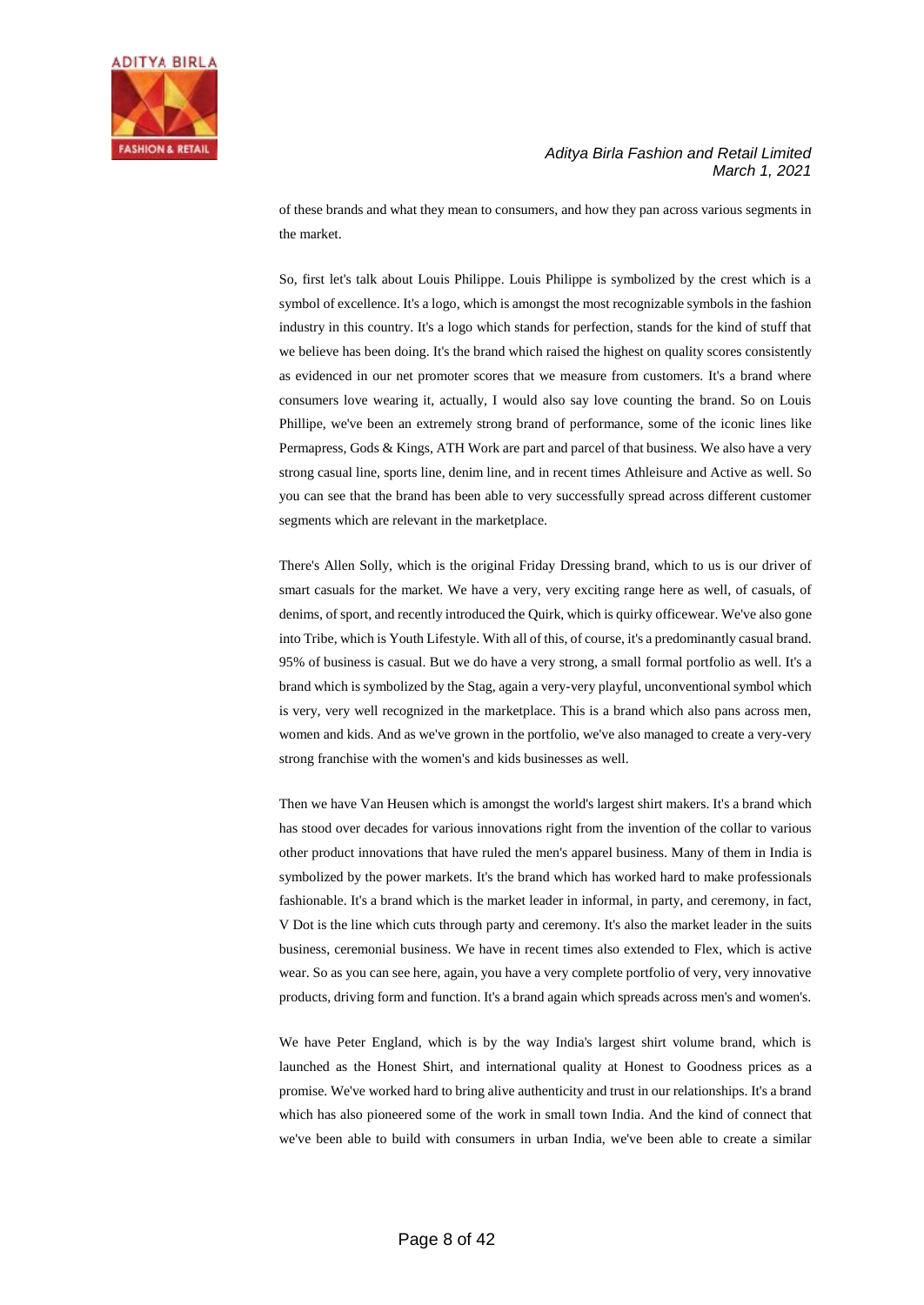

success story in small town India, and perhaps also enjoys the largest BBO exclusive brand network in the country.

I also want to take you through some of the things that we have done to stay constantly evolving with consumer trends. If I look at financial year '10, we were a predominantly formal business with two-thirds of our business coming from formal wear.

We saw it right then that there is going to be a significant change in the way this country works. And there is going to be disproportionate growth in casual wear. We were able to leverage that growth with sub-brands in each of our house of brands. And we were able to grow the casual business disproportionately even as we continue to grow the formal business. With FY'20, we were at 59% casuals. And in recent times with COVID, we have only been able to accelerate that further and we have further strengthened our casual portfolio.

I also want to tell you that even the formals that we sell today is what you would call new formals or new expressions of formals, whether it is with more modern expressions of formals, more multi utility formals, wedding formals. So we've also constantly kept pace with the kind of aspirations of India and created a line for them, which means that.

I want to talk to you now about our distribution and how we created an asset light model, which is very, very scalable and has lots of room for growth. So, if you look at our expansion, you will see that we've been very, very aggressively expanding. In fact, in the last few years, if you take away the COVID period, we've been almost putting up a store a day, aggressively expanding, primarily expanding through franchise partners. So, only 435 out of our 2,385 stores are the company CAPEX. We've had the privilege of working with some outstanding franchisees and we've built a network of franchisees who not only put capital and create great stores, but also bring local insights, great spirit of entrepreneurship into the business, which allows us to keep scaling further.

We've also added further ammunition to our regional network by making more and more stores, omni-channel enable, as we speak, we have 800-plus stores live with omni channel.

This chart will tell you there is lots and lots of headroom for growth in the Indian market that we are present in. For example, to give you a sense we have mapped out every PIN code in the country, to be able to figure out what formats and what retail stores will we be able to put up in each of these PIN codes. We have further then identified for the next five years, the potential markets that we have. To give you an example, Louis Philippe, which has currently 407 stores, we have identified 500 new markets for expansion. So we could almost more than double the Louis Philippe network over the next five years. Likewise, if you look at a brand like Peter England from 1,014 stores currently over 4,500, we see the potential to add another 2,000 stores to the network.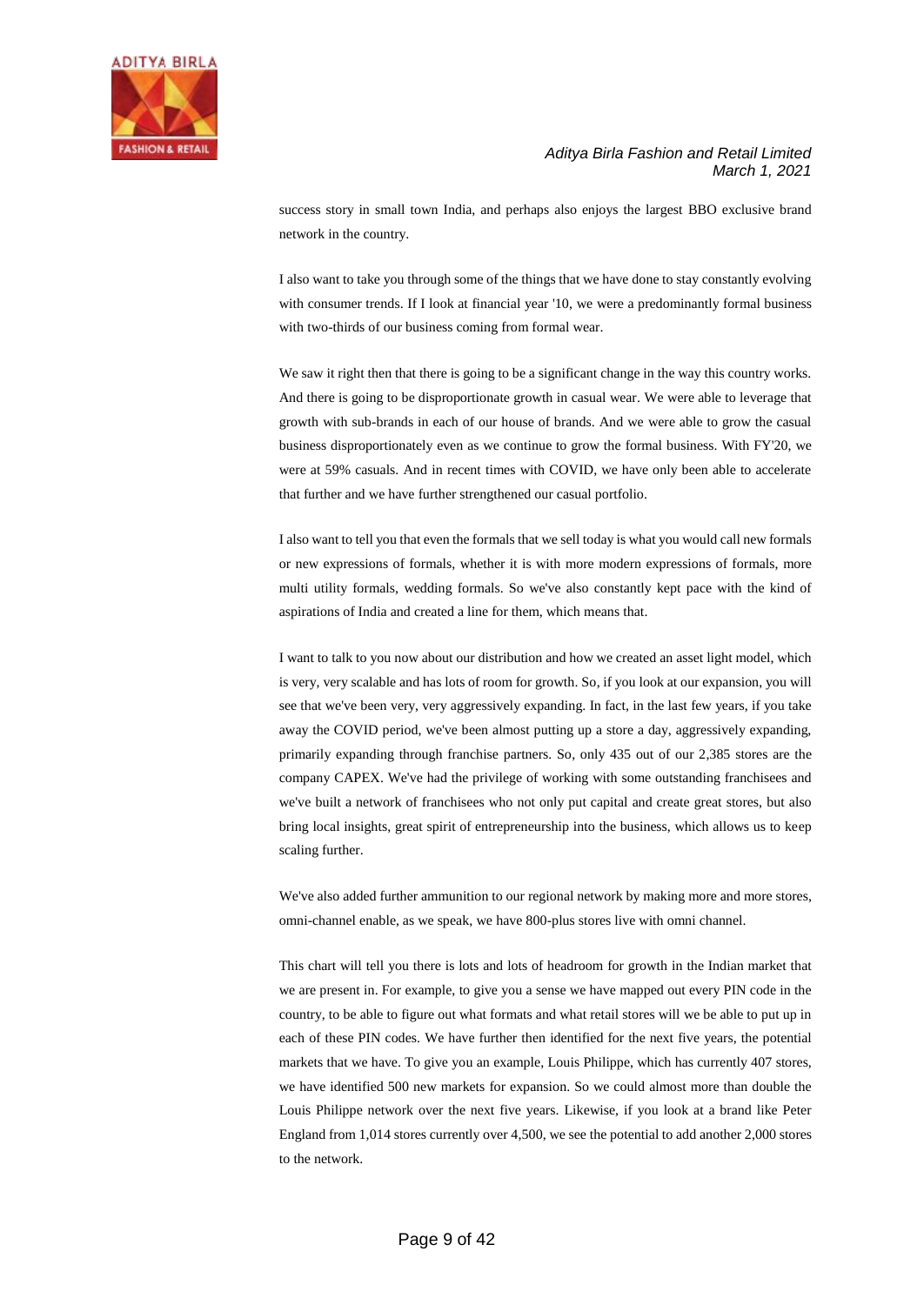

Another exciting last couple of years in tapping the Atmanirbhar Bharat opportunity and this was Peter England Red. When we saw that small town, India was growing with lots and lots of aspirations, extremely well connected to whatever was happening in big cities. Peter England went into an exclusive format for Tier-4, Tier-5 tons. This was an asset light model, 100% franchisee-led with the store being of a very high service standard, complete assortment, but extremely high value fashion at 999. The anchor price point at 999 was able to deliver immense value to consumers.

One of the secret sauce here was merchandise customized for local needs. As you know small town India is not one India, there are many, many Indians here and each market has its own unique needs. Of course, starting with a near 100% casual whereas the need to the kind of merchandise that one needs to create for different festivals and local occasions. So we built a line which was customized for local needs in each and every state and sometimes even within a state, different unique customized assortments in clusters within the state. The network was fostered using local entrepreneurship, which was brought in by our franchisees and their store teams. We've been able to go very hyper-local on marketing and merchandising. We've already put up 300 stores in this format across multiple states, gone deep into each state. The franchisees have made good financial returns with the payback within three years. So from the 300 stores that we have, over the next three years, we see ourselves expanding to 1,000 stores with a network of about 900 crores for Peter England Red.

Encouraged by the response of Peter England Red, we then scaled it further with another brand with Allen Solly with a format called Allen Solly Prime. This is something which has happened over the last few months. And we've been able to put up seven pilot stores in Andhra and Tamil Nadu, which have been able to create one more growth opportunity for the business which is small town India for Allen Solly. Again, we've gone deep into each state. For instance, we launched only in Tamil Nadu and Andhra and now we are signing up only in these two states. Of course, it's a higher priced product vis-à-vis Peter England, and yet we have found that with this strong powerful aspirational brand, with a great price value equation, we've been able to provide for consumers something which they love as evidenced by the pilot stores resulting in an average SPSF of 50-plus something which very few brands do even in big cities.

Again, the merchandise strategy, the secret sauce has been in terms of the kind of consumer insights and the local assortments that we've been able to build. Our teams have worked very, very closely in these markets and have built consumer insights, which helps us to create very, very relevant merchandise.

The franchisee model again, the financial model is a low discount model with actual merchandising, which basically only reduces prices on styles which are not selling well.

I will now take you through a very strong economic model that we've been able to build on the business. If you look at our financials, we have grown steadily at double-digit over years. We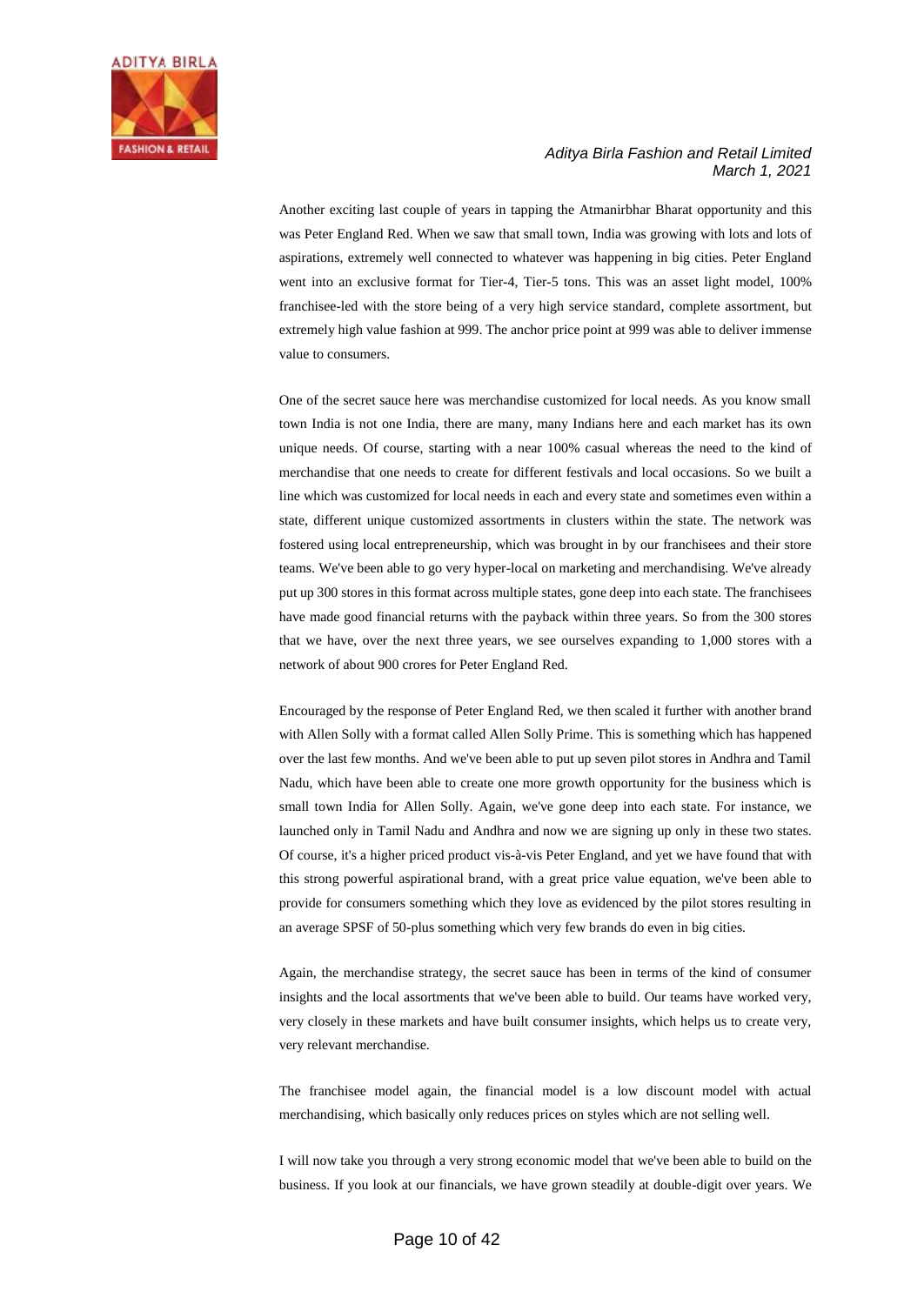

have had a profitable EBITDA track record and we see a lot of room ahead to be able to keep growing at double digits. In fact, if you take away the COVID period, our growth would be more around 14%-plus CAGR over the next few years, with again a healthy EBITDA of 11%, 12% and return on capital employed, which is 50%-plus, very, very consistently over a very long period of time. In fact, it's been a decade plus that you would have seen very, very healthy return on capital employed in this business. And this business has been generating cash; it's been generating 300-plus crores over the last few years. And so here is a business which generates cash and also still has a lot of room for growth and is able to scale up and we see plans to be able to scale up over the years ahead.

To talk you through some of our competitive advantages, why we are able to scale up like this, I think one of our biggest is the 12-season model. We were pioneers again in this to be able to move to cutting edge technology, to be able to reduce dramatically cycle times which as you know in the fashion business is measured usually in seasons, seven months used to be our own cycle time, now cut down to 45-days. We use state-of-the-art technology to create merchandise digitally, which basically means between our mills, our factories, our designers, our product managers, the entire chain of digital we create digitally, and hence it really makes it faster, and, of course, we are also able to book with our channel partners digitally especially during COVID, this was a real boom even when physically we were not able to reach our partners, we were able to book digitally with them. And of course now it helps us not only to reach with them, but to be able to create huge amount of freshness and new designs every month. Also helps us to work very closely with our mills to be able to create rapid responses in line with consumer feedback.

I also want to talk to you about our dedicated factory network. We have 10 strong factories, which again allow us very high flexibility to be able to address consumer needs in the market really, really fast.

As stated, some of the advantages of the 12 season model, it helps us to respond really fast, it helps us to customize, of course, it helps us to improve inventory returns, helps us to work better with our sourcing partners, respond very quickly to consumer feedback, and of course, allows us to connect digitally with our channel partners.

Digital is another strong competitive advantage for the Madura business. We've been able to already enable 800 plus stores as buy online, ship from store enabled. And in these stores, we have put very high standards for ourselves on how we measure ourselves on customer service. So the ship to delivery which means from the time you receive the order to dispatch is six hours. We've also measured various consumer experience touch points and continuously work to make it better. We've also moved to a much more intelligent machine way of making assortments of being able to create what is right for the market. And we have automatic replenishment system, which makes sure that anything which needs to be replenished and if a store has sold an item today, by midnight tonight, that item would be on a picking slip in our warehouse, and by nine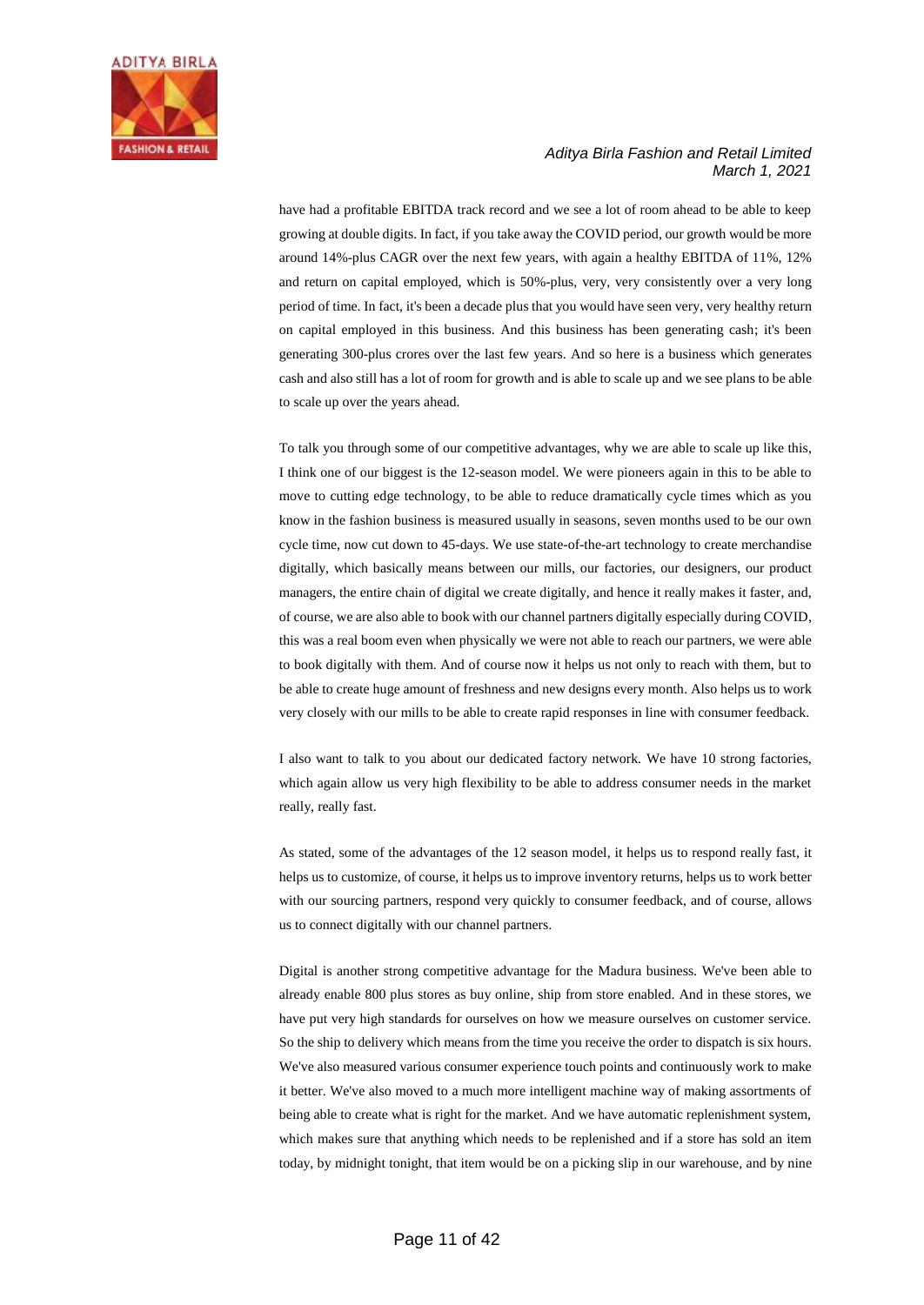

in the morning it would be packed and transported by 2 in the afternoon. So it's a real-time process by which we do speedy replenishments. With technology light up our almost our entire inventory through our digital customers and being able to create a truly omni-channel experience. We also added one more strength to this experience with a hyper local experience whereby we light up for individual catchments, we light up respective stores in that catchment, for example, and Peter England Red, let's say in a town like Dindigul, Dindigul customer would be able to see that store inventory and we would deliver within four hours to the customer.

To summarize, the Madura, Lifestyle brands winning model is a strong and versatile brands. We've got an asset light, scalable, profitable model, financial model which allows for healthy growth, good cash flows and return on capital employed. A versatile business which has leadership across multiple product categories, and of course, very strong internal capabilities and channel management, in product creation, in retailing across the value chain. So that's it from me and I would now invite the CEO of Pantaloons, Sangeeta, to take this forward.

**Sangeeta Pendurkar:** Thank you, Vishak. Hello, everyone. Over the next few minutes, it will be my privilege to present to you the remarkable story of the largest brand in the area of Aditya portfolio, Pantaloons. This includes the strategy and action that got us to where we are, and our plans to accelerate our growth while delivering stronger than for our stakeholders. As many of you would know, Pantaloons is a 23-year young brand, which offers merchandise for the entire family and was acquired by the Aditya Birla group in 2013. Post the acquisition, the business faced some headwinds, owing to several process and control failures and the upswing of full management team. Consequently, growth in subsequent years was tepid and profitability remains low. In 2018, our consumer engagement work told us that Pantaloons was recalled by a large number of consumers, either reputed brands with a strong heritage, and it was remembered as a pioneer in fashion, and as a brand does brought in a large format fashion retail to India. However, the brands having kept pace with evolving consumers who are seeking freshness and fashion, updated trends and an enjoyable in-store experience. There we started our journey to recraft our consumer proposition and to reset our financial model. The turnaround story was spent on the following pillars. First, revamping our product strategy and store specialists. Second, re-energizing the brand that perceived to be a tad jaded. And third was establishing a sustainable, scalable and profitable store model. To support this, we tasked ourselves in building a strong organization with a diverse leadership team, and including new age capabilities, which will allow Pantaloons to continue to build in the future. The results of our efforts over the last three years have helped us significantly improve our financial. And there's a large opportunity that lies ahead of us in terms of the headroom for growth and profitability, gives us terrific confidence to invest in and scale up this business.

> So when we are through the first pillar is the relevance, perceived value and quality of the merchandise is a key defining factor for an apparel player to succeed. The team at Pantaloons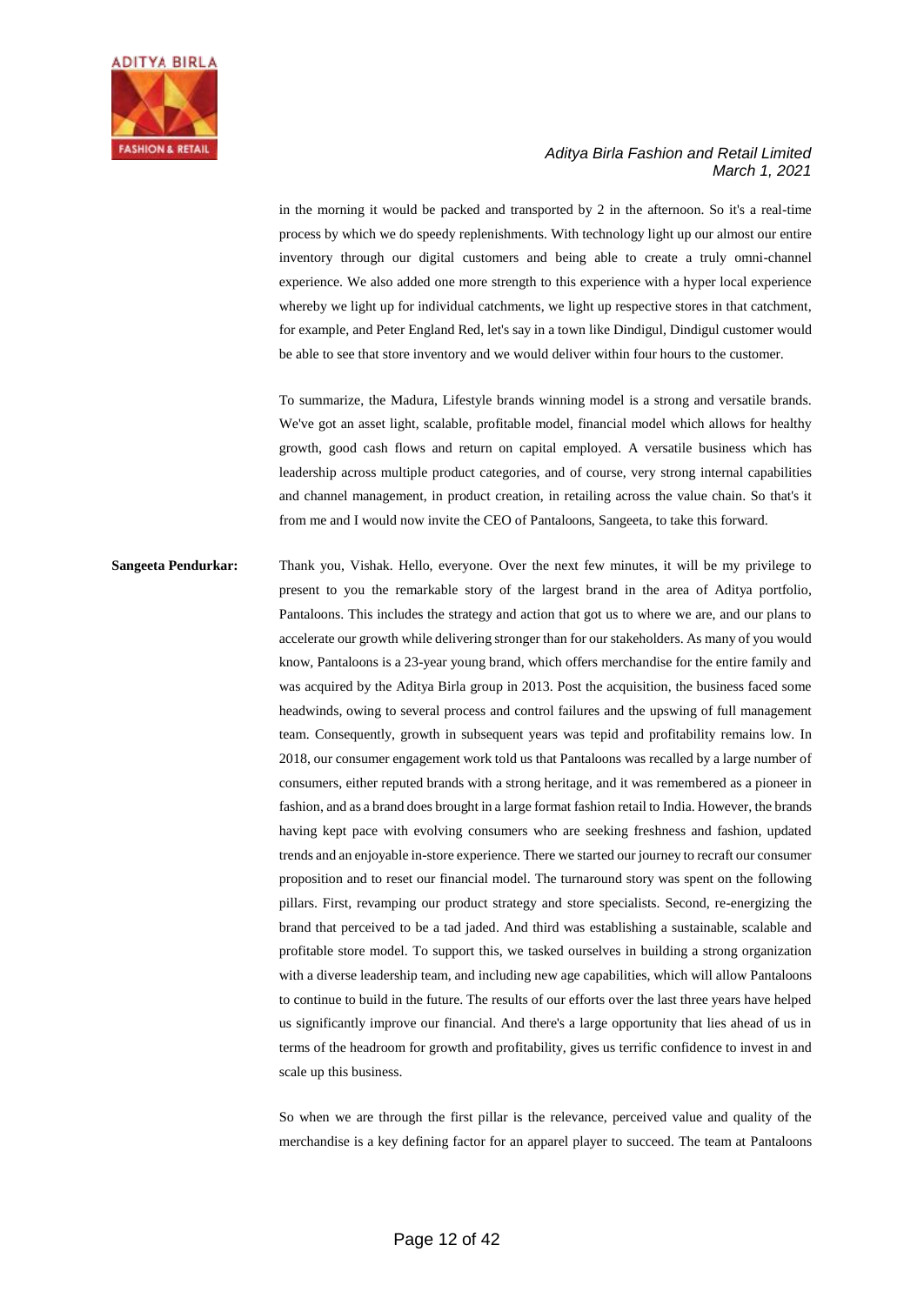

has made significant strides in improving the price value equation for the consumer over the last 10 quarters, and has redefined its private label strategy.

On the price value equation, the key drivers are firstly, improving the design esthetic, the fits and silhouette of the merchandise were redefined with a far more cleaner look, and with relevance for a younger consumer. Our key insight was that the consumer today is very discerning and is willing to pay more for good merchandise which is on trend and which fits well and close well on her. But she's not willing to buy a poor looking garment even at half the price and the same. The products have improved significantly and the fashion portion was up in order to be relevant for more passionate buying consumers.

Secondly, robust and agile, planning and supply chain systems are critical to optimizing inventory and to deliver fresh fashion to consumers. From introducing new ranges, only twice a season in the past Pantaloons consumers now have access to new style every fortnight. We draw upon an average more than 300 new styles every fortnight in our large stores.

Revamped supply chain and planning processes have improved both the freshness and availability of relevant merchandise for every store in line with the demand of that particular store. In addition, the delivery time from our warehouse to stores has been reduced from five days to two days.

These initiatives are focused on improving sell-throughs which is an important metric in the industry. Some are even that we have seen the full price sell-through has improved by 10 percentage points between autumn in the '17 and autumn in the '19, which means there is 10% less merchandise on discounts available for the same period.

We are confident that these initiatives, coupled with further investments in intelligent technology platforms going forward will improve the inventory turns and gross margins at Pantaloons.

Increasing the private label share is a key strategic goal for the organization. A key peg of this strategy has been our endeavor to sharply define and rationalize our private label architecture to have a clear focus on different consumer needs and occasion avoiding overlap. Over the last three years, the number of private labels have reduced by 20%, which in turn has facilitated a superior consumer experience and better store efficiency.

To cater to the evolving consumer needs and consumer preferences, we have worked with building a strong pipeline of new categories and labels. The PEOPLE brand was integrated into Pantaloons and the launch of Candies in FY'20 helps us improve our offerings to the young consumers. We have further enhanced our ethnic portfolio by launching Saris with a very modern take on this timeless product category. We look forward to launching a premium ethnic label in September '21, as casualization of fashion gains prominence, we are gearing up to launch an athleisure label and the casual menswear label in the next financial year.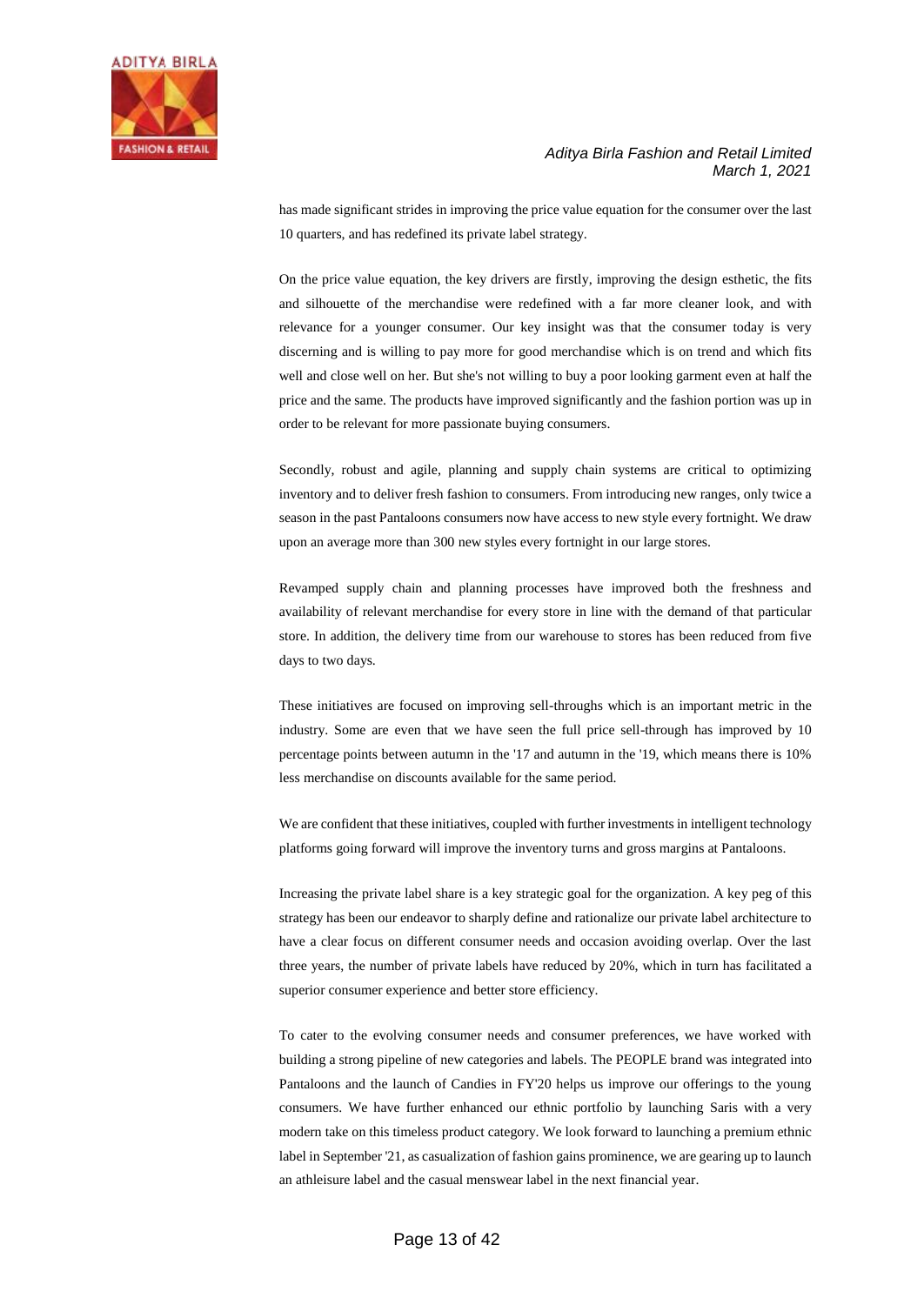

Expansion apart from apparel to lifestyle categories is also a key pillar in strengthening our private label portfolio.

Home category was launched in February '20, which despite the pandemic, has seen an encouraging response. The plan is to strengthen our play in home, in accessories and beauty and cosmetics. With this plan, we are on course to shifting our private label share from 61% to 75% in FY'25.

The next few slides are visuals of some of the new launches that I have talked about. Candies and PEOPLE, the two labels for the younger audience. Saris with a very modern take and Living Scape is the label that announced the launch of Pantaloons into the home category.

Moving on to our second pillar, which is about reenergizing the brand. There's two parts to this which is the new positioning in imagery and refreshing the retail identity.

The first task for us is redefining the brand itself. With a new working positioning of five year change, all interventions have been focused with building a young contemporary and a vibrant brand which is what the consumers are seeking today. The marketing spend for Pantaloons were doubled in FY'2019 and to target a younger consumer. A large part of the spend was spent on digital marketing, which has helped us to engage with our consumers in a more effective manner, encountering them in their digital journey in a very planned fashion. Our digital campaigns have helped us improve salience, and have helped drive traffic to our website as well as footfalls to our store.

One of the strongest assets, Pantaloons has is a 16 million strong loyalty program base of consumers. Extensive use of analytics, and personalization as a platform has helped us harness the power of this customer base. Pantaloons today has a capability of sending bespoke and personalized message based on the past shopping history of the consumer to every single consumer.

The second part of the brand was new retail identity. As all of you would know, in fashion retail, the store is the brand. And our teams have worked relentlessly over the last 24-months to roll out a new retail identity. This will help us infuse freshness and vibrancy as well as improve the overall shopping experience by way of easier so navigation and usage of technology. We launched five stores to the new retail identity and many more are in the pipeline. This is based on international benchmark and to bring it to light for you, here are some of visions of the new retail identity. Great amount of details on how this section for navigation, fantastic movement, texture, and interactive file room and a very modern denim section is what you see on the screen.

Moving on to the third leg of our strategy. This was to ensure that our business model is scalable, and we establish our store economics to give us the confidence and find the algorithms to plan our distribution process appropriately. Over the last few years, Pantaloons has opened 200 stores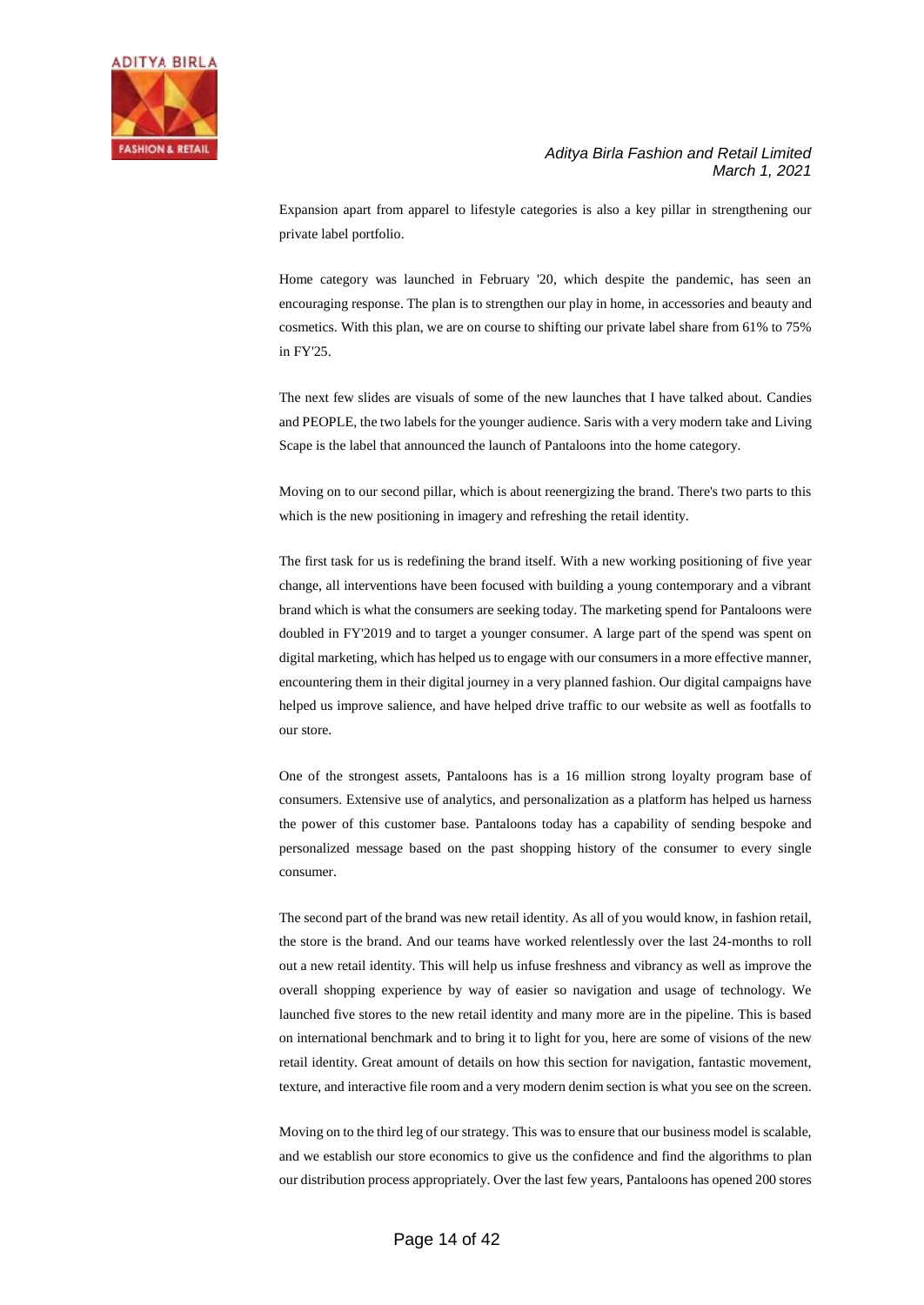

across different town classes and geographies. As we have improved aspects of our merchandise, supply chain, planning and brand, we have seen a steady improvement in our store performance. The company owned and accompanied on stores today deliver a strong ROCE of 30% and are profitable from day one and the returns improved significantly as the stores mature. We've honed our store model to make it relevant across various town classes. Metros with a high composition of legacy stores deliver the highest ROC **(Inaudible) 47:37** of 34%, while Tier-1 and Tier-2 towns delivered ROCE of 28% Tier-3 stores largely comprise of younger stores, however, their returns too are very attractive. A very similar healthy ROC witnessed in stores across sizes and vintage too, thereby establishing a strong store economic model and giving us the confidence to accelerate our expansion plans.

With the rising middle class, rapid urbanization and increasing penetration of internet and social media, we expect demand for fashion to be very strong in smaller towns. While we will continue to drive penetration in metro and larger cities, Tier-2 and Tier-3 towns remain a key pillar of high financial strategy. Therefore, we plan to open 250 new stores in the next three years across 100 new towns with large part of the expansion plans in Tier-2, 3 and 4-towns.

COVID has accelerated the shift in shopper behavior and shopper journeys, with large number of consumers, shifting their purchase to online channels for the first time. Fashion as you would know is the second largest category will come. Our online business has grown 3x in FY'21, as we have responded with agility to the shifting consumer demand, we expect the online channel to continue to grow rapidly, eventually contributing 8-10% of sales versus 1% pre-COVID.

We've already made significant strides in turning our stores digital. More than 60% of our network is already omni-enabled and is driving a large share of our sales on pantaloons.com. We rapidly innovated during the lockdown to launch social commerce, and we are convinced that this channel which offers great convenience to the shopper will gain significance going forward.

We have plans in place to strengthen our partnered eCom business with omni-channel enablement and strong delivery and service standards. Simultaneously, we are building a new website and a new app to provide a distinctive consumer experience going forward. And having an integrated experience between online and offline is one of the big bets for the future for Pantaloons to succeed.

Given that our ambition is huge, it is critical that we build an organization that affects the future. While there are several initiatives around building strong talent and building a strong culture, which have been put in place over the last two to three years, we are focused on one fundamental objective today, which is the digital transformation at Pantaloons. The digital transformation is planned across the value chain, and it is no longer about building a capability, but the way we look at it, it is a way of doing business. Intelligence systems and platforms to help us design merchandise efficiently, with shorter time to market at the back end to platforms which integrate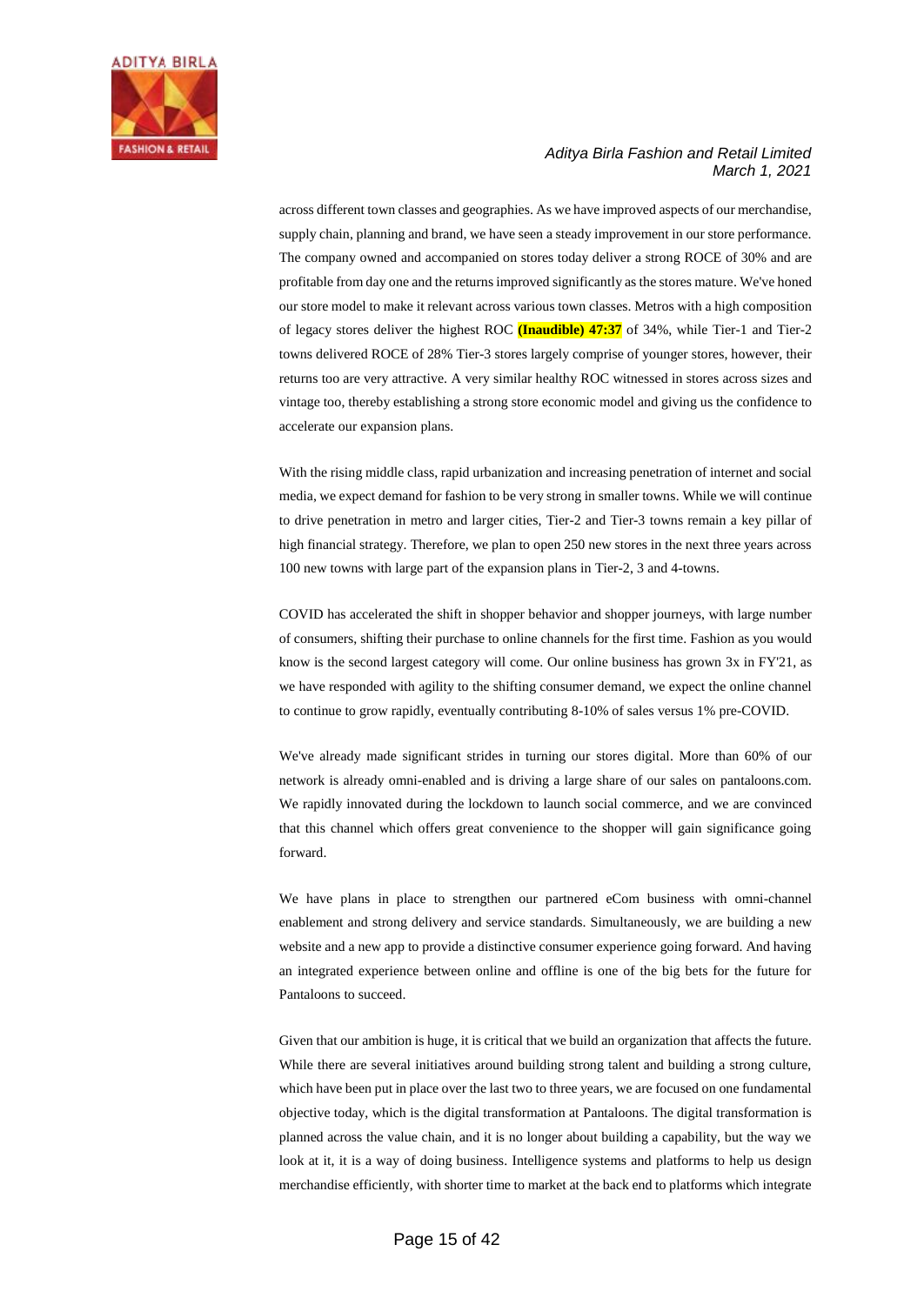

the online, offline experience of the shoppers, to enabling our talented employees to be digitally enabled, to facilitate collaboration and to drive productivity are all in the work. Data and analytics is the capability we are investing in. With proven store economics, we are confident we have a robust financial model which has improved over the last few years, and we see it trending even further as we start seeing the full impact of our strategy.

Pantaloons has accelerated its topline and like-to-like growth over the last few years. In the last three years, the top line CAGR is 13%. Strong retail expansion, backed by strong L-to-L growth trajectory has helped significantly improve the business profitability. The EBITDA margin has improved consistently from 4.9% to 8%.

We're confident that with a sound strategy, this growth is only likely to be accelerated. As a result in the next five years, our growth is likely to witness a CAGR of 15% to 16% despite the COVID setback in FY'21, leading us to becoming an 8,500 crores organization by FY'26 with the further improvement in EBITDA margin, double-digit loss of 10%.

Over the next five years, we expect the business to cumulatively deliver almost over Rs.2,100 crores in operating cash flow, enabling us to fund our expansion by investing Rs.1,600 crores back into the business, and yet reducing net 500 crores in cash and delivering a high ROC in excess of 40%.

And, in summary, with the outline strategy, with the five pillars that I have talked about, we are confident about accelerating our growth trajectory and transforming Pantaloons to becoming a strongly loved brand by our consumers with a distinctive and seamless online, offline experience and a highly valued fashion retail brand. Thank you very much. With this I hand over back to Ashish.

Ashish Dikshit: Thank you, Sangeeta for the presentation. And we now move to some of our currently small and relatively new businesses. We segment these businesses into four key categories. The first one is the innerwear, which is now a broader business which is innerwear, athleisure and active business. We'll get to need to talk to you about both the opportunity, our current success, and our plans. We will then talk about our two brands, which reflect the Young India in Forever 21, American Eagle, which will also take you through a small but a beautiful and a resilient and growing portfolio of superpremium segment which includes the Collective and some of the international brands at the super premium end.

> We will finally close by taking you through our entire ethnicwear strategy, something that we have taken on recently, and give you a sense of what we see the potential in that. So let me begin by inviting Puneet to take us through the innerwear journey.

**Puneet Malik**: Thank you, Ashish, and Hello, everyone. I will take you through the journey and future plans of the innerwear and athleisure business, the industry disrupter and the business which is at the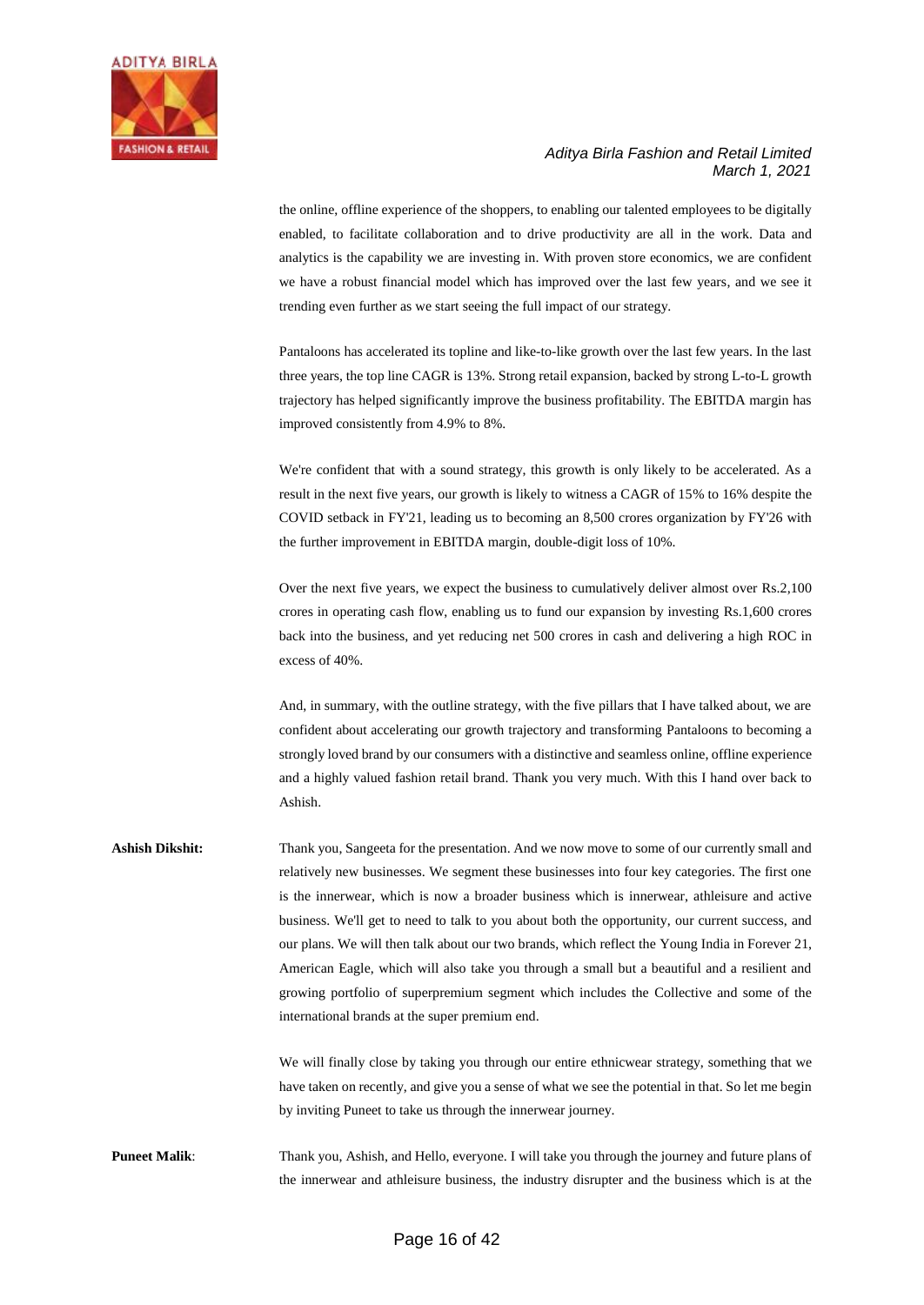

cusp of large value creation opportunity. It's a very large organized and profitable market, which is driven by premiumization and growth of branded segment. In a very short time, Van Heusen has emerged as a clear number two player. And the business is built on five strategic pillars. A very strong and aspirational brand, a very strong product engine and an innovation culture, which allows us to deliver differentiated and innovative products. Multi-channel deep distribution strategy which is supported by an asset light scalable model and a very strong category creation engine which allows us winning entries in multiple categories at breakneck speed. The business is now poised for explosive growth and profitability. And we envisage building a 1500 crores business by FY'26 with 15% EBITDA.

I'll take you through the market now. It's a large \$9 billion market, which is expected to grow at 12% to 13%. Large part of the market is still unorganized and is driven by premiumization and growth of branded segment. Last but not the least, industry structure allows strong profitability.

We saw five clear opportunities for market entry through Van Heusen. A large unorganized market, strong consumer pull towards aspirational brands, profitable industry structure, most players offering basic undifferentiated products and hence opportunity for innovation and a strong right to win through Van Heusen the aspirational positioning and natural adjacency.

As we entered the market, in a very short span of time, we have emerged as a clear number two player. We launched the business in FY'17 and we have scaled it up to Rs.280 crores in a short period of three years. From 1,000 multi-brand outlets to 20,000 multi-brand outlets, from zero exclusive stores to 45 innerwear and athleisure exclusive stores, from about 100 department store doors to 500 doors.

We built our business on five differentiated pillars as I explained earlier. So while we were studying this market, we saw that there is a strong pull for aspirational brands. Van Heusen is a very powerful and aspirational brand. And over the last few years, we have amplified the brand strength through aggressive 360 campaigns, across ATL platforms, BTL platforms and digital platforms.

We also saw that the market is flooded with basic products, and there is an opportunity to differentiate and innovate. And here we decided to leverage a proven product expertise. We did extensive consumer research, figured out consumer pin points and launched many innovative and differentiated products in menswear, few examples are antibacterial innerwear and men's wear, women's wear, breathable cup bras, no slip strap bras, and this has created a very strong leadership position for us in the market. We also entered into strategic partnerships with best-inclass manufacturing facilities across the globe which keep us at the cutting edge of the technology and also keep feeding our innovation pipeline. We've created a three layer product architecture which allows us to extend the brand into super premium and premium segments while building our share in the mid premium segment.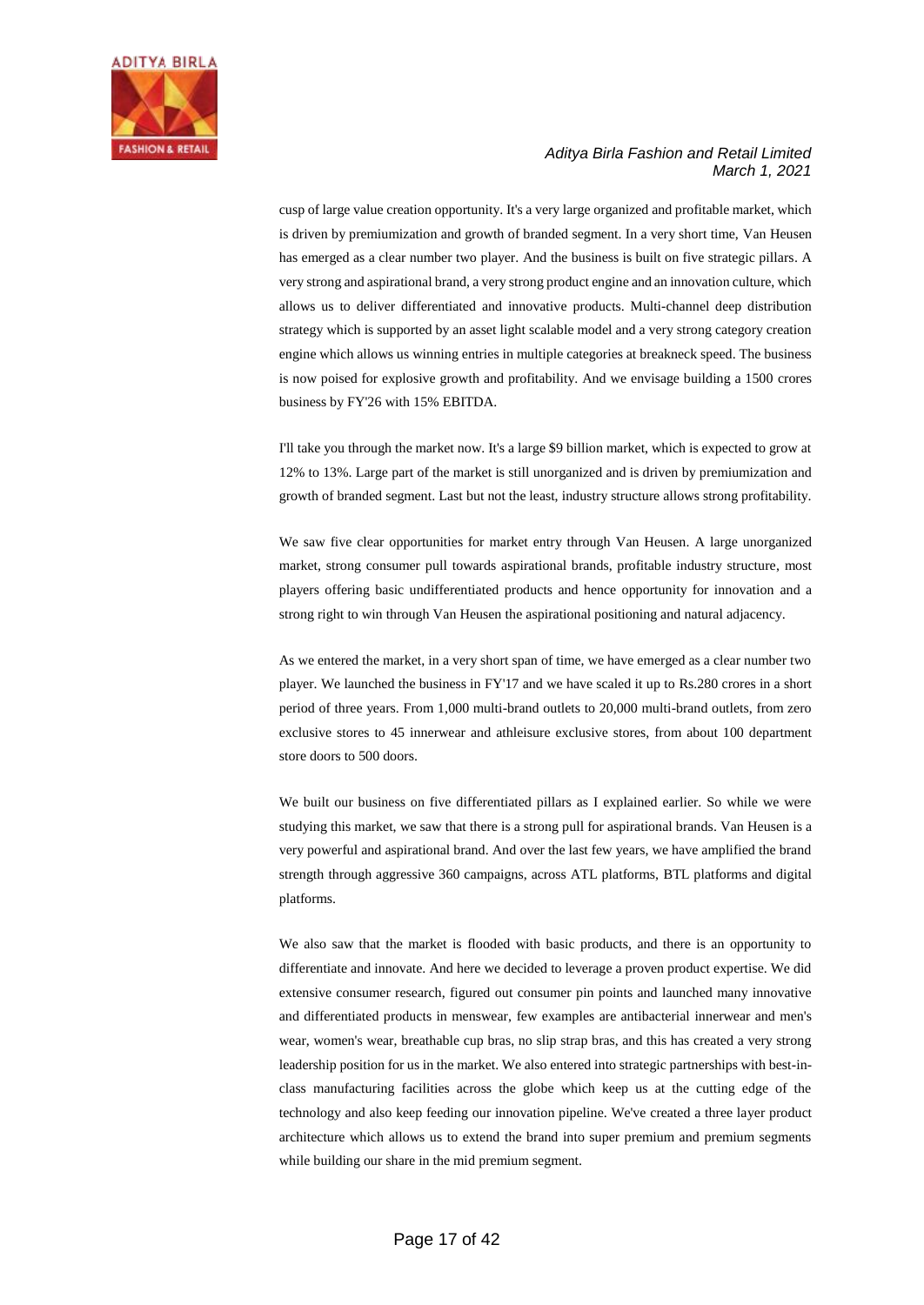

Over the next few slides, you will see some of the winning product offerings that we have created in a very short time.

So while we had an aspirational brand and a winning product proposition, the next natural thing for us was to look at leveraging our proven distribution expertise to build a deep distribution strategy across channels.

In trade, we have entered 22,000 multi-brand outlets in a very short period of time and we plan to reach about 50,000 outlets over the next three years. In retail, we have three winning retail formats and each format can be extended into a very large business. First one is the men's and women's store. Second is the women's exclusive store. And the third one is Active and Athleisure store. All these formats can be scaled up through an asset light franchisee-led model and we plan to open about 500 stores over the next four years.

We have leveraged Van Heusen superior positioning and entered 500 doors across department stores again in a very short time. And we will continue to increase our reach and penetration here and ride on partners expansion.

E-Commerce is a channel where we have gained share the fastest. We are clear number one in few categories, and we are again a clear number two in few others. And we are confident of building a leadership position across platforms in a very short period of time. With this, we have a multi-channel asset light deep distribution engine in place.

While we were building this distribution, we also saw opportunity to extend the brand into multiple adjusting categories, which could ride on the same distribution network. So we decided to leverage the strong legacy and heritage of product creation ability and innovation ability of our company. And we have entered into multiple categories after launch of men's innerwear in FY'17 in a very short time. In order to further build on the brand traction, create a comprehensive offering and increase our strength in the market, we entered the women's segment in FY'19, again with women's innerwear and extended that to multiple adjustment categories in a very, very short time. In every single category, we have created winning product propositions which has given us a strong leadership position across these categories, and also has opened our opportunity to grow by many folds. This was our journey so far.

Again, to summarize, the business is built on a very strong aspirational brand. It is backed by a very strong product engine and innovation culture which delivers cutting edge differentiated and innovative products. It is supported by a multi-channel deep distribution strategy, which is again supported by an asset light scalable model, and it is backed by a very strong category creation engine, which allows us winning entries in multiple categories at breakneck speed. This will allow us a very strong position in the market, which will lead us to build a business of about 1,500 crores by FY'2026 growing from a base of about Rs.280 crores in a short period of time. And also allow us to deliver outstanding financial performance, a business which will deliver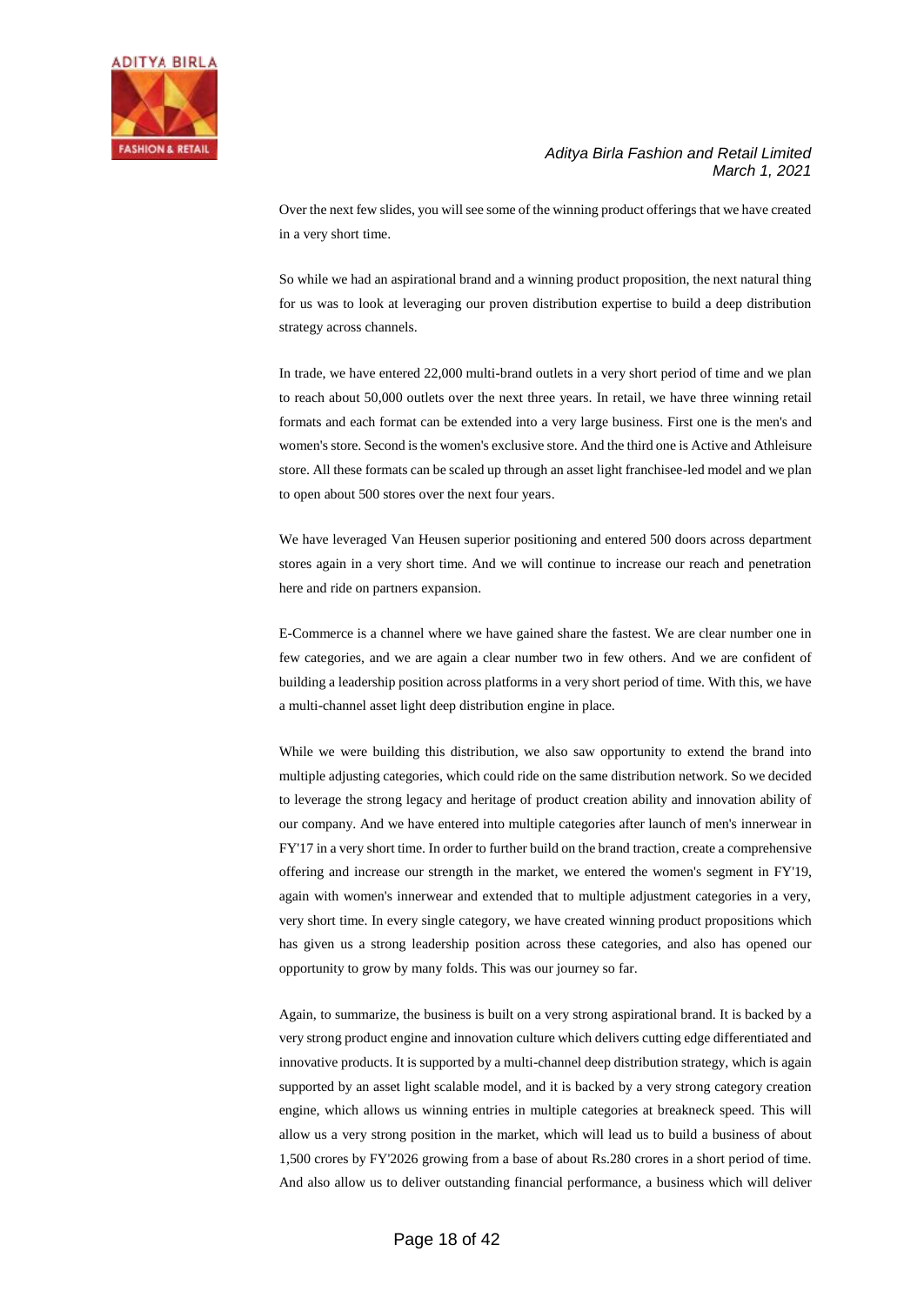

about Rs.1,500 crores with 15% EBITDA and about 50% ROC. We would need a cash infusion of about Rs.100 to Rs.150 crores to achieve this scale, but not to miss the key highlights. The business is reaching critical mass. It's highly scalable. It's a low CAPEX model. It's a high ROC business, and the business is expected to break even in FY'23. Last but not the least, there is strong headroom to grow even further. Thank you very much.

With this, I would hand over to Vishak to take you through the global brands in youth fashion business.

**Vishak Kumar:** Thank you, Punit. Let me take you through first the youth fashion brands. I'm sure all of us are very, very familiar with Forever 21, an iconic global youth brand, which has been very, very powerful across the corners of the world. It's a brand which went through troubled period globally, and it affected our own business here as well for some period of time. Happy to tell you that things after that challenging phase have improved, and we've now got a very good equation with a new parent company, and we've been able to create an understanding with this parent company which makes it a very competitive royalty, long-term agreement and 100% ability to produce locally. So with all of this, we can see now a very powerful business for young fashion or young women and men across malls and high streets across the country. It's a business which hence is very, very scalable. It's in a value segment, a segment which we understand very well. It's in markets which again we understand well with very strong relationships with more developers and landlords, we should be able to scale this strongly. It's a business which should turn EBITDA positive next year itself and is expected to be a positive EBIT and cash flow the year after. Free cash flow required is just about a positive Rs.10 crores which means that in year ahead, it is going to generate cash for the business. The hard part on Forever 21 in that sense is done. And we are looking at now a period of scaling up this brand.

> Moving on to American Eagle. You are aware that this is again an iconic Denim brand. It's amongst the top Denim brands in the world. It is the largest Denim brand in the US. It's got a very powerful symbol of the Eagle. It's very, very sharply positioned and people swear by this brand. We got this brand and we started small, we piloted, we figured out our sweet spot for this brand. And I think now we are fairly well poised to be able to scale up this brand. We will scale this through a combination of BBOs, department stores, shopping shops, as well as through our strong eCommerce presence. So we do hope that at least in the markets that we operate, we can be in the top three Denim brands in the next five years. The business should turn EBITDA positive next year itself and is expected to consume about Rs.10 crores of cash over the next five years.

> Finally, I'm going to talk you through another very, very exciting business. Ashish said that this is a very sweet business, it's a business whose time has come. We have figured the model, we have figured out the right assortment, we've got some of the best brands which work very well. As you know, we have a model called Collective, the Collective is a luxury retail format, where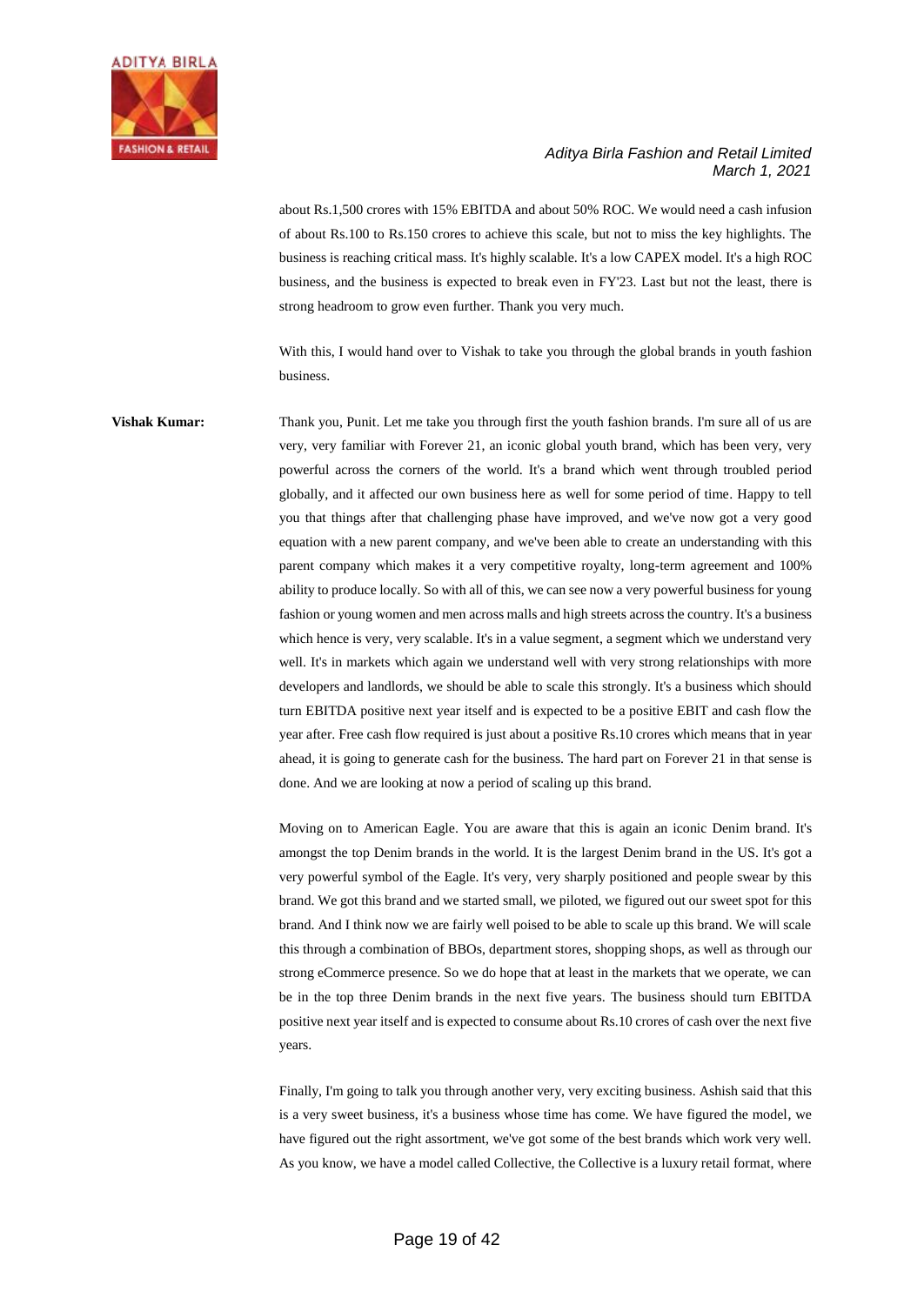

some of the best brands are housed. It's a model which is already even in COVID times turned EBITDA positive, and hence we are very-very confident that this is the business which is now very well poised for scale up. It's also the preferred anchor luxury brand for most malls. And we even look at scaling up with malls as we go ahead.

We also have a Monogram business with Ted Baker, with Ralph Lauren, Polo Ralph Lauren with Fred Perry, Hackett. These are again brands which have now created a very nice sweet spot, although it's relatively smaller business. But these are poised to be profitable businesses for the network. So if you look at the cumulative free cash flow, that is likely to be required for this business, it's less than 10 crores. So if you add American Eagle, Collective and Forever 21, we will no longer require any cash, in that sense, it should be self-sufficient between these three businesses. The business in fact is expected to be EBIT positive next year and for Collective and Monograms should be up FY'23.

Another important thing to see here is the "Powerofcollective.in" which is our website for luxury brands. Again, it has scaled up fully and has tremendous potential to be a unique luxury eCom player. So that's it from me on these international brands and businesses. I now would like to give it back to Ashish to take you through the ethnicwear story.

Ashish Dikshit: I will now take you through the ethnicwear business, the latest one in our portfolio. And while all our businesses are exciting, where we stand in the journey of this business, this is truly a very exciting start of a long journey. We have started with a clear vision to be a leader in this market. And I'll take you through why we believe and how we believe this leadership could be achieved and how attractive would it be for us. A route like our parent company's vision is to be able to win through portfolio of very strong brands.

> Quick sense of opportunity. I talked to you about this in the beginning of the presentation. Ethnicwear is nearly 30% of the apparel market, with women's ethnicwear, being the single largest segment in the Indian apparel industry today and even five years hence. The branded and the organized part of the market is about 3.5 to 4.5 billion out of 20 billion, and that's growing at 15%.

> One of the interesting and very unique characteristic of ethnicwear market is the shape of the market. Most consumer categories operate with a paramedical market with a very narrow and small segment at the top and a large base. The branded ethnic market because of the nature of the category operates with nearly a third in the market lying in the two luxury segments. As you know, this is dominated by some of the best designers who have built their brands and business over a long period of time, and each one being unique in that sense. The premium market has several established brands built over the last 10 to 20 years. And of course there is a value market in the mid-market which is largely dominated by the private brands of department stores and other smaller brands.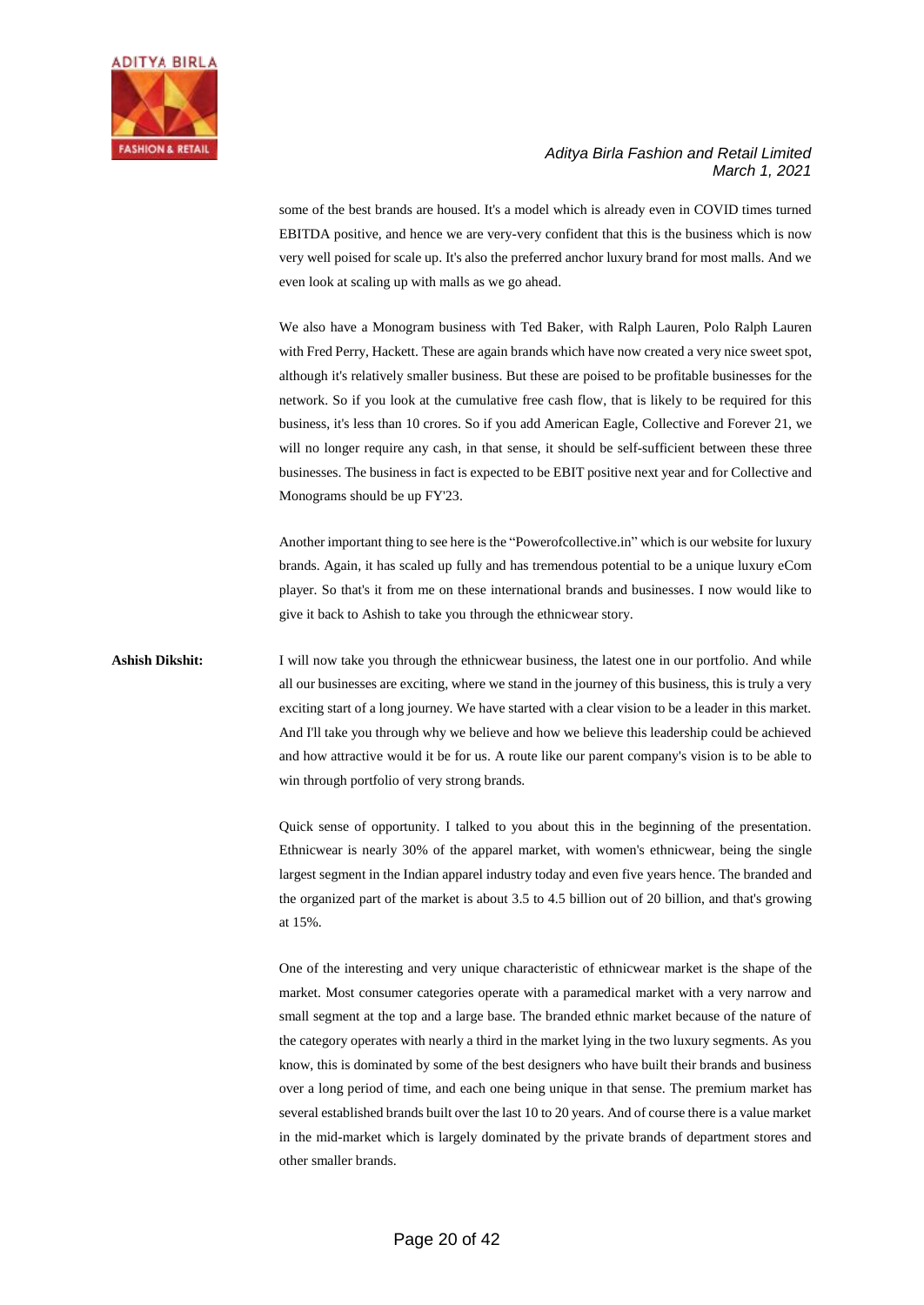

The reason we are excited to play in this category is not just its current size, but because we deeply believe that this is where the consumers are moving. There is a visible and marked shift in the way ethnicwear category is seen in this country. And it's poised for rapid acceleration from here on. Many ways ethnicwear represents who we are, and increasingly a more confident Indian is moving towards ethnicwear more important occasions. It helps us connect with the roots. And you see this in society where more and more occasions are getting asked for ethnicwear. Most important of them is really the wedding, which is the biggest consumption and I would say the capital expenditure item in any human being, particularly in India's and ethnicwear is all set to gain a large part of these markets. And therefore, we looked at and created a strong, meaningful rationale for ABFRL. We believe that a sizeable and still evolving market and therefore there's an opportunity to build scale. We have earned the right to win by carefully and diligently learning this category both in terms of consumer understanding product and supply chain in Pantaloons where we sell close to Rs.800 crores of ethnicwear. In the long term, we believe there will be a lower competition in this category with very few sizeable players, and clearly no international competition. It's a vacant space for any player to have a comprehensive play because existing players play in one category or uniquely positioned only for one category.

We believe with strong legacy of history of building businesses and brands and distribution, it provides a strong platform to build meaningful to play in this category. Accordingly, we have laid down a clear and distinct strategy to win in each of these segments.

In Luxury, as you have now known, our plan is to invest in established aspirational designers. And I must admit that we have got two of the best that this country has ever produced. The affordable luxury, we want to take that same partnership and extend it through brand extensions, and launch thread designers as we go forward.

Premium part of the market, we believe is more apt for an organic play. We have the experience of Pantaloons in terms of category, and a playbook of Madura in terms of how to scale up a branded business. The value end of the market however will continue to be played through Pantaloons.

This is our portfolio. We started with the partnership with Shantanu & Nikhil which is a very strong super premium luxury brand in the men's side, which we have extended recently into SMM in the bridge to luxury pet segment with three launches in this year and plans to expand rapidly. Premium foray began with Jaypore in 2019, which is an artisanal brand, and of course our play in values through Pantaloons. In last few months, we have expanded our luxury play with adding Sabyasachi and Tarun Tahiliani to our portfolio of designer partnerships and three of them, Shantanu & Nikhil, Sabyasachi and Tarul Tahiliani probably capture the cream of Indian luxury design market.

For the premium segment, we plan to launch and we have recently announced a partnership with Tarun, through a separate company in which we hold 80% stake to launch men's ethnicwear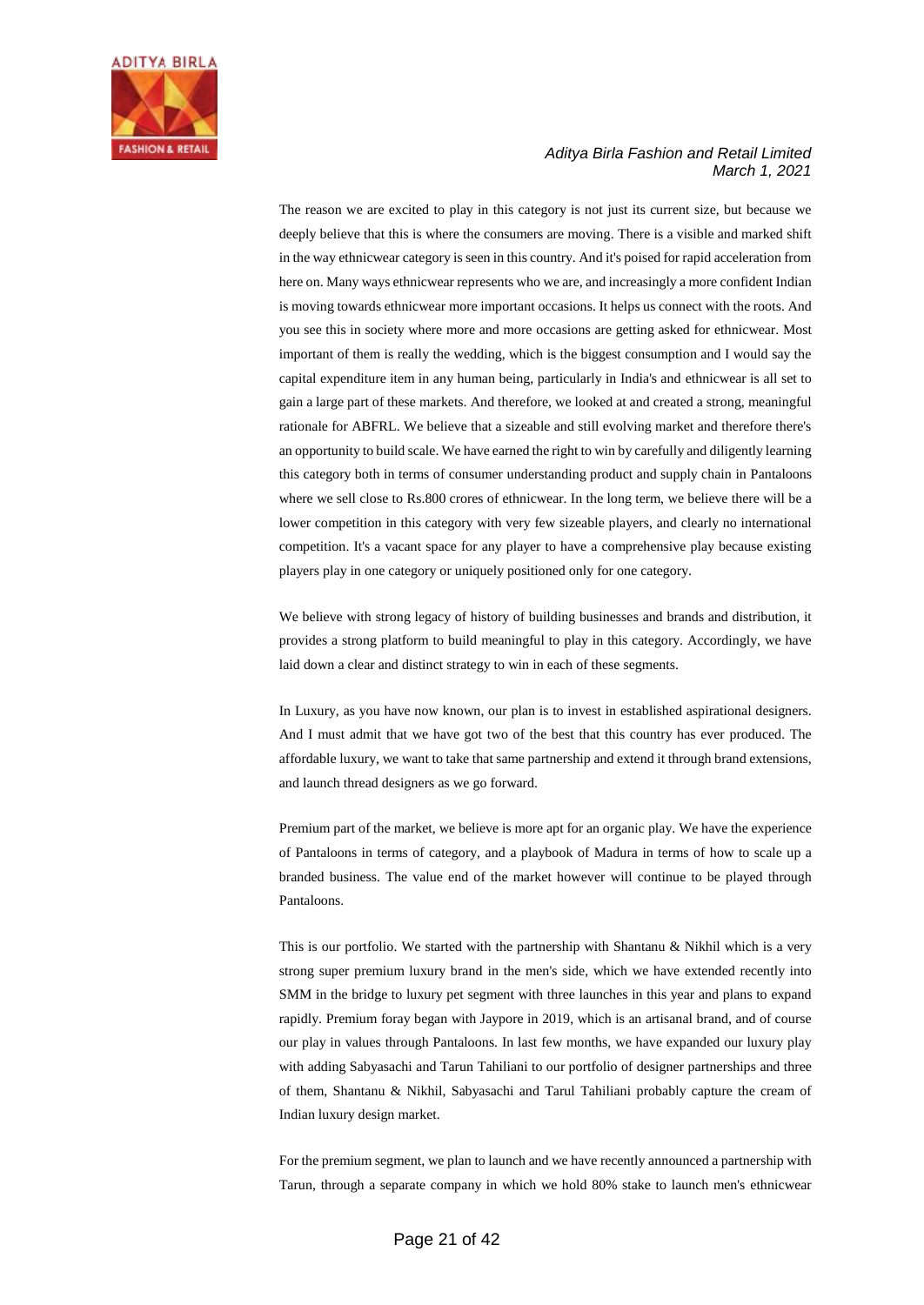

brand in the premium segment, which is a large and growing market. And for the women's premium side, we will be launching a brand in August, September this year. With these two, we will be completing what would be a most comprehensive portfolio and some of the strongest brands in this category to build into a large and meaningful business.

This is a reflection of a strategy in numbers starting from scratch in FY'19 where we had no business, in next five years, we plan to build a 2,000 crores business which will be profitable, margin ranging from 11% to 15%. We think to build a business of Rs.2,000 crores from here onwards with all the investments that we have made. We will require only about Rs.300 crores in growing this business because of intrinsic profitability that business inherently have. The business to be EBITDA positive as a full business segment and free cash flow positive, EBITDA positive by FY'24 and free cash flow positive by FY'25. So that's a strong plan for entering a new category and we believe that there is a leading position to be taken, which we are well equipped to go into.

In summary, if you have heard all our businesses, really, at ABFRL level, our strategy comes down to one, grow our core businesses, both Lifestyle brands and Pantaloons, you've seen through Vishak and Sangeeta's presentation, we have now a very well-tuned fine operating model, a strong trajectory of growth is visible, and we just need to execute that diligently. We've also enriched our portfolio in line with how the market and consumers are moving and build meaningful presence in innerwear, casualwear and super premium, and we will rapidly score these businesses. Ethnicwear is a standalone new opportunity, which we are very excited about, and that would complete our portfolio as far as the business is concerned. All these red and play choices are also backed by a very strong efficient model, which helps us right to win through asset light growth model, strong agility, you saw that in several presentation in design, merchandising and supply chain innovation and product, and fundamentally a very strong financial model, with intrinsically high ROC in every business that we enter, we are able to turn that over a period of time into a strong cash generator. We have also taken you through our future-ready investments, which keeps us always ready to move forward through investments in digital technology and sustainability.

At this stage, let me now bring in and invite Jagdish to take you through the financial picture over the next four to five years, our strategy, our goals and targets and our ambitions across various segments.

**Jagdish Bajaj**: Thank you, Ashish. By now, we have explained in detail, how well placed ABFRL's portfolio in this large growing apparel market. Now, let me take you through financial numbers arising out of implementation of our various adopted strategies for just starting businesses.

> To start with revenue, the revenues from our Lifestyle business has grown at a CAGR of 10% between FY'17 to FY'20, is likely to grow at a rate of 11% to 12% and is aiming a revenue of Rs.9,000 crores by FY'26.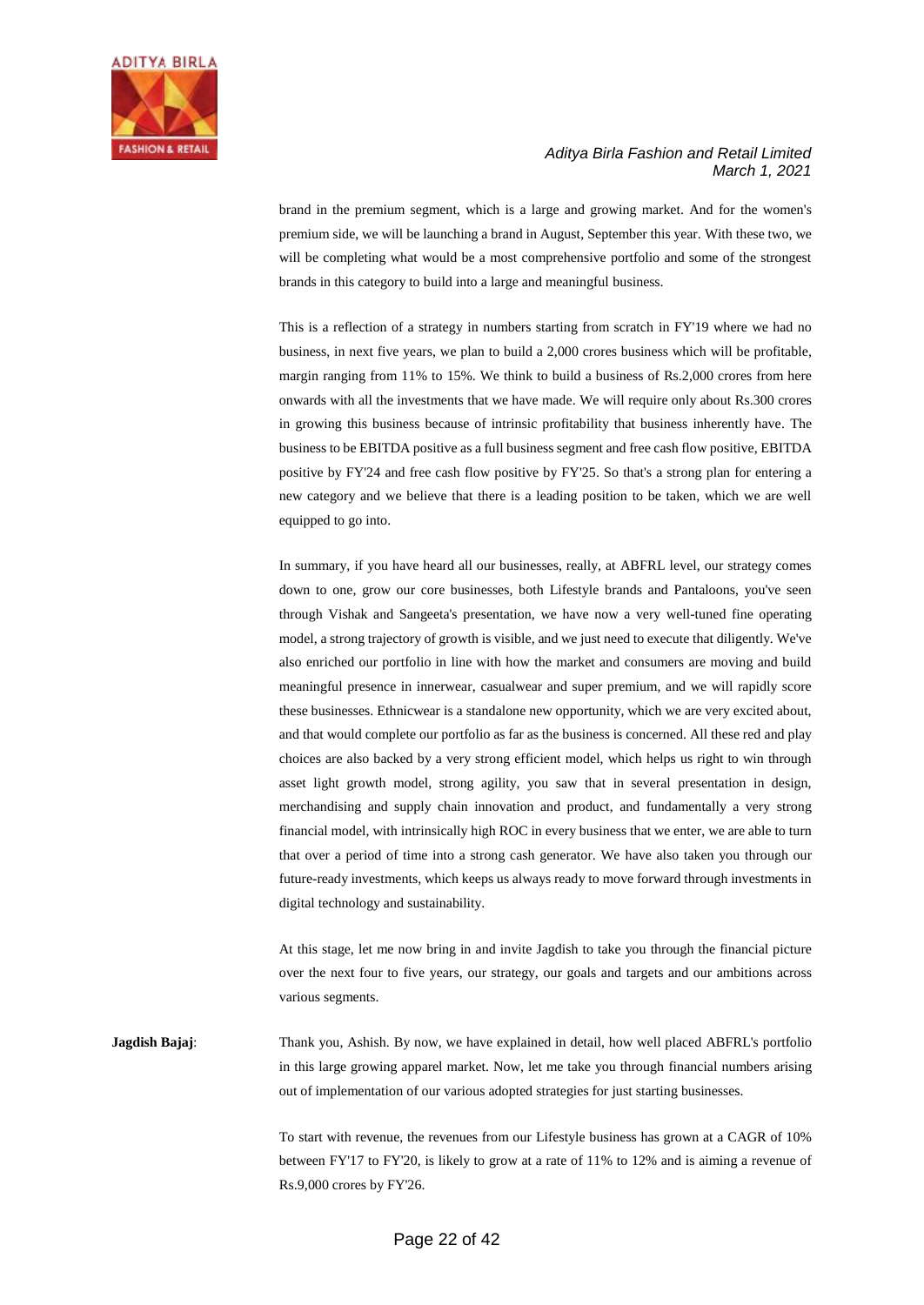

Pantaloons business, which has grown at a CAGR of 13% between FY'17 to FY'20, is expected to grow even faster at a CAGR of 15% to 16%. This business is expected to clock revenue of Rs.8,500 crores.

The new businesses which consist of innerwear, global brands, ethnic business, have grown at a CAGR of 23% between FY'17 to FY'20, will grow even at a faster rate of 32%. This segment is likely to clock revenue of approximately Rs.4,500 crores. The company's revenue which has grown at a rate of 11% from Rs.6,600 crores in FY'17 to Rs.9,100 crores normalized in FY'20, is further poised to grow at a rate of 15%. The company is targeting a revenue of Rs.21,000 crores by FY'26 with two of our main business clients, Lifestyle and Pantaloons will be having revenue of more than Rs.9,000 crores each year.

Now, let me walk you through the EBITDA Numbers. The EBITDA of the company in each of our business clients are also showing substantial growth. The Lifestyle business will see an EBITDA growth of 1.8x between FY'22 and FY'26 from Rs.550 crores to Rs.1,000 crores as opposed to a previous growth of 1.3x between FY'17 and FY'20. Pantaloons EBITDA is expected to see a growth of more than 3x from Rs.291 crores to Rs.900 crores versus 2.3x growth between FY'17 and FY'20. The new businesses face losses of Rs.125 crores in FY'20 and likely to have a positive EBITDA of Rs.550 crores for FY'26. To explain the FY'20 loss does not include Rs.40 crores one-time cost on account of conversion of PEOPLE brand to Pantaloons level, thus the company's overall EBITDA which grew 1.5x from Rs.476 crores to Rs.693 crores, in FY'20 will now grow at 3.4x to almost Rs.2,300 crores.

Now, let me elaborate a little more on our new business performance. Innerwear business revenue is aiming to grow at a CAGR of 32% from Rs.280 crores to Rs.1,500 crores. Global brands, revenue will achieve a CAGR of 24% from Rs.370 crores to Rs.1,200 crores. The Ethnic business which we entered in FY'20 will achieve a CAGR of 89, which means almost doubling every year from Rs.50 crores to Rs.2,000 crores by FY'26.

Thus, all our new businesses we clock in revenue individually about Rs. 1,200 crores s to Rs. 2,000 crores s in next upcoming five years. EBITDA, the size and scale in these businesses lines will help ABFRL to achieve an equally impressive performance. The inner-wear business EBITDA will grow from Rs. (-48) crores s in a FY 2020 to Rs. 225 crores s. Global brands, from a loss of Rs. 60 crores s to a profit of Rs. 100 crores s, and the ethnic business is targeting to have Rs. 2,025 crores s EBITDA. Therefore, we can say that the entire new business portfolio which we have developed over the past few years, will see an exponential growth in revenue and EBITDA.

Now, let us go through the return on capital employed and capital employed breakdown in each of our business. The operating capital employed, excluding goodwill for our Lifestyle brand, was at Rs. 772 crores, in March 2020 it will increase to Rs. 1,500 crores by 2020. Pantaloons, the operating capital employed will increase from Rs. 600 crores to Rs. 1,600 crores, and the new business capital employed will increase from Rs. 436 crores to Rs. 1,700 crores. Thus, the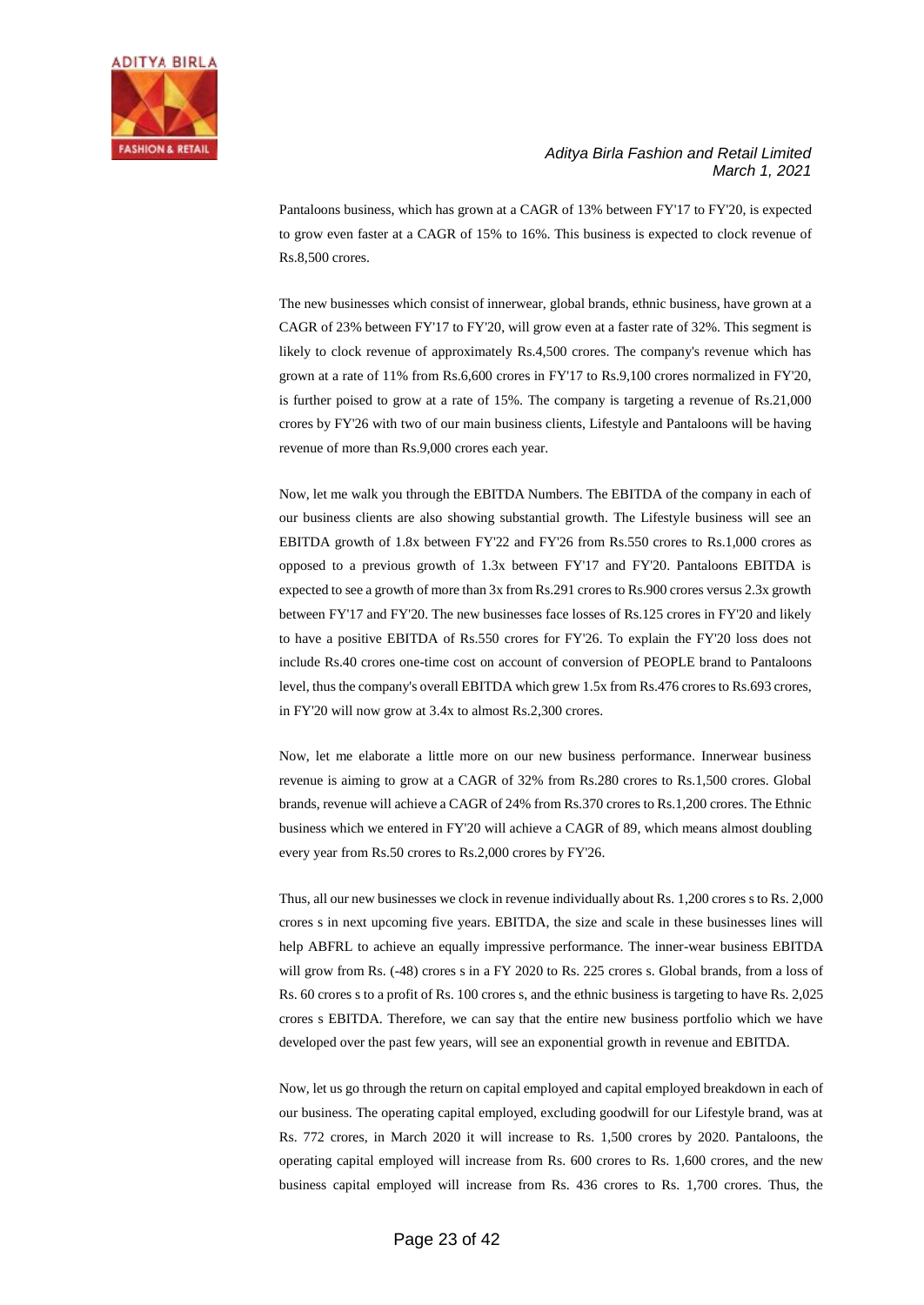

operating capital employed in the business will increase from total of Rs. 1,900 crores Rs. 4,900 crores.

However, there is a goodwill component of approximately Rs. 2,200 crores relating to business acquisition of Lifestyle business from Aditya Birla Nuvo, Rs. 600 crores, acquisition of Pantaloons of Rs. 1,160 crores and the brand acquisition Forever 21 and ethnic brands of Rs. 400 crores. Our Lifestyle business return on capital employed was at 45% in FY 2020, will now be at 50% by FY 2026. The Pantaloons ROCE will significantly increase or rise from 20% to 40%. And the new business, which has a negative ROCE, will see a ROCE to 25% in FY 2026.

ABFRL in FY 2026 will be clocking in a revenue of Rs. 21,000 crores, EBITDA of Rs. 2,300 crores, EBITDA margin of 11% and ROCE on operating capital employed at 35%. The consistently improving trajectory of financial performance is testimony to company's focus on profitable growth as reflected by our absolute EBITDA and EBITDA margins.

To sum up, ABFRL revenues will rise at a CAGR of 15%. Strong improvement in profitability, which is reflected in the EBITDA margin expansion of 360 basis points. To specifically highlight about the cash generation, company will generate cumulative operating cash flow for Rs. 2,000 crores between FY 2020 to 2026, this is after meeting the CAPEX requirement of the company which will range from Rs. 2,000 crores to Rs. 2,500 crores.

Post payout of taxes and interest of Rs. 750 crores to Rs. 1,000 crores, the company will have free cash flow to the firm approximately Rs. 1,000 crores. Company will be in a higher ROCE trajectory, going from 12% to 35%. And lastly, though the balance sheet has strengthened in FY 2021 by raising equity of Rs. 2,000 crores, but with significant improvement in operating cash flows in next few years, the company will add further strength to its balance sheet. The net debt targeted is to remain in the range but a max of 1.0x to 1.5x of EBITDA of the company.

Let me close by saying this, ABFRL has charted out a strong profitable growth journey, resulting into significant value creation for its stakeholders. Thanks a lot. And now, we open the floor for questions. Over to you, Ashish.

**Moderator:** Thank you. Ladies and gentlemen, we will now begin the question-and-answer session. The first question is from the line of Tehas Shah from Spark Capital Advisors. Please go ahead.

**Tejas Shah:** Thanks to the whole team of ABFRL for taking out time for such a detailed presentation and sharing your thoughts and vision for next five years. And thanks to Mr. Kumar Mangalam. Birla also for sharing his time and thoughts on the company. Sir, it's a good initiative, I hope he continues with this.

> So, first question is for Mr. Ashish. Ashish, so we have come a long way from where we started, and then even after listing the depth and the width of portfolio both have changed materially. So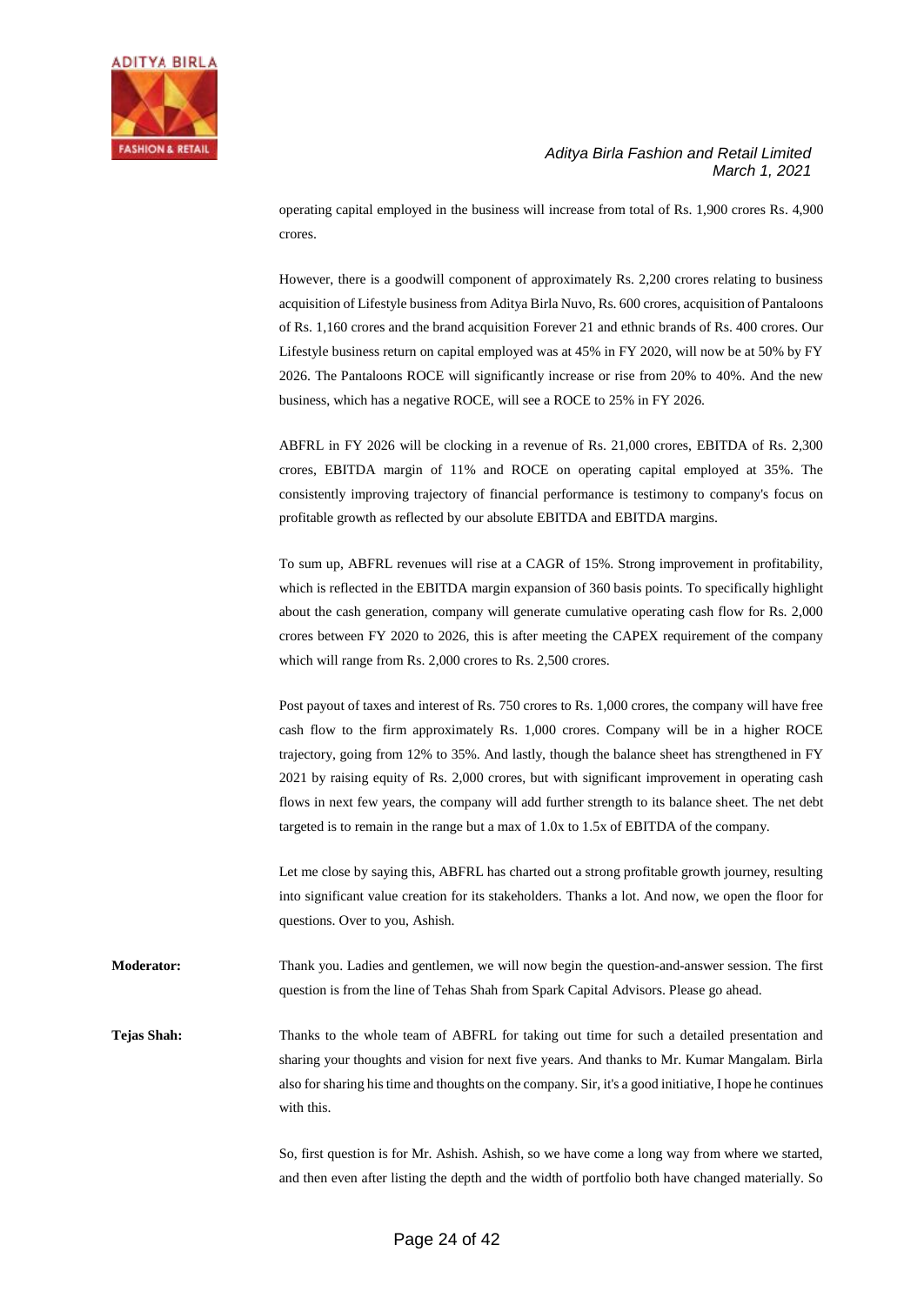

looking at portfolio today, do you believe there is any whitespace left in the portfolio which we need to fill organically or inorganically? And in that point, where do you see value retailing as a proposition within the portfolio currently today?

**Ashish Dikshit:** Thanks, Tejas. I see both a question and a suggestion in your question. So let me first start by saying, in Pantaloons, we have probably India's most democratic brand in this country. Its ability to operate in South Bombay, as well as in a country Uttar Pradesh, Bihar or interiors of Tamil Nadu and Andhra Pradesh, is quite clear and has been established as some of the numbers Sangeeta mentioned to you. We believe our larger opportunity is really in exploiting this wonderful brand, which has now been fine-tuned and a lot of improvements have been done in leveraging that. So as far as value opportunity is concerned, our go to position is really to leverage Pantaloons as the primary format and versions of it through customized merchandising, value proposition, assortment, etc., exactly like you heard Vishak talk about how Peter England was able to turn itself into Peter England Red or Allen Solley. Similar is the experiment going around in Pantaloons. So I would say that's our primary play as far as larger market is concerned, it's also in line with our ambition to build Pantaloons into a Rs. 10,000 crores plus business.

> In terms of large white opportunities, clearly, our single largest opportunity, if we go back last five, seven years and if you go back to our vision, the two large pieces that we wanted to address over the last 10 years, every piece of our action will dictate, we had identified casual wear and women's wear as two large pieces. From 2010 onwards, if you look at all parts of our strategy with Pantaloons being sort of a new introduction in 2013, has been around casualizing Madura brands, building womenwear portfolio first in the Madura portfolio, then with Forever 21, and subsequently entering the ethnicwear trajectory. With innerwear, ethnicwear, I think we have two very large growth engines possible. At this stage, I don't see a very large white space, I think we are well covered as far as that portfolio is concerned.

- **Tejas Shah:** Fair enough. This was very helpful. Second question is for Vishak. Vishak, good to see you after long, after COVID first time. So Vishak, you and Sangeeta both spoke at length about digital initiatives that we have taken within the company and within the divisions also. So, looking at the digital adoption that we have seen in consumers also in last one year, where do you see future of physical store expansion? And why is it still a very critical element of our strategy, or will it remain a critical element of our strategy?
- **Vishak Kumar:** Hi, Tejas. Good to hear your voice again. I think it's a good question. And you need to recognize the following. One, this is a very under-penetrated country, where there is so much opportunity with just creation of retail supply to be able to deliver meaningful merchandise and assortments to length and breadth of the country. And I am not just talking about small town, even in big cities and metros and markets I think we are an under-penetrated country, and our effort has to continue to be able to address that.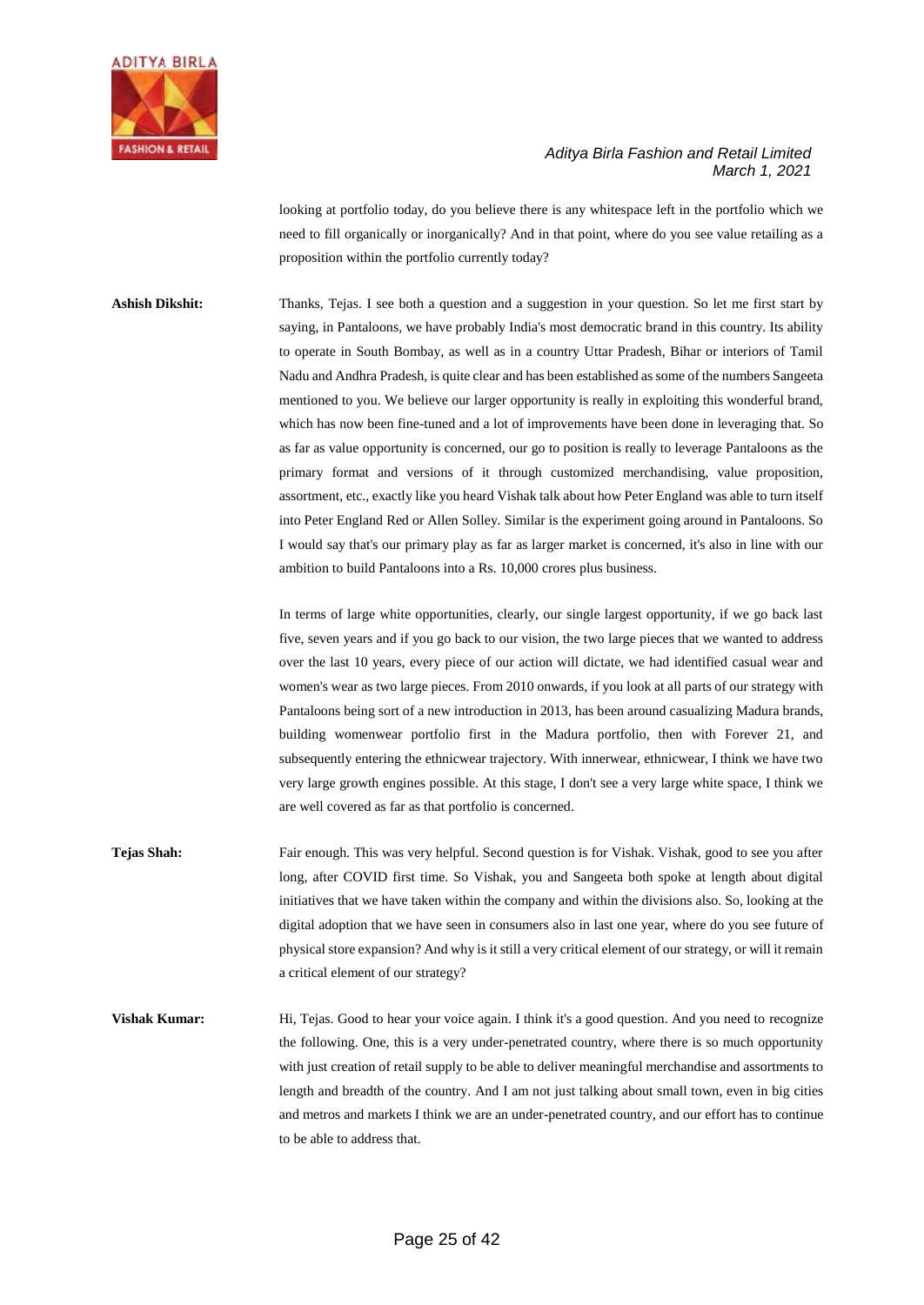

There is a digital adoption and I think that is something which we should use as a force multiplier. As you as you probably saw, we have already enabled 800-plus stores as omni-enabled, and it's good to see that we are able to create actually further traction to these stores, it actually helps to in fact rotate merchandise faster, create a better value proposition to consumers as we go along. So Tejas, I see this as something which can be a nice positive force multiplier in the way we look at things, with a market opportunity being addressed with physical stores, and then doing what it takes to make the physical stores even stronger with a strong omni-channel presence.

- **Tejas Shah:** Sure. And Vishak, in our region for 2026, I was just looking at, despite guiding for decent growth we are still conservative on margins, it seems at 11% only. So is it that incremental growth is not that operating leverage driven because it is largely forward driven and hence it would not come through or this reinvestment is required?
- **Vishak Kumar:** Yes, one is, when there is partner expansion, there is also extra growth in all this. And I think the Madura business has so much, it's almost as if there is a large opportunity which we need to grab clean in that sense. So perhaps because of that we are seeing a reflection of that. And yet, Tejas, we are talking 11% to 12% EBITDA margin.
- **Tejas Shah:** Sure. So basically, this model will require reinvestment and also expansion, both can be achieved by remaining at around this levels, in margin part? Hello?

**Vishak Kumar:** Okay, I thought you had summaries that for me, Tejas.

**Tejas Shah:** No, sorry. Okay, just a couple of questions. So Sangeeta just spoke about having Pantaloons aspiration also for at athleisure or innerwear, if I got it correct in that slide. So just wanted clarification, will it be an addition to what we are doing in Van Heusen?

**Sangeeta Pendurkar:** Yes, sure. I will first make just one point on your earlier question on the role of stores. While we have seen a huge shift to digital, I think we will see an equilibrium. And remember that fashion is a category, for a lot of consumers, is experiential. So we do believe that the two will coexist. We will see where the steady-state is. However, I think what is important as we look at our digital initiatives is that the role of our stores will have to be defined from store to store, right? There may be some new stores, there may be some stores which are there for salience and there will be all stores to serve the consumer digitally and with footfalls in the store physically face-to-face. So that was just one point I wanted to add, that it's not that the shift to digital will be so dramatic. There will be a state of equilibrium that we will see in the next year or two. And I think therefore, expansion of retail continues to be an integral part of our strategy, with the state of penetration of this market.

> Coming to athleisure, this is not just an initiative, it is part of our strategy of improving our private label share. And as and when we see opportunities, and whitespaces to put up labels from the fold of Pantaloons, from the stable of Pantaloons, I think we will continue to do that. And athleisure,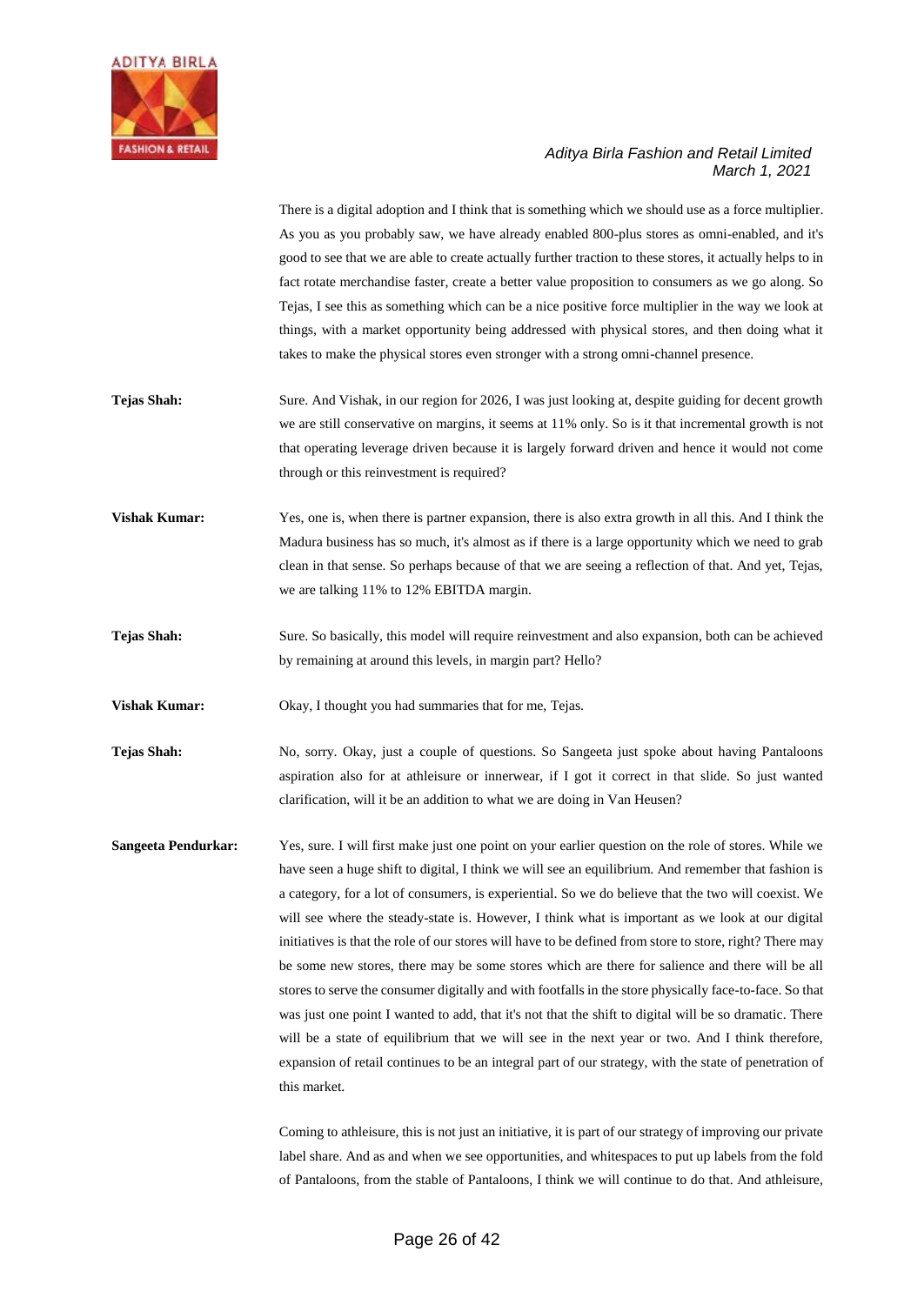

as we have seen, casualization is a big trend. We only have a label under the name of Agile, and we believe there is an opportunity to really get more to street fashion and therefore the whitespace for a second label.

Van Heusen, we continue to sell and that will be another brand that we will continue to sell. Because one of our objectives is to offer different offerings based on our town classes and based on our customers. And therefore, we see this as a large emerging category and hence to improve the private label share, we will have this, but we will continue to have our existing brands and Van Heusen is.

- **Tejas Shah:** Very helpful, Sangeeta. Just if I may squeeze in the last one for Puneet. Across portfolio, we have played this segment portfolio-wise, so in innerwear we are actually going with single brand, and we have a lot of strong brands within Madura portfolio. So any plan of actually playing the whole straddle strategy there by launching, let's say, Peter England at mass end or Louis Philippe at very premium end in innerwear segment also, or we believe Van Heusen is the only vehicle?
- **Puneet Malik:** No, I think the market is large and it is growing rapidly. But we also want to make sure that we build strong businesses and build scale in every initiative that we have taken before we get into the multiple other opportunities that we have. So I think we are very keen of building scale on this initiative that we have taken, and then there is obviously a possibility of looking at other brands as it's a long runway for us to go forward.
- **Tejas Shah:** Sure. That's all from my side. This is a very good initiative, and thanks and all the best to the whole team.
- **Moderator:** Thank you very much. The next question is from the line of Jasdeep Walia from New Mark Capital. Please go ahead.

**Jasdeep Walia:** Sir, I want your views on the women's fashion space, separately for women's ethnic and western fashion. Specifically, your view on growth in these categories. So let's say, if the branded apparel industry is growing at x, so as a category women's, at what rate would women's ethnic fashion and women's western fashion would grow in the next five years as per your assumptions? And within those two segments, at what rate would ABFRL grow in the next five years?

**Ashish Dikshit:** I will come in here. See, let me first begin by telling you the structure of the womenswear market. 75% of that market, if not more, is the ethnic wear market. And if you were to look at therefore western market, it's about 20% odd with other categories, sort of innerwear and other categories taking share. So first of all, ethnic wear is a very large market. The overall ethnic bread market, because of a large base at the bottom, may grow relatively slower, let's say, 10%, 11%. But it's a branded ethnic where we expect the growth to be about 15%. As you can make out through organic and inorganic means, we have laid out a strategy to build Rs. 2,000 crores business in next five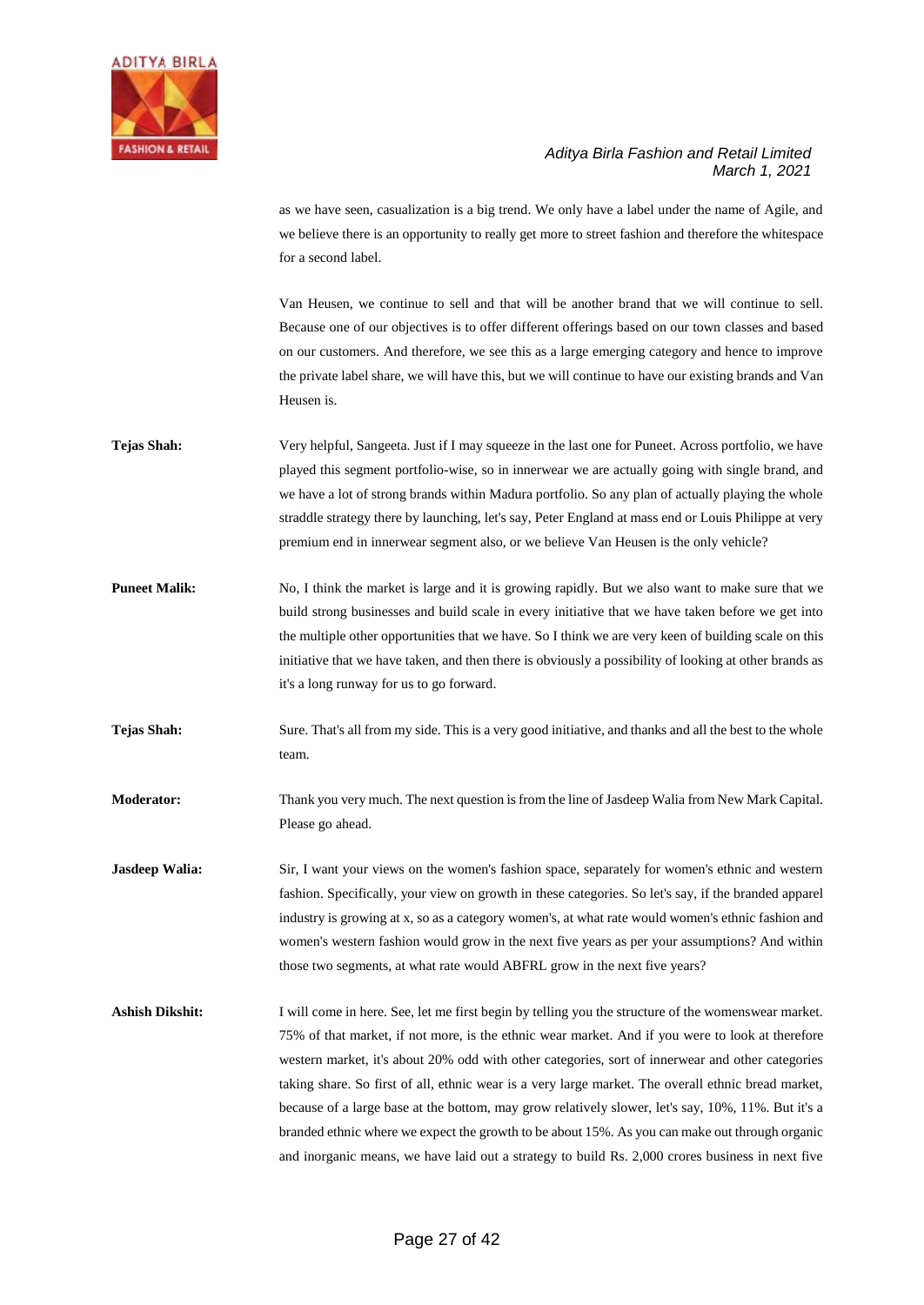

years, starting from literally scratch. So you could see the growth rate that we have set an ambition for versus the market growth.

On the western women side, the market is relatively small. As I said, it's about 10% to 15% if you remove innerwear part. We believe, along with one or two other international brands, we have one of the finest labels, the most desirable brand in Forever 21. As Vishak mentioned, we are of course very keen to grow that rapidly, but it was important to get our model right. And last three years that's what we have done, we have actually resized the store, renegotiated the contract, learned the business a lot more. And as you can make out from the presentation that we had made; we expect to grow this Rs. 200 crores brand, today Rs. 160 crores brand into a Rs. 500 crores brand in next four or five years. So in both segments, our growth rate is way ahead of the market, which probably would be growing at about 15%, 16%. We have planned to grow our business from Rs. 50 crores to Rs. 2,000. And our women's market in Forever 21 from Rs. 150 crores, Rs. 200 crores to Rs. 500 crores. We also have women's business in Allen Solly and Van Heusen put together which is another Rs. 300 crores to Rs. 400 crores, we are growing rapidly. If you look at our results in last couple of quarters, we have announced growth rates of 30% to 50% in various periods of time. So that is another market that we expect to grow.

So if you look ahead five years from now, from a company five years back which was largely a menswear company, we will have close to Rs. 1,000 crores, Rs. 1,500 crores in the branded business on the womenswear, let's say, Rs. 500 crores from Forever 21 and another Rs. 700 crores, Rs. 800 crores from Allen Solly and Van Heusen. We are aiming for close to Rs. 1,500 off the Rs. 2,000 crores ethnic market from the womenswear segment there. And I am keeping out the Pantaloons business, which has a very strong women's proposition.

- **Jasdeep Walia:** Got it, sir. Sir, so you seem very optimistic on growth in the women's ethnic wear segment. But the data which we have for few listed and unlisted companies, suggests that it's been very difficult to grow in this segment. So what have been the challenges in this segment? To me, it seems like the supply chain is too complicated for a large brand to emerge. So what are the challenges in your view and how are you planning to overcome them?
- **Ashish Dikshit:** So, Jasdeep, a fair point, it's hard for me to comment on why others have not been able to grow. Clearly as you can make out through our ethnic presentation, we have a viewpoint on how this industry is structured, what are the routes taken. First of all, right from day one, as we entered, we have a brand portfolio which will be unmatched by any other single threat, every individual brand be it Sabyasachi, be it Tarun Tahiliani, be it Shantanu & Nikhil or Jaipur, leave alone the two new brands that we are talking about. First of all, we will have to build a brand advantage, something we have learnt to do over last 25, 30 years. As I said, the second piece of supply chain which we have now, I won't say we have mastered it, but we have understood extremely well over last five to seven years, in Pantaloons we design, source and sell a very large part of ethnic wear that anybody sells. So we have a deeper understanding, also, our designer partnerships are bringing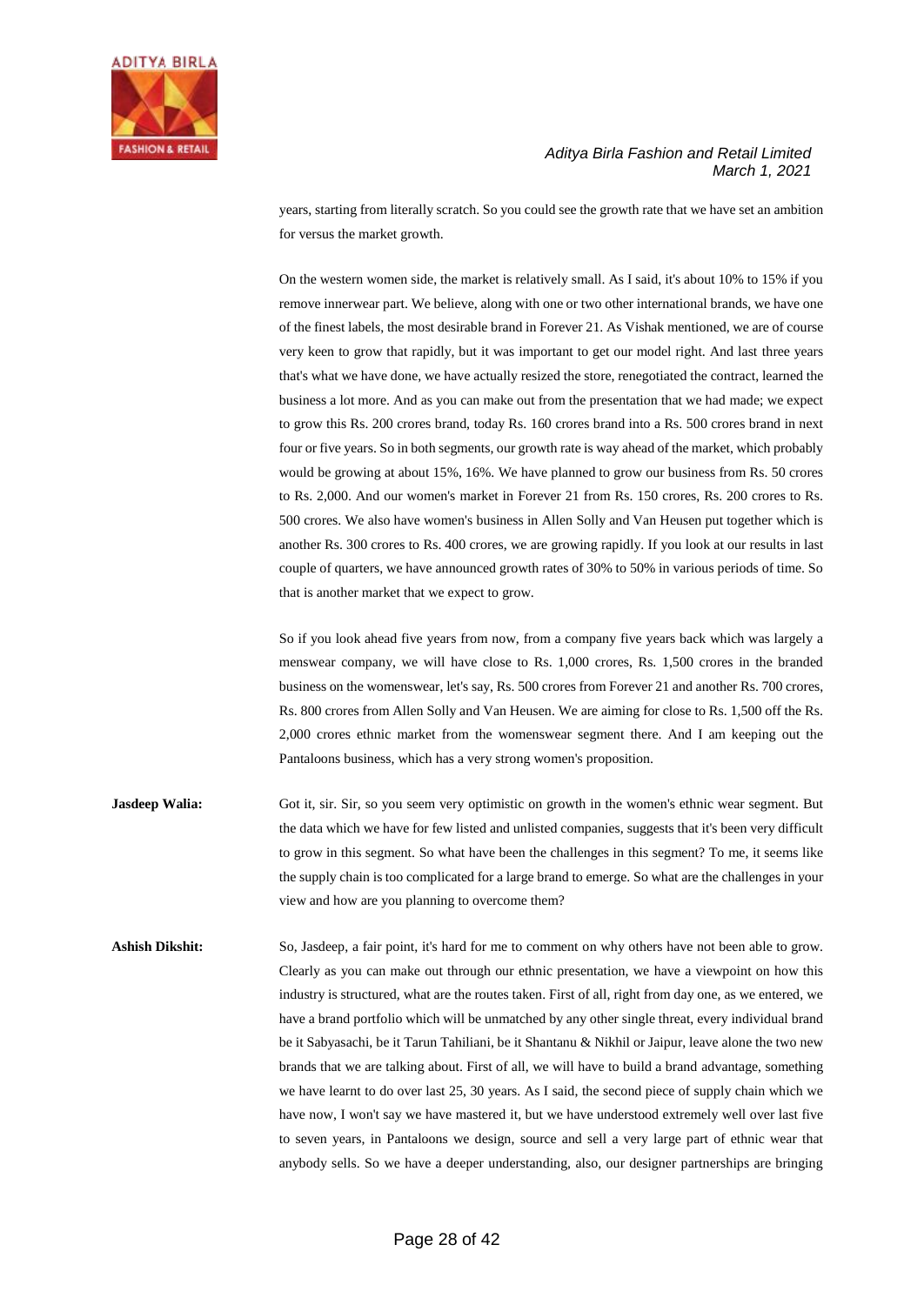

more than two, two and a half decades of expertise and experience that they have. So we are really starting from competence advantage, we believe. We will add brand strength, which I talked about. And distribution is something that we have built as an expertise, as you saw across our various businesses. We think these three would be sufficient. And we are uniquely placed to play on all three of them.

- **Jasdeep Walia:** Got it, sir. Sir, one final question if I may squeeze the last one. Sir, in your quarterly results, this time in Pantaloons you gave breakup of sales into women's ethnic wear, western wear, men's fashion. So what I noticed was that women's category seems to be more impacted in the last quarter, so what's the reason behind that trend in your opinion?
- **Ashish Dikshit:** I would recommend let's not discuss the quarter performance. I think this call we want to address long-term issues on the industry. Our confidence in the growth of these markets is built around very fundamental consumer shifts that we are seeing around it, and you would agree with that. Sangeeta, if you want to just give a quick response to that. But I would request let's stay on the strategic questions.
- **Sangeeta Pendurkar:** Yes. I think it's a simple answer. I think quarter three has a lot of festive sales sitting in it. And as lesser people stepped out, I think lesser occasions. So relevance of occasions is something that has gone down, with women not stepping out as much as yet, and festive was the other factor. But this is temporary, and we think it will come back soon.
- **Moderator:** Thank you very much. Next question is from the line of Avi Mehta from Macquarie. Please go ahead.
- **Avi Mehta:** Thanks a lot for the opportunity. First of all, a very detailed presentation on the various businesses. Clearly, we have access to categories that have a stronger growth trajectory. My question was that, in this scenario where you have actually a lot of things to choose from, I wanted to understand from you, Ashish, how would you go about your capital allocation strategy? What are the metrics that you use? This is primarily given the relatively divergent requirements for, say, an innerwear space versus a premium luxury space. So wanted to kind of just get your thoughts on that, Ashish. Thank you.
- **Ashish Dikshit:** Thank you for that question, Avi. I think it's a very critical question that we get asked, and today's presentation was primarily aimed to address that question. So be patient with me, I'll take you through the steps on our capital allocation.

The first and foremost, Lifestyle brand business has not needed a capital in the last 15 years, not Rs. 1 rupee in any year. It's a free cash flow generator, after taking care of all its growth needs, launching new categories, segments, sub-brands, retail formats and so on so forth. So our first and foremost point is that our Lifestyle business does not require capital. The second which is Pantaloons, which is from our trajectory a large business and on a strong growth trajectory. Till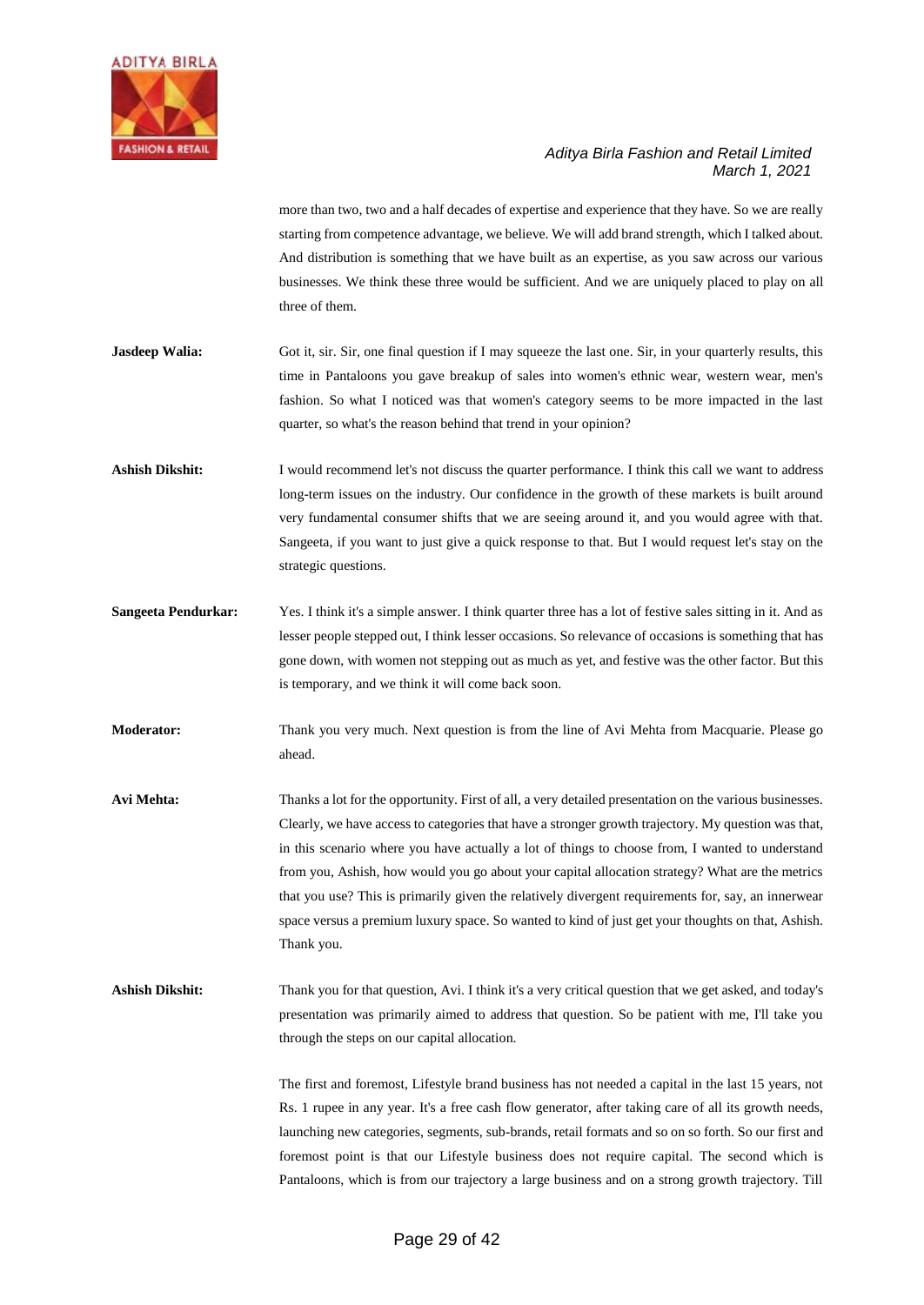

FY 2018, and I would argue maybe till FY 2019, Pantaloons was at a level of operations where it needed, in early parts, at least from FY 2013 to FY 2018 we needed to invest a lot of capital in sprucing up stores and expanding the business. As Sangeeta has laid out, over the next five years, and it was also true for FY 2019 largely, but for COVID for FY 2020 as well, Pantaloons will fund its growth even if it were to accelerate its expansion plan. If there is an intermediate year in which a little bit of capital is required, that's all that would be there.

So first of all, two of our primary business are net free cash flow generating business. The question then comes down to the remaining businesses. Innerwear, I think we have invested close to Rs. 300-odd crores at this point of time, between Rs. 300 crores to Rs. 350 crores in last four years. Puneet's plan has shown you for taking the business from Rs. 300 crores now to Rs. 1,500 crores we require additionally between Rs. 100 crores to Rs. 150 crores business. So, a very small number compared to the overall business. Vishak took you through the international grants portfolio, Forever 21, American Eagle, the Collective, Ralph Lauren, Ted Baker, Hackett, everything. In FY 2021, these businesses, and I am talking of a COVID year which has just gone through, these businesses put together have been nearly cash neutral. Going forward, we strongly believe that by FY 2023 onwards, this business cumulatively will start generating cash, not a large amount. And therefore, once again, this business doesn't need capital for growth. The final part is our ethnic wear business, which is the one we have invested a lot of our capital, I would say close to Rs. 600 crores to Rs. 700 crores of our capital we have invested in the last 18 months in building a portfolio of some of the strongest assets that exist in this industry. Here onwards, from FY 2022 onwards, our estimation is to build a business from current level of Rs. 50 crores to Rs. 2,000 crores, we will need only about Rs. 300 crores to Rs. 350 crores.

So if you look, Avi, a company of our nature, it is fundamentally not the stage of the business where we have already made the investment, innerwear Rs. 350 crores investment is behind us, Forever 21 acquisition is behind us which we have turned around, Pantaloons has completely turned around, it's a strong cash flow generator now, in our ethnic wear business all the investments is already being placed. Which is why if you see the next summary slide that Jagdish had presented, he is talking about Rs. 5,000 crores of cash generation over five years, talking about Rs. 2,5000 crores or Rs. 3,000 crores to be invested in the CAPEX, which each of the businesses have factored in. And I am telling you cash flow after CAPEX. And therefore, capital allocation to that extent is not that large a question in front of us. We are clearly committed to doing each one of these businesses, and I think with the ambition that we have laid out, you heard Chairman talk about the large play that exists in this country in this market, our right to be a significantly large player, our operating model, our focus on return on capital. I don't think this is a question that will disturb any of our existing businesses. And we have the capacity to do each one of them in a focused and very aggressive manner. But in terms of their own cash requirement, I think it's pretty limited as you look at the size of the company good forward.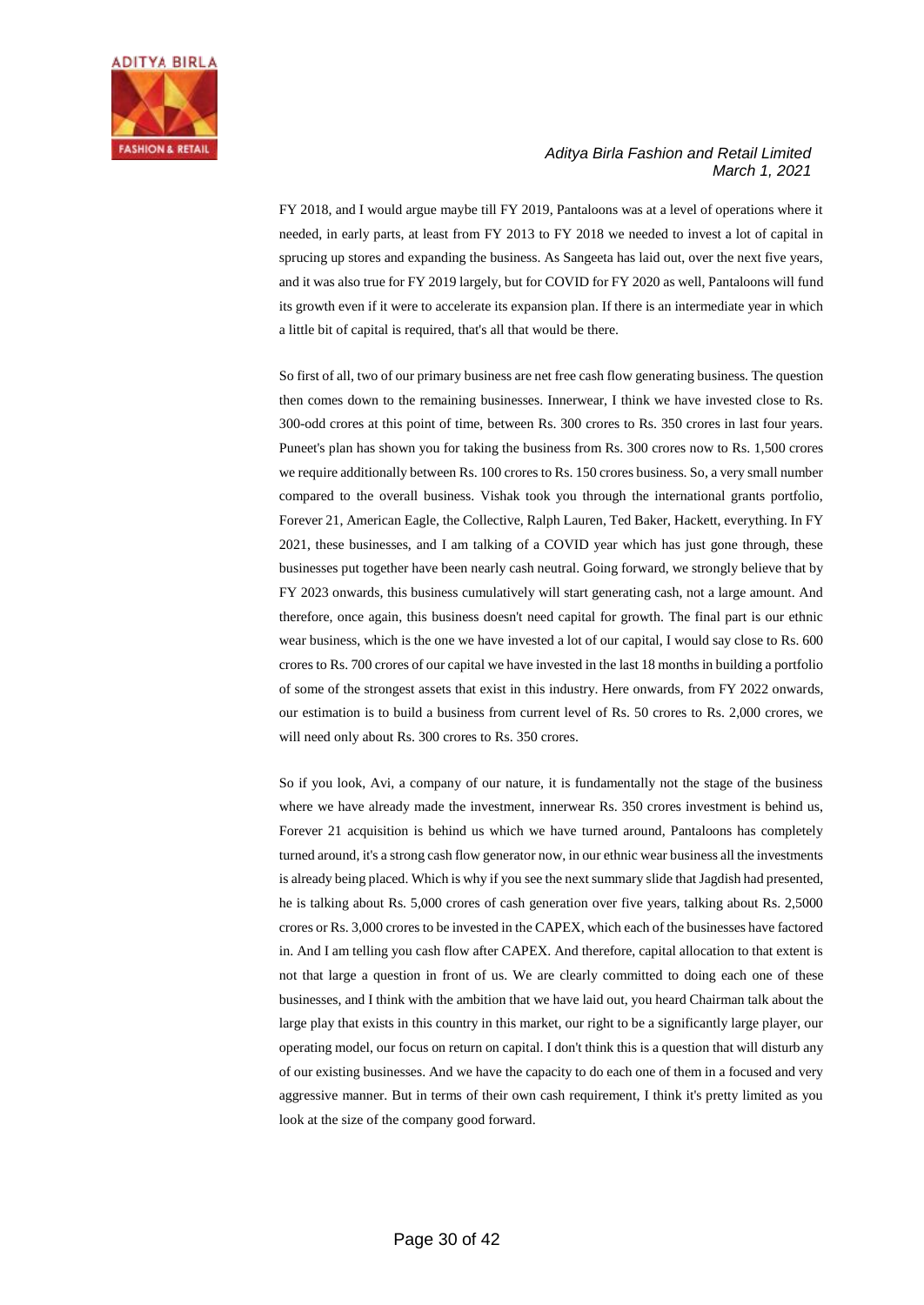

**Avi Mehta:** Okay. If I could just kind of follow-up on this. I was actually looking at it also from another lens, that this pandemic probably has weighed disproportionately on smaller competing brands in our space. I wanted to kind of just understand, because we have a very good history of turning around brands whether it is Pantaloons, whether now with Forever 21. So how would you kind of look at that opportunity or would you kind of look at, because you highlighted inorganic/partnership only in the premium end. Would you consider it even for the other subcategories, or that's not something that you are kind of factoring in right now?

**Ashish Dikshit:** Avi, I would address this question with a lens of history behind us. Look at every single acquisition of ours, be it Pantaloons in 2013, which was our first acquisition, we entered into a space where we did not have a presence. So, it was a vehicle that we picked up and we have built on it, and in last three, four years we have been proved it. Forever 21 was an attempt to enter young fast fashion women's category, again, a portfolio that we did not have. Our Van Heusen and Allen Solly targeting 24, 25-year-old women at work, Forever 21 is talking about young teenager and addresses girls from 14 to 25 is their primary segment. If you look at our latest acquisitions, Jaypore, Shantanu & Nikhil, Sabyasachi and this investments, Tarun Tahiliani, every one of them is marked by the fact that we did not have anything close to it ourselves in our portfolio, and these are meaningfully large opportunities based on very large shifts. If Pantaloons was shift from unorganized to organized and therefore large value segment, Forever 21 was shift towards young western wear to girls coming into western clothing, and which is trend which will grow over next 10, 15, 20 years. Our ethnic wear play is built around, as I mentioned, the large cultural and taste shift that is happening as more and more Indians are growing fondness and respect for the ethnic play.

> So our acquisitions have been strategic, they have a long-term perspective and they fulfil very large strategic gaps in the portfolio. It's not to suggest that we will never do another acquisition, I think five years is a long time, we will look at opportunities. But every one of our play will be driven by our long-term strategy, need for a large play in some segment which we think is important or is evolving, and cannot be addressed by our own play. For example, men's casual wear, you saw Vishak's presentation, it is an opportunity that we have conquered with our own brand extensions. Innerwear is a category where we had no experience but we had the belief that one of our brands could be extended, we needed to learn the product, and you saw Puneet's presentation, we have done it. So we will mix very, very judiciously the organic and the inorganic. At this point of time, our belief is the premium ethnic wear as a market that we will be able to do ourselves. And we have taken small help from Tarun, with a partnership for him. And on the women's side, we are going alone as far as that part of the market is concerned.

**Moderator:** Thank you very much. The next question is from Richard Liu from JM financial. Please go ahead.

**Richard Liu:** Thank you for the presentation. I have two questions, one on the P&L side and the other one on the balance sheet side. The first one is with regards to Madura margin, the Lifetime margin that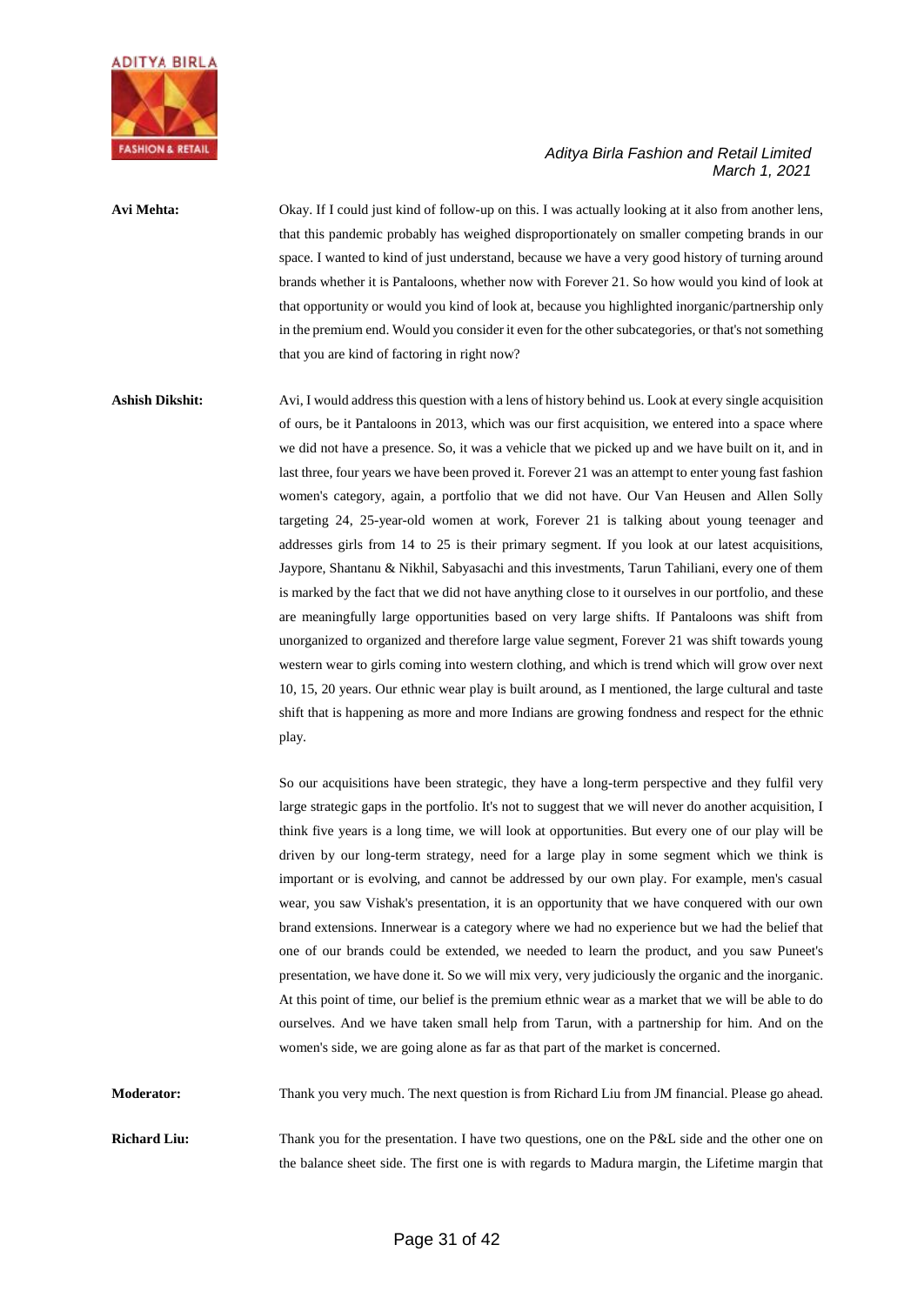

you all presented for FY 2026. I am a little intrigued, both from an absolute and a relative sense, from the point of view of the fact that you are actually projecting about 11.1% EBITDA margin for Madura Lifestyle in FY 2026. And I think Madura did about 12%, 12.5% in not so recent past. So, given the strength of the brand, given that it will be of a much bigger size, operating leverage, etc., why would you be projecting such a low margin for Madura in FY 2026?

And I also want to juxtapose this against Pantaloons, when you are talking about Pantaloons making about 10.5% margin in the same year. And given the fact that Madura is a brand business and I always thought brands are much, much more powerful than labels. And also, half of it coming from non-store related network, I would think that over time Madura would have been a much, much more profitable business as compared to Pantheons. So both from an absolute and a relative sense, can you help me understand this margin that you projected for FY 2026?

# **Ashish Dikshit:** Great, Richard. I expected only tough questions from you, so let me try and address this. You are right, I think Madura has historically operated between 11.5% to about 12.5% for some of the recent past. Therefore, to that extent, 11%, 11.2%, that is reflecting is perhaps lower than the trajectory that we had for much of the years. At first level, we see the reflection of the conservatism with which we want to sort of commit to our stakeholders with a longer term view. But at another level, it factors in some potential disruption in the industry, the large growth of e-commerce creating some bit of margin squeeze. We believe that large part of our growth will be driven through this variable model, which Tejas was talking to Vishak about, which is, it's increasingly going to be a retail, so direct-to-consumer businesses.

We also believe that even five years later, our brands will be very small, individual brands will be about Rs. 2,000 crores, Rs. 2,500 crores. We have the power to imagine, to believe and to build Rs. 5,000 crores, Rs. 8,000 brands. If you look at the markets abroad, a \$1 billion dollar brand is the minimum that Indian markets need to look at it. We would be investing even deeper at that point of time. So what we have factored in Richard is, in our sense Madura brands are not in the cash flow, sort of these are the stars which will drive growth over the next 15, 20 years. And we need to make sure that we are consistently investing. And as time grows, evolving, changing, and we have kept provision for all that in our long-term orientation, because you know how many models fail when you just linearly extrapolate things. We have been cautious about doing that. And we want to make sure that we factor in potential disruptions, need to tweak businesses, entry in to new categories like women's western, kids wear that we are looking at extending into other categories, potentially a slightly differential value chain if ecommerce becomes a larger part of it and significantly more investments in both digital and marketing at that point of time. It is possible that we will come back, because the operating leverage clearly is what you are saying is possible. Some of it is not maybe fully factored in, we will look at it as we get closer to it. But that is really what our view on the Madura side of the business is.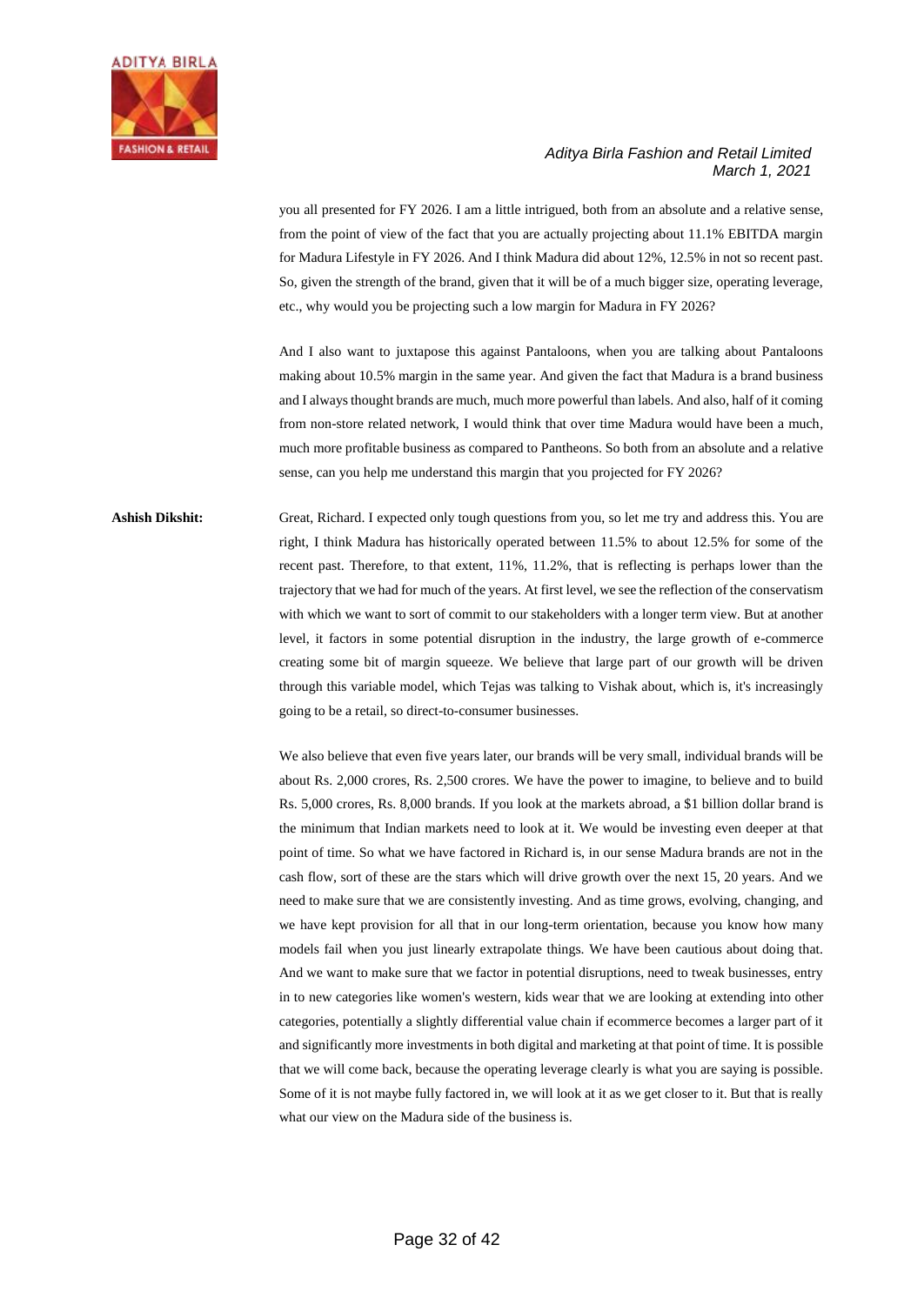

On Pantaloons, on the other hand, it's a more fixed cost business. Our stores have operating costs, as we go there is leverage at the company level that gross, which covers things like fixed overheads and marketing, like Madura, which is a more franchisee, therefore variable cost model, Pantaloons is largely a fixed cost model. And therefore, improvement coming in, the pace at which the GM flows into the EBITDA is much higher in Pantaloons business, both from improvement in product mix, increase in share of private label, and also the operating leverage because the fixed cost nature of the business allows that to travel much faster in Pantaloons business. I wouldn't look at both in comparison to each other, but I think, individually, I believe that both of them would be well placed with their peers in the industry. And we will still be looking to invest and grow at that point of time.

**Richard Liu:** Sure, I will leave it at that. But just that I was under the impression that Madura gross margin is at least 15 percentage point, if not higher than compared to that of Pantaloons. So when you are saying that both the margin converge, I was just wondering what's going to be the application of this 15 percentage point extra margin cushion. But I heard you in terms of what you said about FY 2026. And in the interest of time, I will probably just move on to my next question on the balance sheet, where you talked about a targeted net debt to EBITDA of about 1x to 1.5x and you are going to have an EBITDA of about Rs. 2,300 crores in FY 2026. So, are you talking about you still having a net debt of Rs. 2,300 crores to Rs. 3,500 crores in FY 2026?

Ashish Dikshit: No, Richard, I think I think that's not the correct interpretation of what Jagdish has said. If you look at our current projections, we had talked about this year ending with Rs. 250 crores without the transaction of Sabyasachi and Tarun. If we include all of them, we will probably be Rs. 700 crores to Rs. 800 crores. Over the next five years, we have indicated a cash generation of Rs. 1,000 crores after taking all the investments in new businesses, innerwear, ethnic wear and expansion and so on so forth. And therefore, to that extent, if you just look at and translate that number, it amounts to not having any debt on the books. What Jagdish has outlined is that over a longer period of time, which is five year is indeed a long period of time in terms of what could happen in this industry, as we take any other move, we will be guided by a principle that we should not allow our debt to go above 1, and max for a very short period if it has to go, 1 to 1.5. So it is almost a learning from past which we are going to use for ourselves as a guiding principle. Our current business plan does not actually indicate need for that going forward.

**Moderator:** Thank you very much. We will move on to the next question, which is a text question from the line of Aditya Soman from Goldman Sachs. So Mr. Soman has asked two questions. The first question is, any sense of what ROI you target at an ABFRL level? And the key drivers in achieving that ROI target? What gives you confidence that ABFRL can achieve higher than market ROI in the medium-term? The second question is, how do you decide where to expand the network? And what demographic or income thresholds help in determining potentials for brand or stores in a new location? Thank you.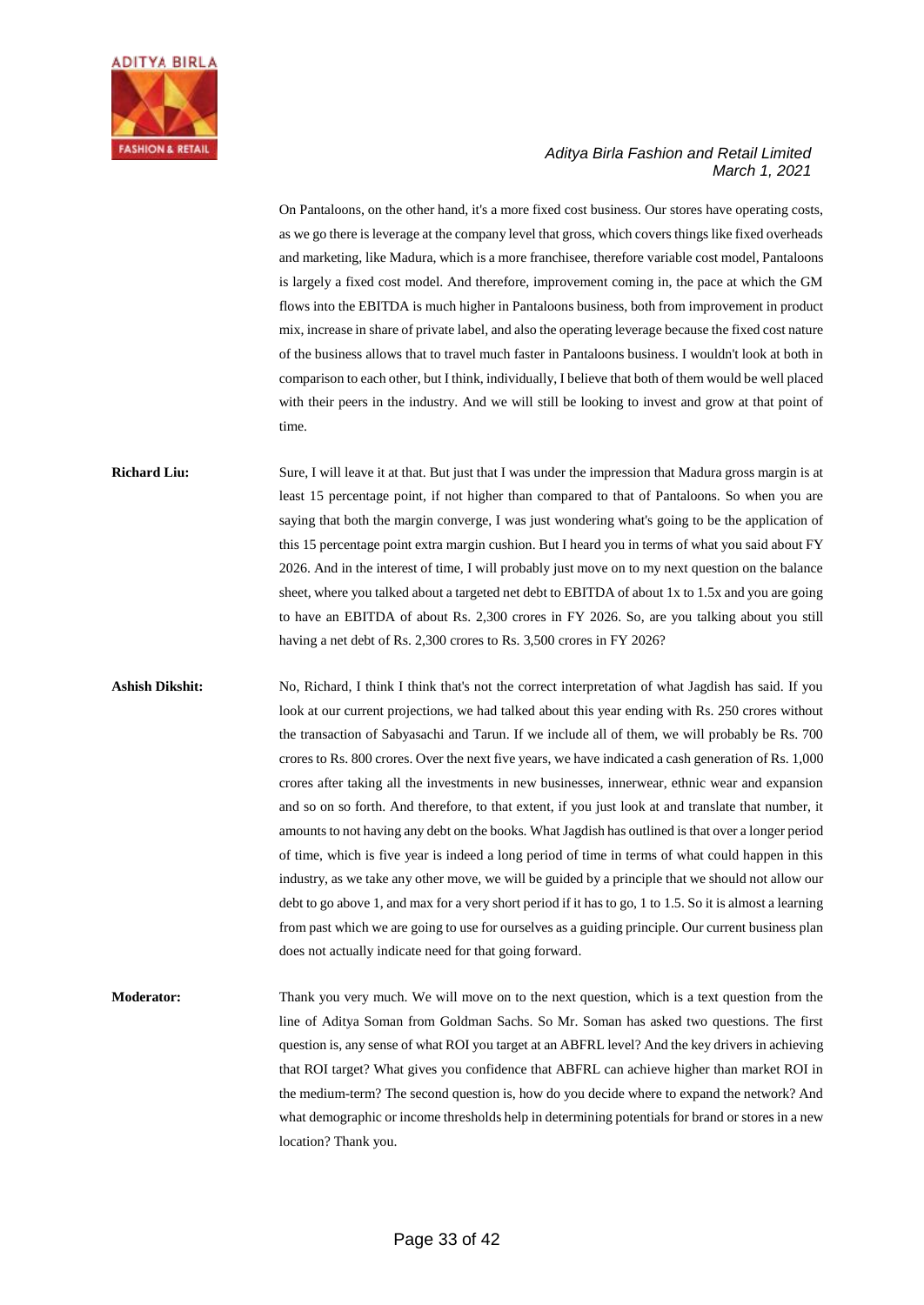

**Ashish Dikshit:** So, Aditya, didn't have what I would do, I will get Sangeeta and Vishak to answer the second question first, by which time Jagdish will get his numbers together to answer your response on the ROI. Sangeeta, you want to go in or Vishak, you want to go in and just address that?

**Vishak Kumar:** So Aditya, basically what we do is, at a pin code level and then at a talent level we get the attractiveness of the talents in terms of population and in terms of multiple indicators of prosperity index. And that goes up to right from occupation of people there, the number of hospitals, schools, dealerships, the other surrogate retailers and so on. So it is a fairly elaborate exercise by which we arrive at an index for every pin code. On that basis, we decide what format of detail to put in that market based on our own past experience of the correlation that we have had with similar stores or the stores that we have already put in. So that's broadly the framework that we use in the Madura business.

**Sangeeta Pendurkar:** And likewise, in case of Pantaloons, I think, while we have the level of penetration in the market and a sense of which are the potential cities and what kind of growth is possible, I think just to arrive at that in a quantitative manner, there are various surrogate measures that one uses to assess the market attractiveness as the sharpest. And having defined that, I think, then, in case of Pantaloons where you see stores from 10,000 square feet ranging up to 50,000 square feet, 55,000 square feet as well, I think we have now got an algorithm to understand that in what kind of town class what size of stores actually works. So establishing the market attractiveness is the first step and then deciding what's the right format based on the knowledge and data that we have is what we use to decide our course of action on expansion.

**Jagdish Bajaj:** Aditya, on ROI, for FY 2020 it was 20%, if you exclude 2021, gradually we will ramp up our ROI from 12% to 15%, 18%, 24%. And the improvement is coming primarily from the three sources, one, the absolute profitability rising in the company; number two, tighter working capital, the working capital norms at all the businesses are implemented. And number three is that the new businesses like innerwear and global business, you must have heard from Puneet and Vishak that they will be converted from loss making to the profit making. So all these will add to my profitability.

A **Ashish Dikshit:** Aditya, if I can just come in, at a phase in life of the company, depending on how recent our acquisition have been, there are times when our ROI gets affected by at least the goodwill or the initial capital that comes in. I think there are two ways to look at it. One is, clearly as a company we need to manage our overall return on capital, including goodwill in double-digits, I would say that's one principal. We were there in FY 2020, but for COVID we would have been 15% odd, even with all acquisitions built in at that point of time. But I think I would also urge you to look at the individual businesses operating ROCEs, which is where we generate returns from the operations of the business through management efforts, because those are the longer term trends that we need to pick on. And all our businesses, whether it's Madura which is driven by always a perpetual 50% plus or ROCE business, Pantaloons which we have turned around from loss meeting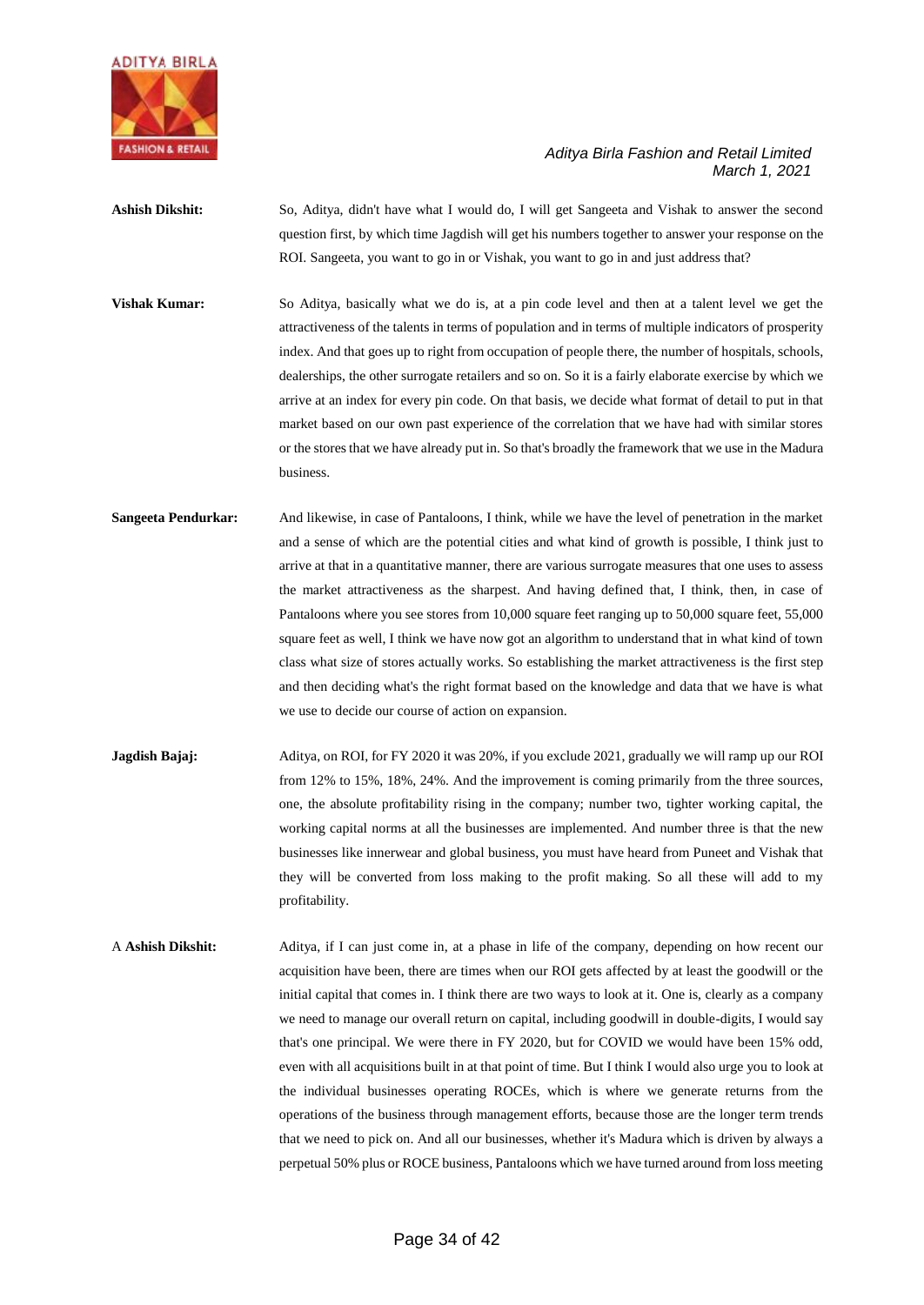

to 25%, and heading towards 35% to 40%. Or even innerwear, where after deep initial investment we are turning out. So we look at individual businesses to generate cash flow and ROCEs. The company level ROE sometimes get affected by the timing of opportunities or acquisitions that we may have made. But it will be our endeavor to keep it in healthy double-digits. I think it's got impacted right now both with COVID coming in and a year of somewhat difficulty. But we think we will come back, our projections indicate about 25% plus with all acquisition built in with goodwill at this point of time four, five years from now, and 35% to 40% without goodwill. So those are the numbers that we have currently indicated.

**Moderator:** Thank you very much. We will move on to our next text question which is from the line of Nihal Jham. The question is, when you speak of the ethnic wear market, a big segment of the same is Saris. To target that sub segment are we looking at extending one of the brands or that could see another new brand being launched or acquired? And also a feedback on Peter England Red's pricing, especially considering a lot of players who have scaled, operate at a price point of INR 200 to INR 500. Thank you.

**Ashish Dikshit:** So I will let Vishak come in later for the question on Peter England pricing. On Saris, if you look at, I think you saw in Sangeeta's presentation, it is a market that we studied, we are not ignoring that. In Pantaloons, we have launched in top 30, 40 stores, and as we go forward, we will build both the supply chain and product understanding more deeply, and it's going to be a meaningful part. And I am sure we will learn as we go along. Even if you look at the top end, both are designers, whether it's Sabyasachi or Tarun, a part of their portfolio is Saris, but that's really at the top end of the market. At the premium end, as we look at launching our own ethnic web brand, at this point of time Sari is not an immediate part of that portfolio. But our intent will be to actually capture that market through the new brand that we are launching. And we are confident that with learnings at Pantaloons at the bottom where we learn about scale and supply chain, and aesthetics, design and pricing at the top end, we will be able to create a meaningful proposition in that segment with the existing portfolio of brands that we have. Vishak, on Peter England pricing?

**Vishak Kumar:** Yes, thanks Nihal. I think Peter England, as to give everybody a quick context, is in small town India in Peter England Red, starting at Rs. 699 and going on about Rs. 1,499 with the sweet spot being Rs. 999. The segment you are talking about which is below Rs. 500, in that sense doesn't really fit into the brand's positioning. The brand stands for a certain set of things in minds of consumers, which is very high quality at great prices. Now, that is something which needs to be consistent regardless of the markets we operate in, and we will do that. All fabrics, for instance, are mill-made high-quality fabrics, they go through same quality processes, we take our postpurchase quality scores very, very seriously. So, to that extent, perhaps there is an opportunity below Rs. 500 etc., maybe for another brands. For Peter England, we see lots of opportunity in the segment in Peter England Red that we operate. In fact, there are multiple more opportunities for products and usage occasions which we are trying to see how to make the Red model even stronger and viable for the market.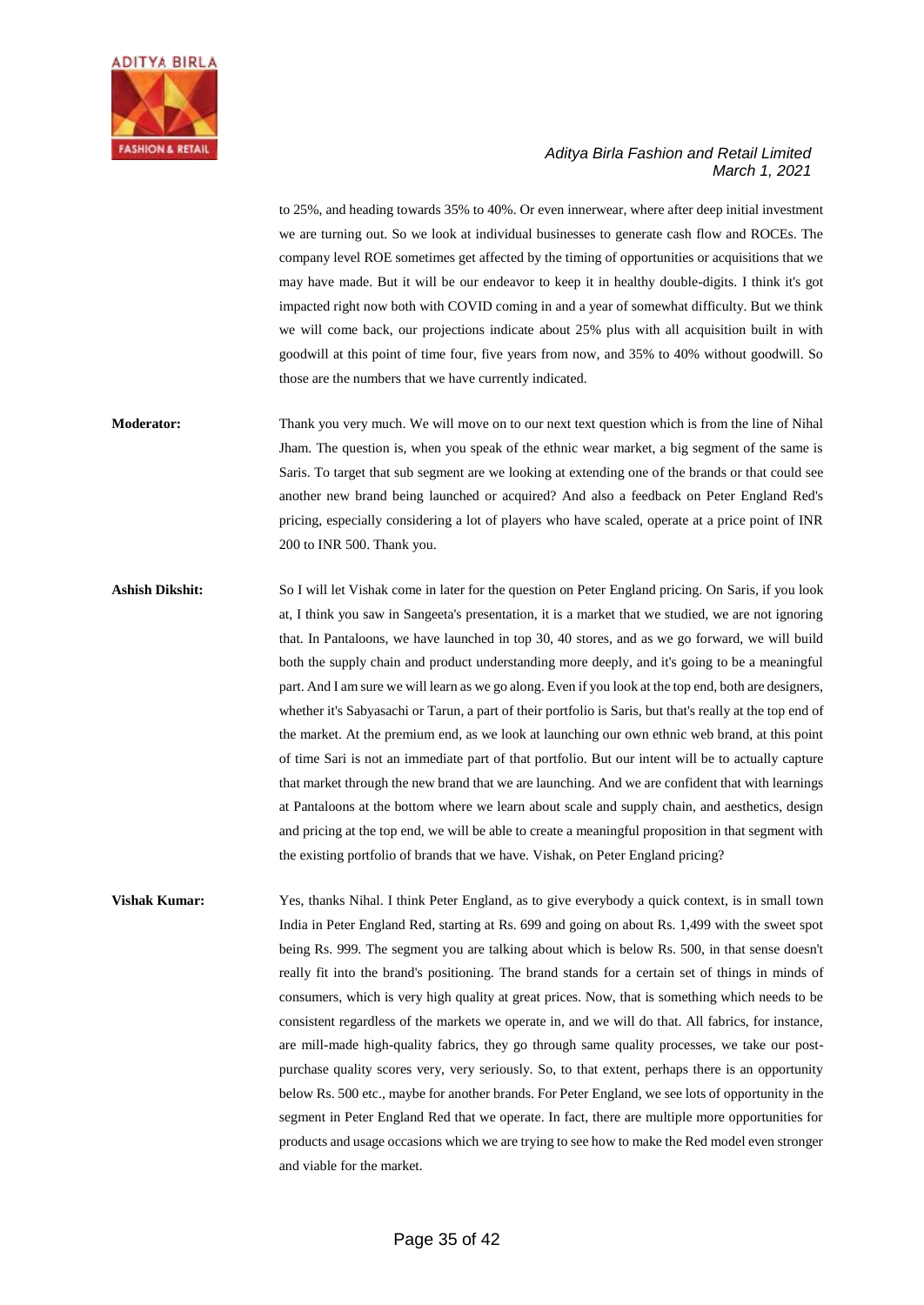

**Moderator:** Thank you. The next question is from the line of Gaurav Jogani from Axis Capital. His question is, on store opening in innerwear segments to 500 stores, will these all be company-owned? And the CAPEX required for this?

**Ashish Dikshit:** Yes. Hi, Gaurav. So, in our current network we have about 50 stores. Out of that, about 60%, 65% of the stores are franchisee-led and partner-led, only about 30%, 35% of the existing stores that we have are company-owned. And these stores also where we have invested just to establish proof of the concept and then get more franchises and partners interested in the business model. All our future expansion that we are looking at about 500 stores is largely partner-led. There will be very little CAPEX that will be required because we will open few flagship stores to build the brand and establish the concept wherever required, but large part of the expansion will be through the franchisee-led model that we have.

**Moderator:** Thank you. Our next question is an audio question from Aliasgar Shakir from Motilal Oswal. Please go ahead.

**Aliasgar Shakir:** Thanks for the opportunity. And I must say, a very elaborate presentation, certainly it has given us a lot of different perspective and opened our eyes. I have a couple of questions, first, on the Lifestyle business. Now, correct me if I am wrong, but from what Vishak explained in terms of the locations and pin codes that have not been covered, and which are unfortunately over the next five years, seems like we could have more than doubled our stores from here. And, of course, you also very well highlighted product and brand extension that we have done to kind of grow even much beyond basically the growth rates that formerly where would have shown. And still, we are kind of in a building for the next five years 11%, 12% kind of annual growth. So, I mean, just looking at it from a point of view, the size of each of these brands, give or take about Rs. 1,000 crores, Rs. 1,200 odd crores, of course you would be the largest player by mark in each of these brands. But then, I mean, the way you highlighted market is huge, we want to grow through brands. And the point that it's a significant unorganized market, I mean, I thought when we are looking to grow the pace of store at such an accelerated pace, would you not think this 11%, 12% growth for Lifestyle is quite kind of conservative?

**Ashish Dikshit:** Ali, just one point, this 11% is actually tapered down and looking artificially low, because this is built on based on FY 2020, on which 2021 would have halved or whatever, dropped by 30%, 40%, and 2022 is still uncertainty in terms of recovery. So, don't look at these numbers with that lens, I think Vishak will give you a better sense of what 2022 to 2026 will look like. Because in some ways this pandemic has taken away, if not two, at least one and a half years away from us in terms of growth. But Vishak, go ahead.

**Vishak Kumar:** Absolutely. So, Ali, the CAGR actually for the years ahead is about 14.5%, so that I think is a fairly aggressive growth period over a long period of time. Second is, we are constantly looking at how to strengthen brands. And part of that strengthening brands is to constantly keep upgrading your distribution, improving the quality of distribution as well. And that is an extent which in that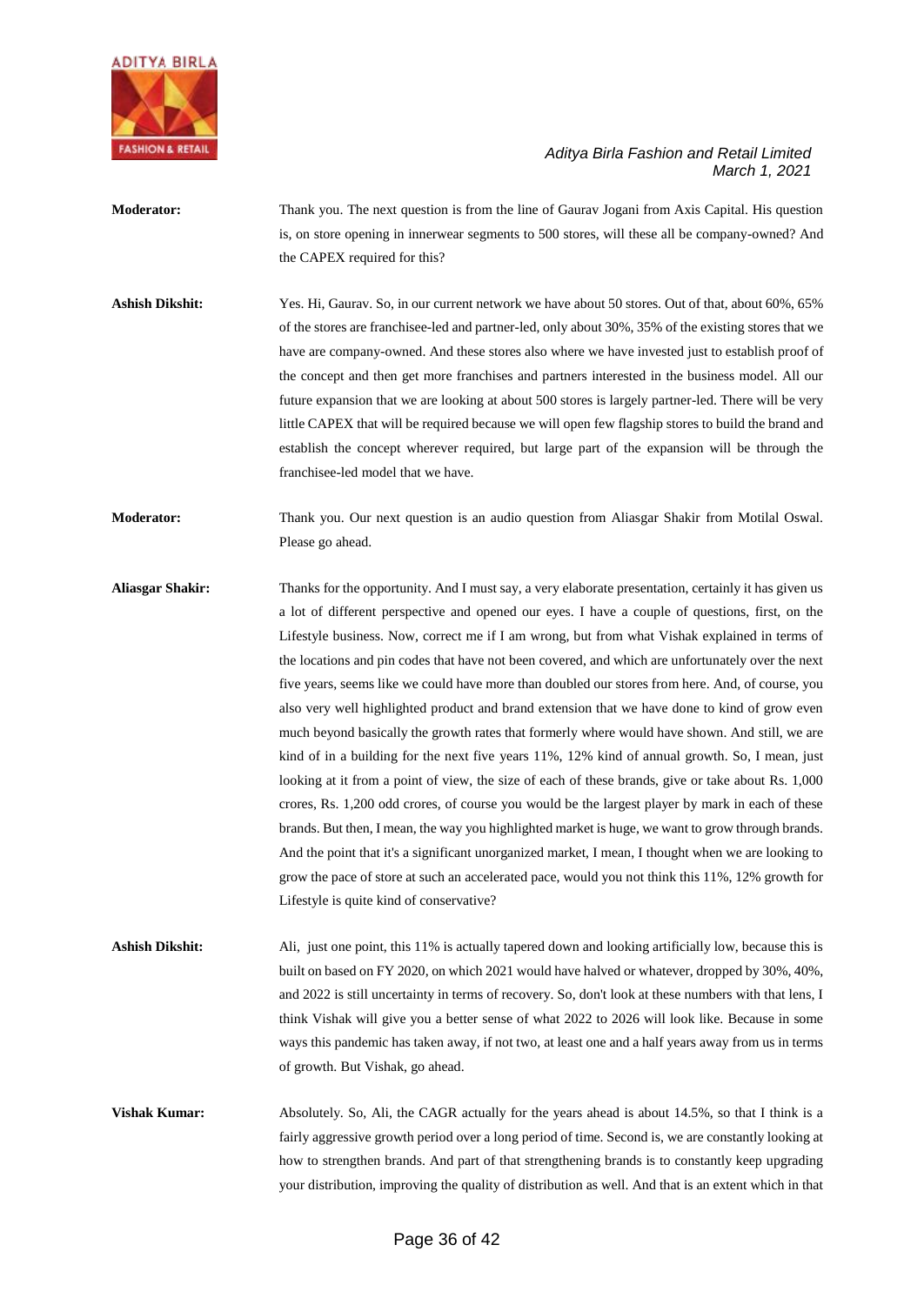

sense means you let go of some distribution as well, to make your brand stronger. So, a long-term goal for us is also to constantly see how discounts are kept tighter and tighter in our business, so that we are able to keep strengthening the brands that we have. So to that extent, I would say that, yes, that's the opportunity. Having said that, not the entire opportunity of expansion is baked into the numbers. That slide was just to show that there is this kind of an opportunity to be able to scale up. Also Ali, it doesn't happen that every property that you want augurs into your financial format, in the timeframe that we have. So to that extent, that's the universe from which we will be able to scale up.

# **Aliasgar Shakir:** Got it. I take your point, I mean, actually I was coming more from the point of view that if you see the last five years, the way you highlighted, formalwear was such a big contributor, and it had actually grown at much lower pace. And in fact, now, where your formula is much smaller, you have a casualwear and the other categories which are all good drivers, you have done so well in your product extension, in that brand extension you explained, and all of that, so maybe. But I take your point there, we proceed and something we can discuss separately.

The second question I had is on Pantaloons, I think we did discuss the number of stores that we are looking to add in the next five years. I was just keen to understand, what is your strategy on the franchise model? A lot of our peers have been launching quite unique, different franchise models. I think a large part of our growth is entirely coming from Coco, do you think that is a model that can accelerate growth for us? That's point number one. And point number two on Pantaloons is that, a lot of new stores that we have launched, I have observed, seem to be like pretty flashy, gives me a sense that they are kind of slightly up market, not kind of a targeting a value segment. So are we kind of trying to create subcategories within Pantaloons and maybe kind of have different kind of stores and different proposition? Correct me if I am wrong.

**Sangeeta Pendurkar:** All right. So I will take your second question first, in terms of the stores that have been launched, and then come to the question on the franchisee. So the stores that we have launched, as I have said, this comes from an understanding of how fashion is very aspiration for a consumer, whether it's a small town or a large town. Equally, and this is based on a lot of consumer work and consumer research that we did. I think our starting point was to create a distinctive and a different experience in store, right? So there are various elements to it in terms of it being interactive in terms of technology that we are putting in. And in terms of just the layout, etc., facilitating easy navigation. This is in line with which I mentioned to you, making our brand far more vibrant, far more contemporary. So I think it was with that objective. We tried to improve the quality of our fixtures, the quality of our visual merchandising, and therefore it may end up looking as being quite different versus where we are, but I don't think it is alienating our consumers in any way. In fact, this has been now tested with five stores on the ground and feedback from the consumer and our partners has been extremely positive. So yes, it may look like a little bit of mid-market play, but our task is to make our brand expirational without losing the relevance. And that is what we have attempted to do with the new retail identity.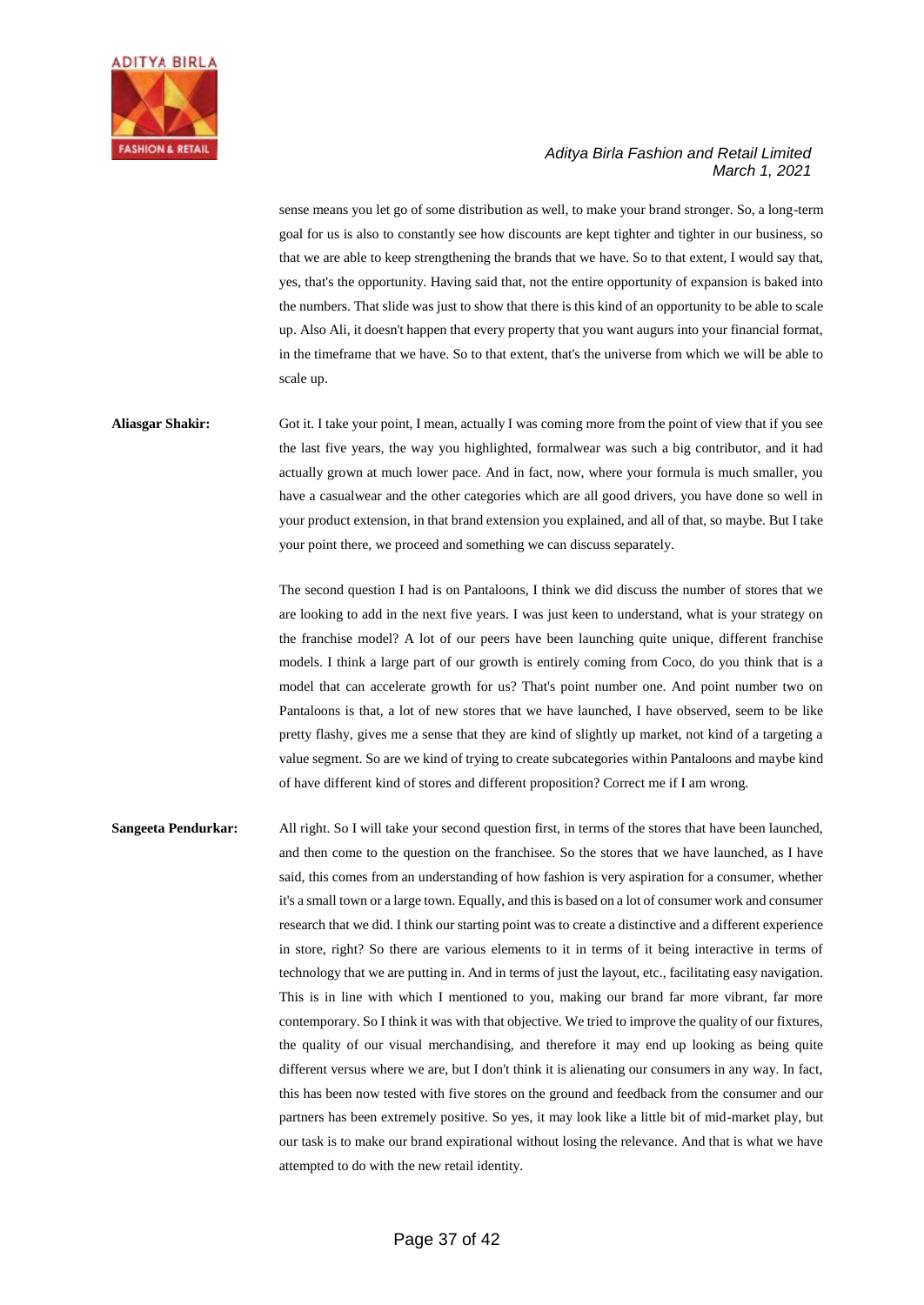

On the franchise model about, 15%, 20% of our business today is from the franchise stores. What we have assumed going forward is that we have kept a very similar assumption. Of course, our endeavor will be to step up the contribution of the franchise partner. But at this point of time, we have assumed a similar play good forward.

**Aliasgar Shakir:** Okay. Any reason why you think this cannot be accelerated in terms of the mix between franchisee versus company-owned?

**Sangeeta Pendurkar:** It absolutely can be, like I said. And in fact, there is a lot of work that's happened to see how we can step up this number. And as we move forward, I think we will see how this evolves. So absolutely, is there feasibility of it evolving? There is absolute feasibility of driving this forward. And in fact, we have seen some good success, our franchise model stores also deliver very good ROCE. So we intend to obviously up the game. But as I said, in the projections that we have shown, we have kept a similar assumption. But complete feasibility and effort is on from our side**.**

**Aliasgar Shakir:** Okay. So that could kind of, I mean, build our numbers much higher?

**Sangeeta Pendurkar:** That's possible.

**Jagdish Bajaj:** But Sangeeta is assuming the similar percentage composition of franchisee and owned stores.

**Moderator:** Thank you very much. Our next question is a text question from the line of Ankit Kedia from PhilipCapital. He has two questions, the first question is, ethnic business is a high operating margin business, TCNS is 18% plus, Manyavar is 30% plus margin. Even Sabyasachi is 20% plus margin business with Rs. 1,500 crores revenue from women ethnic wear and another Rs. 500 crores from men's ethnic wear we have projected only 11% margin. Since we are talking of lower markdown and lower discounting across businesses, shouldn't the margins be higher? And the second question is, rationale to tie up with Tarun to build a men ethnic wear brand, why we could not do it on our own? Thank you.

**Ashish Dikshit:** Okay. Ankit, great questions. Let me just explain the ethnic wear business. By the time we have given the number for FY 2026, a significant part of our business at that point of time will come from businesses that we will be launching by FY 2021. In that sense by FY 2022, so FY 2023 would be the first year of full year of those businesses, both premium men's ethnic wear and the premium women's ethnic wear. And therefore, to that extent, in a year three, these would still be in very, very early stage. And because we want to build them fast, we will have to invest deep, like what we have done innerwear in first two, three years to get to the level that it is. And therefore, you should not look at a 25-year-old business with the same lens as three year old business, especially if we are wanting to go and get to that size in three years, with some of the other brands have taken 20 to 25 years to build. So that's the rationale at that point of time. I think those businesses are, as you are rightly suggesting, intrinsically far more profitable than what our numbers recommend. And we will definitely build those business into those level of profitability.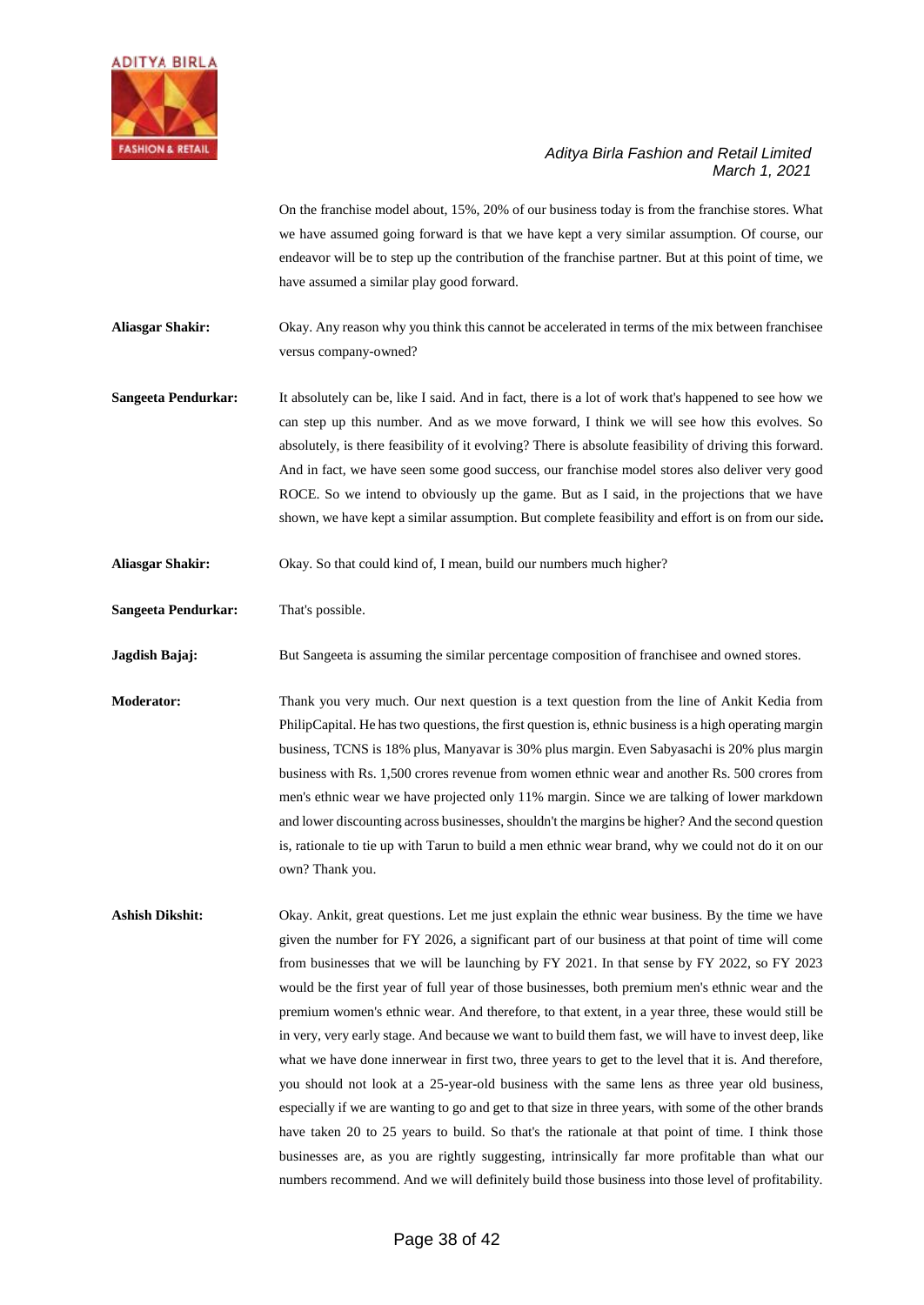

But by FY 2026 it is harder to build that level of steady performance so early in the in the lifeline of a brand. And that's why those numbers reflect what they are.

On the question of partnering Tarun, we looked at the premium menswear market and we felt that in order to be more assured, we would like to have cumulative experience of 25 years, having dressed some of the best men, designed, made some of the finest products, and translated that with the supply chain and other skills that he will bring to the table. We believe it's a category that we will be playing for the first time. We don't want to play around and have deep learning period on that. We believe that Tarun, with his tremendous experience over a long period of time, and we have worked with him now for nine months to perfect the brand, the product proposition, etc. And their experience is extremely valuable for us in getting started. So the whole purpose of the partnership is really to get his entire 20, 25 years of experience culled into a very quick translation of product, which has far greater chances of success and less scope for error. So that's really the thinking behind that.

- **Moderator:** Thank you. Our next question is a text question from the line of Ashit Desai from Emkay Global. Again, Mr. Desai has two questions. The first question is, could you please explain what will be the drivers of the acceleration in growth across Lifestyle brands and Pantaloons? What would be growth from SSG, store expansion, digital omni-channel initiatives? And which part would see greater acceleration versus past? Some colour on this would be helpful. The second question is, secondly, if you can share overall CAPEX detail for FY 2022 and FY 2023. Thank you.
- **Ashish Dikshit:** So, let me just come in here on the last question. Look, this call we are primarily using to help all of you deep dive into our businesses, individual businesses, the strategies, intrinsic financial performance. We would not want to give next year's guidance in terms of either CAPEX or numbers. So I would request that that question be left for later. However, levers and drivers for both for Lifestyle and Pantaloons, we would definitely take one. I'd request Sangeeta and Vishak to take that question.
- **Vishak Kumar:** Okay. So Ashit, two parts, one is, how much of growth from expansion, how much from same store growth. Clearly, both are critical. There are opportunities in markets where there are whitespaces to be able to put up store them hence the must. Having said that, for any successful brand and retailer, it's important that we keep working on same store growth. So same store growth is going to be a priority. How do we get there? I spoke about the 12-season model and how that model has to create great freshness, great relevant assortments for consumers, intelligent merchandising so that consumers get what they want, continuous quality improvement, product innovation, breakthrough innovations, which consumers can come to the store again and again for, products which are exciting enough and habits that we create for consumers in terms of the measures of shopping and sheer excitement of products, service standards and all the things that we do around service standard, omni-channel play and the ability to be able to deliver in a catchment either physically or digitally, to be able to do that. So we will have to have multiple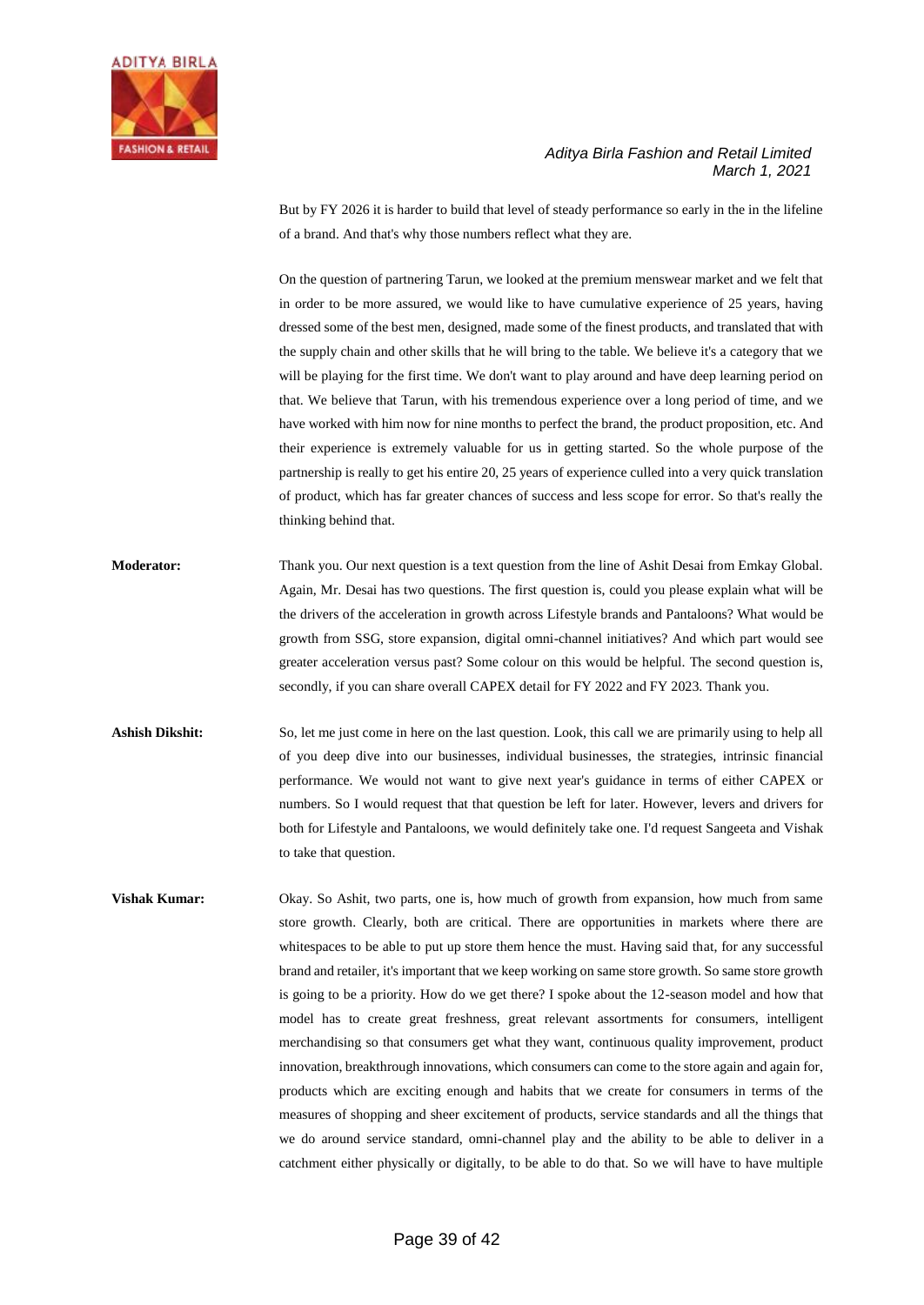

levers, Ashit, to be able to drive same store growth, and that will be our continuous endeavor. Will we make you take away COVID, we have been hitting high single-digit, sometimes double-digit like-to-like growth in the business. High single is something which we should keep pushing for so that we are able to drive the momentum in the business. Expansion, like I spoke, is almost like a parallel opportunity where there are lots of markets which cave in. Of course, we must also recognize sometimes market shifts also, while there are additions in market, sometimes there are new shifts which are created either by a mall development or property development and so on, which again we must recognize, and we must play accordingly. Sangeeta, you want to take it from here?

**Sangeeta Pendurkar:** Thanks, Vishak. So coming to Pantaloons, I think again, two parts to it or three parts to it, the same store growth, the growth coming out of our store expansion, and third is the e-commerce play, right? I will start with e-commerce, which, as we called out in the presentation, we expect it to be, because it's a smaller base, it will grow much faster than the overall retail business, and that's how from a 1% share pre-COvID it will get to 8% to 10%. Where does our confidence come from? Our confidence comes from three things in e-commerce. One is the fact that we are investing hugely in our digital marketing to build pantaloons.com as a platform. Second, given our distribution reach, the play with omni, and like I said today, even today, a good part of our pantaloons.com business is served from the stores. Likewise, it's true for a partner with the e-com business as well. So that's the second part, enablement of omni. And the third part is, the way we will leverage our business with the partners in e-commerce. So that's on the e-commerce business, that's likely to grow multi-fold. As I said earlier in another question, there will be some state of equilibrium, but we are targeting to get to about 8% to 10% of our business in the next five to six years, right.

> On coming to the retail business. All the drivers of growth, and mind you, this has been a journey over the last 10, 12 quarters for Pantaloons. And we saw some great results in 2019, in 2020. And that gives us the confidence that our same store growth will be higher single digit, with almost delivered that if it wasn't for COVID. But if you see our results, till December of FY 2020 and till February of FY 2020 that's where we had gotten to, and we were seeing some earlier results. The drivers are the same that I called out, I will very quickly repeat them for you, improvement in our product, investment in technology to improve freshness in our stores, revitalizing our brand with investments in digital and the CRM program, our retail identity being recasted and strong store economics, which brings me to the third part. The fact that our stores do well across top strata in terms of policy across vintage of stores and across size of stores, gives us the confidence. So these will be the levers. I think off the 15%, 16% growth that is projected, a high single digit will be the growth that we are forecasting in terms of same store growth. But we do believe, I think we have not seen the full impact of our strategy, and the best for Pantaloons is yet to come. I hope that answers your question.

**Moderator:** Thank you. Our next question is a text question from the line of Jatin Karani from Samarthya Investment Advisors LLP. His question is, he would like to get a perspective of the management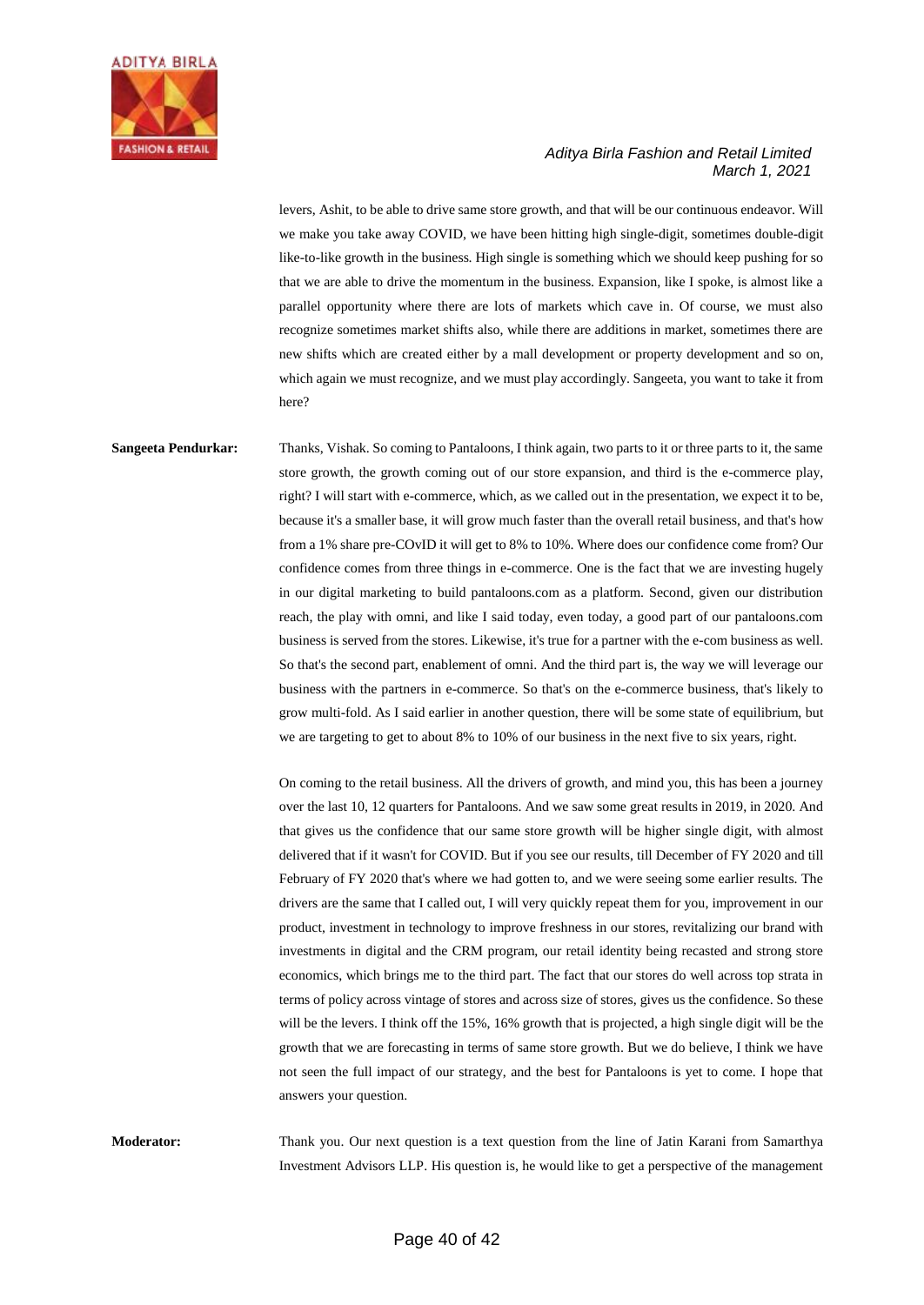

on how does ABFRL plan to leverage the Myntra and Flipkart online reach to augment the online sales? It would be great to get some color on how things have progressed since the deal announcement and what levels of operational coordination exists currently between the two deals? What is our aspiration on percentage business from Flipkart and Myntra online sales over the next five years? How will margins be maintained considering the big volumes are driven on the online channels through EOSS and discounting? Thank you.

**Ashish Dikshit:** Jatin, I will take this question at the beginning. Let me first clarify that Flipkart, Myntra partnership is not a new partnership which has started. Investment is a different arrangement, our partnership with Flipkart, Myntra has been a running ongoing partnership over last four, five years. As you know, they are the largest players in the fashion ecommerce, and we are the largest player as far as the branded fashion apparel industry is concerned. And therefore, naturally there is a lot of synergy in our operations in what market we are targeting and so on and so forth. We have been working with them in a very dedicated manner over last several years, and particularly more so in last 18 to 24 months. In fact, this investment is an outcome of an existing deep partnership, not a beginning of one. And therefore, to that extent, nothing dramatically changes, it was a part of a plan. We had already rolled out large omni-channel sort of strategy with Myntra and Flipkart as a part of our plan. We will continue to execute deep, we will be launching extensions, sub-brands, products. But having said that, we are doing the same thing in different file size and scale with other e-commerce operators also. We have a good starting relationship with all the other ecommerce horizontal, the big ones and some small ones as well. Our brands are meant to be sold at all formats and we are a multi-channel business with the presence across multiple platforms. And we will continue to exhibit that. In terms of share of e-commerce, our brand business pre-COVID was around 7%, 8%, Pantaloons was about 1% or 2%.

> As we see over next five years, Pantaloons business should come into early double-digits, and the brand business should come into close to 18% to 20%. A part of it will be Myntra and Flipkart, but the other part will be equally divided between all the other large platforms that would exist at that point of time. We also have a plan to build our own e-commerce business as well, and therefore that would again be a part of this entire 18%, 20% that I am talking of in brands and 10% to 12%, 13% that we are talking in Pantaloons. So our overall strategy is diversified, is well played and a partnership with Myntra and Flipkart is continuously evolving. It was deep to begin with, and it's continuously improving. But we will continue to build partnerships with other platforms and keep growing our businesses across all possible channels that exist.

> On the question of EOSS and discounting, one of the reasons why our e-commerce growth is more moderate in past and planned in future is because we will not grow our business if it comes at the cost of premium that our brands enjoy, pricing power that we want to maintain, channel parity that we are very, very proud of, considering that other part of the channel is largely owned by us. To that extent, our growth will not be driven by and margin will not be driven by discounting beyond what is average and normal. And we are quite clear about that part of our strategy.